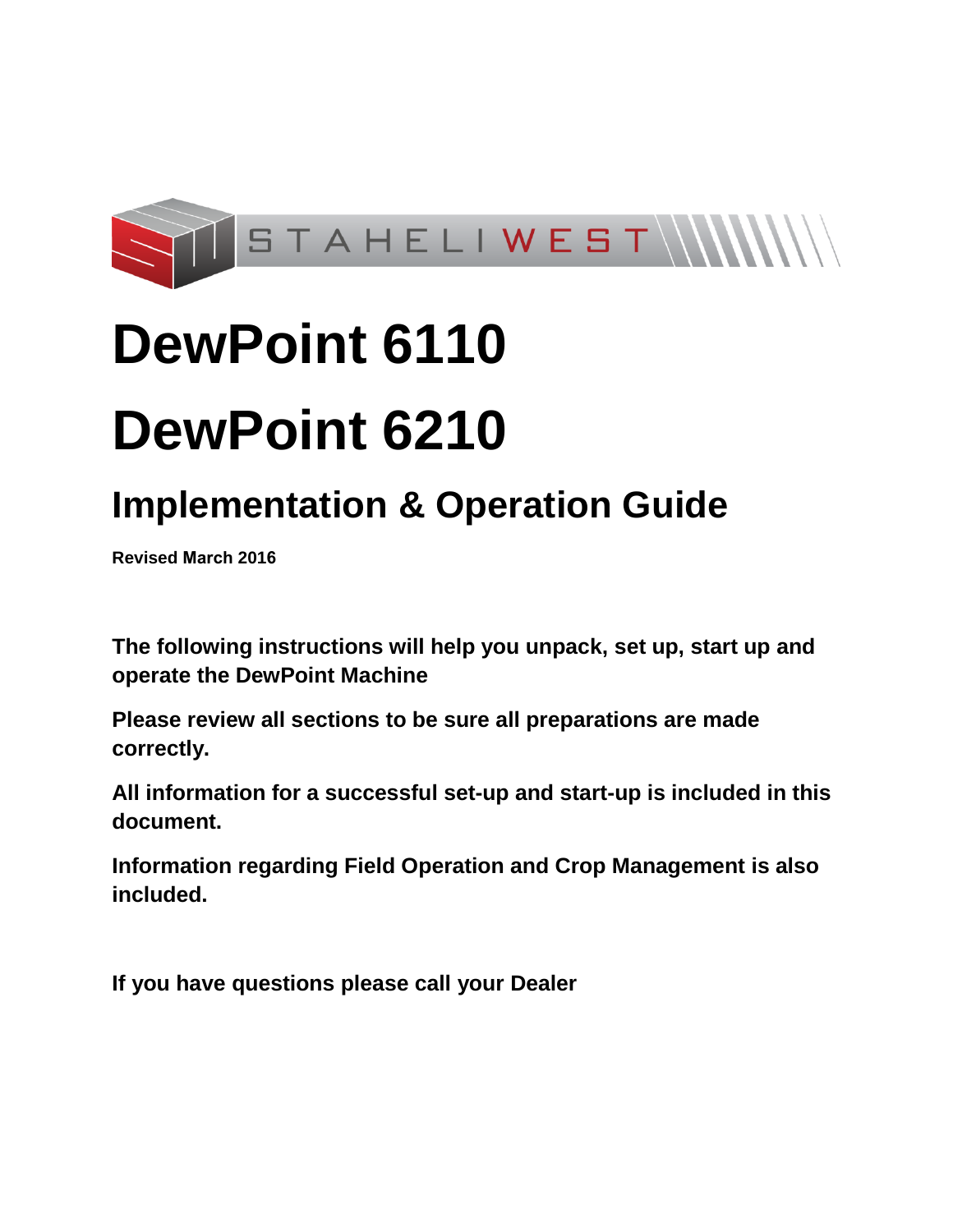## **Table of Contents:**

### **1. Online Portal Access**

#### 1.1 Customer Portal

- 1.1.1 Create Account
	- 1.1.2 What You Get

### **2. Prerequisites to Operation**

- 2.1 [Prerequisite: Supply Water Requirements for DewPoint Machines](#page-4-0)  $\blacktriangleright$ 
	- 2.1.1 [Water Source Selection and Analysis](#page-6-0)
	- 2.1.2 [Water Treatment Equipment Specification](#page-7-0)
	- 2.1.3 [Water System Equipment Set-up](#page-7-1)
	- 2.1.4 [Water Transportation](#page-8-0)
	- 2.2 [Prerequisite: Water Quality Principles and Settings for DewPoint Machines](#page-9-0)
		- 2.2.1 [Water Quality/Blow-down Principles](#page-9-1)
		- 2.2.2 [Water Quality Settings on the DewPoint Machine](#page-10-0)
- 2.3 [Prerequisite: Tractor Hydraulic Trailer Brake Valve Requirements](#page-11-0)  $\mathbf{E}$ 
	- 2.3.1 [Why Trailer Brakes are Essential](#page-11-1)
	- 2.4 [Prerequisite: Boiler Inspection Requirements for DewPoint Machines](#page-12-0)
		- 2.4.1 [It is your responsibility](#page-12-1)
		- 2.4.2 [Contact the Boiler/Pressure Vessel Inspector](#page-12-2)
		- 2.4.3 [Boiler Inspection, Compliance Documents](#page-12-3)
		- 2.4.4 [Boiler Inspection, Visual](#page-13-0)
		- 2.4.5 [Boiler Inspection, Safety Test](#page-14-0)

### **3. Machine Preparation**

- 3.1 [Baler Preparation for use with the DewPoint Machine](#page-15-0)
	- **2** 3.1.1 [Install Baler Hardware](#page-15-1)
	- **2** 3.1.2 [Install Cameras on](#page-15-2) Baler
	- **3.1.3 [Install Bale Moisture Monitor on Baler](#page-16-0)** 
		- 3.1.3.1 [PREFERRED METHOD: Gazeeka Moisture Gauge](#page-16-1)
		- 3.1.3.2 [Other Bale Moisture Monitoring Methods](#page-17-0)
- 3.2 [DewPoint Machine Preparation](#page-20-0)
	- **2** 3.2.1 Install Optional/Custom Equipment
	- **3.2.2 [Prep/Check Boiler System](#page-20-1)**
	- **12** 3.2.3 **Install Cameras on DewPoint Machine**
	- 3.2.4 [Prep/Check Engine](#page-22-0)
	- 3.2.5 [Prep/Check Generator/Electrical](#page-22-1)
	- 3.2.6 [Prep/Check Burner](#page-22-2)
	- **3.2.7 Check Function of Actuators**
	- **3.2.8 Check Wheels and Tires**

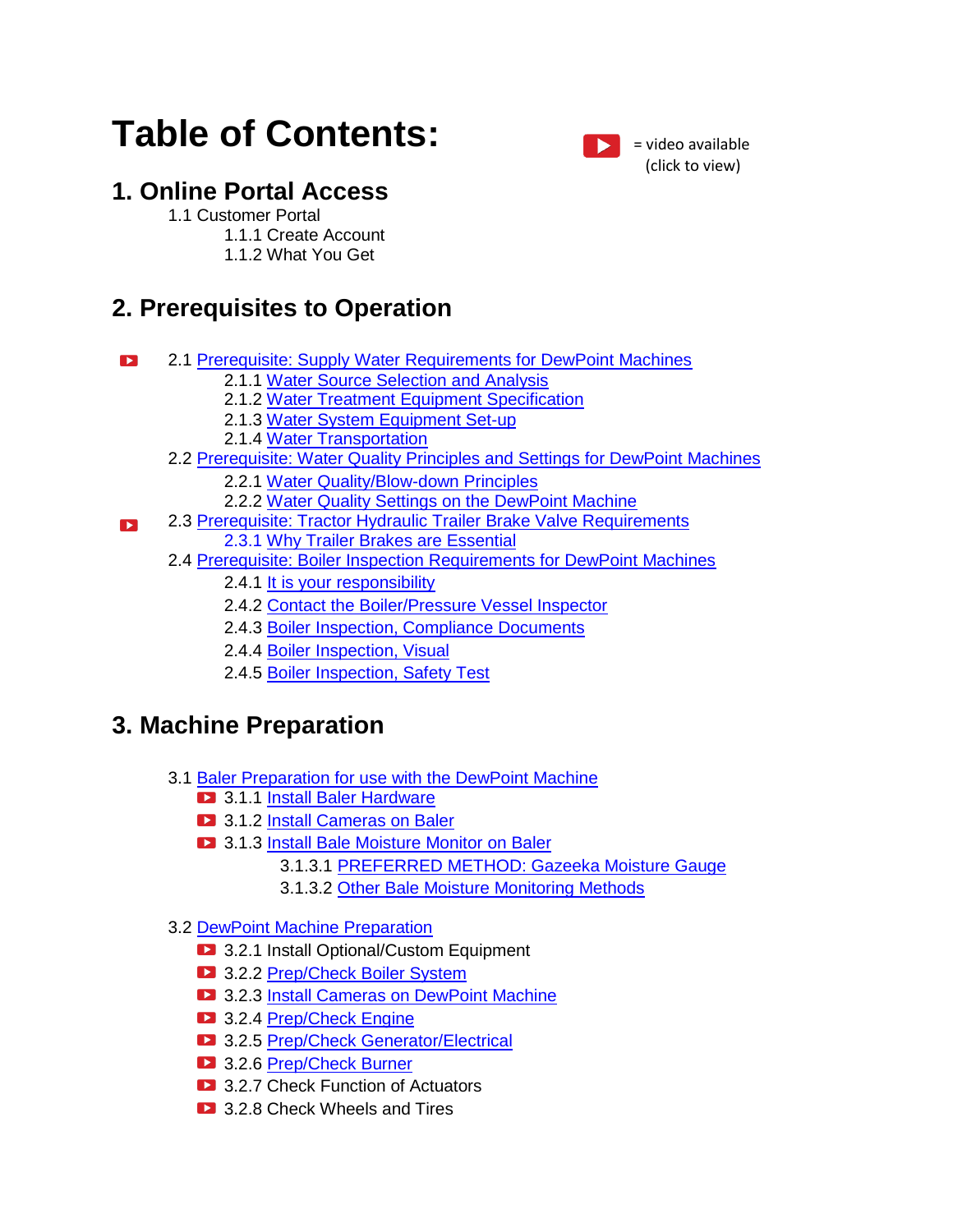### **4. Machine Set-up**

- $\mathbf{Z}$ 4.1 [DewPoint Machine Hook-Up to Tractor](#page-23-0)
	- 4.1.1 [Attach DewPoint Machine to Tractor](#page-24-0)
	- 4.2 [Baler Hook-Up to DewPoint Machine](#page-23-0)
		- **12.1 [Attach Baler to the rear of the DewPoint Machine](#page-26-0)**
		- 4.2.2 [Check for Interference with DewPoint Machine and Baler Attached.](#page-28-0)
	- 4.3 [Water Quality Maintenance Settings and Procedures](#page-28-1)
		- 4.3.1 [Water Analysis](#page-29-0)
		- 4.3.2 [Water Quality/Blow-down Principles](#page-29-1)
		- 4.3.3 [Water Quality Settings on the DewPoint Machine](#page-10-0)
	- 4.4 [1st Start-up of NEW DewPoint Machines](#page-31-0)
		- 4.4.1 [New Boiler Clean-out](#page-31-1)

### **5. Field Operation**

- 5.1 Start DewPoint Machine for Field Work
	- **5.1.1 [Fill the DewPoint Machine with Fuel](#page-35-0)**
	- **1.2.** 5.1.2 [Fill the DewPoint Machine with Water](#page-35-1)
	- 5.1.3 [Start DewPoint Machine](#page-36-0)
	- **12** 5.1.4 [Tune Burner as Needed](#page-36-1)
	- 5.1.5 [DewPoint 6210 Burner Tuning](#page-37-0)
	- 5.1.6 [DewPoint 6110 Burner Tuning](#page-38-0)
	- **E** 5.1.7 [Complete the Boiler Warm-up Process](#page-40-0)
	- **5.1.8 Water Quality Settings on the DewPoint Machine**
- 5.2 [Condition of Hay before Baling](#page-41-0)
	- $\Box$  5.2.1 Alfalfa Hav
	- 5.2.2 [Cereal Grain Hay](#page-43-0)
	- 5.2.3 Grass and Mixed Grass/Alfalfa Hav
- 5.3 [Baling Hay with the DewPoint Machine](#page-47-0)
	- 5.3.1 [When you arrive at the field](#page-47-1)
	- 5.3.2 [Start Baling](#page-48-0)
	- 5.3.3 [Field Speed](#page-50-0)
	- 5.3.4 [Monitor Bale Moisture](#page-50-1)
	- 5.3.5 [Using Hold Mode](#page-51-0)
	- **5.3.6 [Using Shut-Down Mode](#page-51-1)**
- 5.4 [Baling Management](#page-52-0)
	- **12** 5.4.1 [General Baling Considerations](#page-52-1)
	- 5.4.2 [Baling in Very Dry Conditions](#page-53-0)
	- **12** 5.4.3 [Baling in Relatively Normal Conditions](#page-54-0)
	- 5.4.4 [Baling in Moderate Humidity Conditions](#page-54-1)
	- 5.4.5 [Baling in High Humidity Conditions/with Stem Moisture](#page-55-0)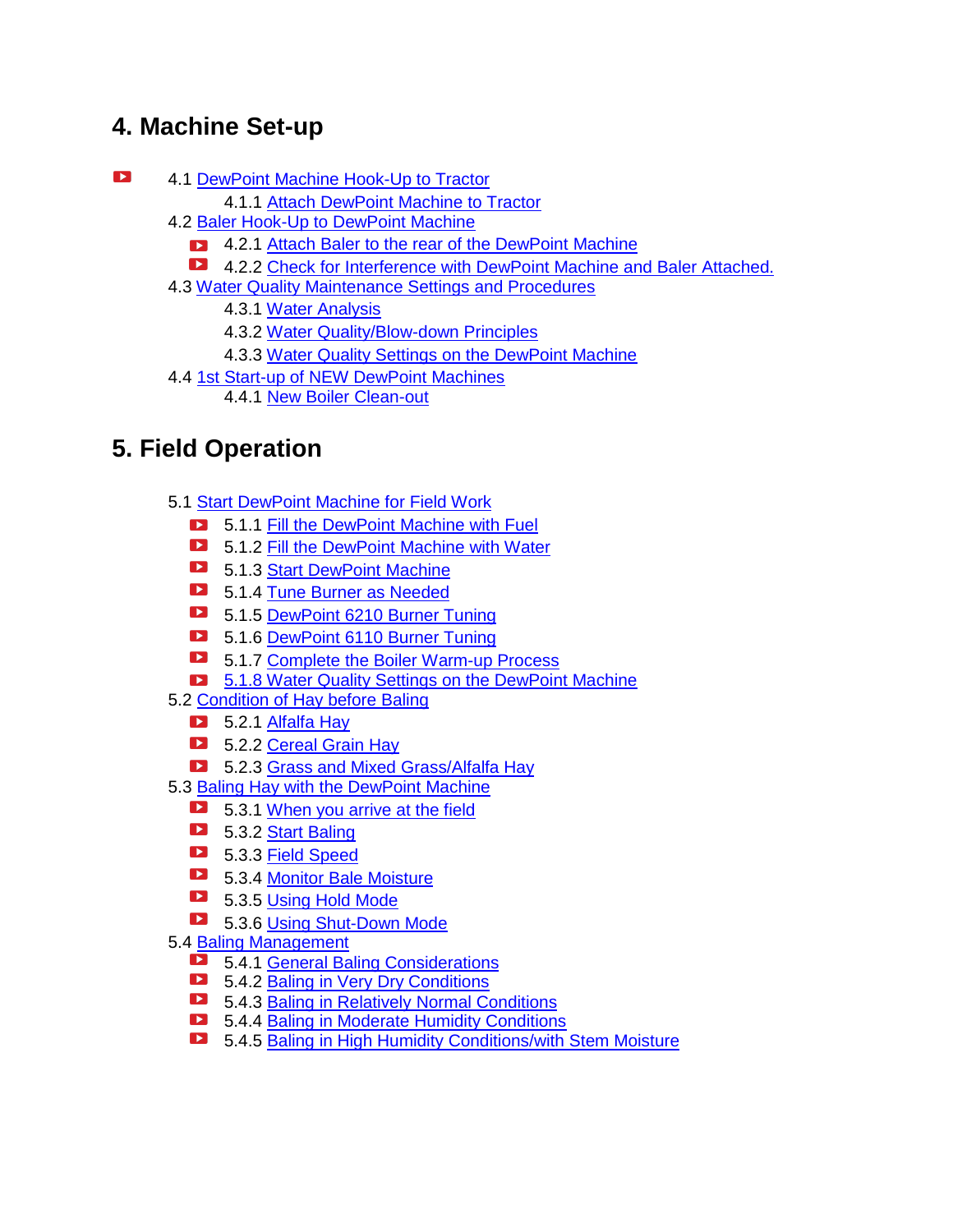### **6. Managing/Judging Bale Moisture**

- 6.1 [Managing/Judging Bale Moisture during Field Work](#page-56-0)
	- $\blacktriangleright$ 6.1.1 [Managing and Judging Bale Moisture is Your Responsibility](#page-56-1)
	- $\blacksquare$ 6.1.2. [Judging Bale Moisture: with the GAZEEKA Moisture Gauge](#page-57-0)
	- $\blacksquare$ 6.1.3 [Judging Bale Moisture by Bale Chamber Pressure](#page-59-0)
	- $\blacktriangleright$ 6.1.4 [Judging Bale Moisture Visually](#page-60-0)
	- $\blacktriangleright$ 6.1.5 [Judging Bale Moisture with a Hand Held Moisture Probe](#page-61-0) 6.1.6 [Judging Bale Moisture using a Baler Mounted "contact type" Moisture](#page-62-0)  **[Sensor](#page-62-0)**
	- $\mathbf{E}$ 6.1.7 [Judging Bale Moisture after Baling](#page-64-0)

### **7. Managing/Judging Bale Temperature**

7.1 [Managing/Judging Bale Temperature during Field Operation](#page-65-0)  $\mathbf{L}$ 

### **8. Hay Stacking and Storage**

- $\blacksquare$ 8.1 [Stacking Steam Treated Hay](#page-66-0)
	- 8.1.1 [Stacking Steamed Hay during Normal Harvest Operations](#page-66-1)
	- 8.1.2 [Stacking High Temperature Steamed Hay when Weather is a threat](#page-66-2)

### **9. Crop Management**

- $\mathbf{Z}$ 9.1 [Irrigation](#page-67-0)
- $\blacktriangleright$ 9.2 [Cutting](#page-68-0)
	- 9.3 [Raking](#page-69-0)
		- 9.3.1 [Timing](#page-69-1)
		- 9.3.2 [Soil Moisture](#page-70-0)
		- 9.3.3 [Adjustments](#page-70-1)
	- 9.4 [Baling](#page-71-0)
		- 9.4.1 [General Baling Considerations](#page-52-1)
		- $\blacktriangleright$ 9.4.2 [Baling in Very Dry Conditions](#page-53-0)
		- $\blacksquare$ 9.4.3 [Baling in Relatively Normal Conditions](#page-54-0)
		- $\blacksquare$ 9.4.4 [Baling in Moderate Humidity Conditions](#page-54-1)
		- $\blacktriangleright$ 9.4.5 [Baling in High Humidity Conditions/with](#page-55-0) Stem Moisture
- $\blacksquare$ 9.5 [Hauling, Stacking, Storage](#page-76-0)
	- 9.5.1 [Stacking Steamed Hay during Normal Harvest Operations](#page-66-1)
	- 9.5.2 [Stacking High Temperature Steamed Hay when Weather is a threat](#page-66-2)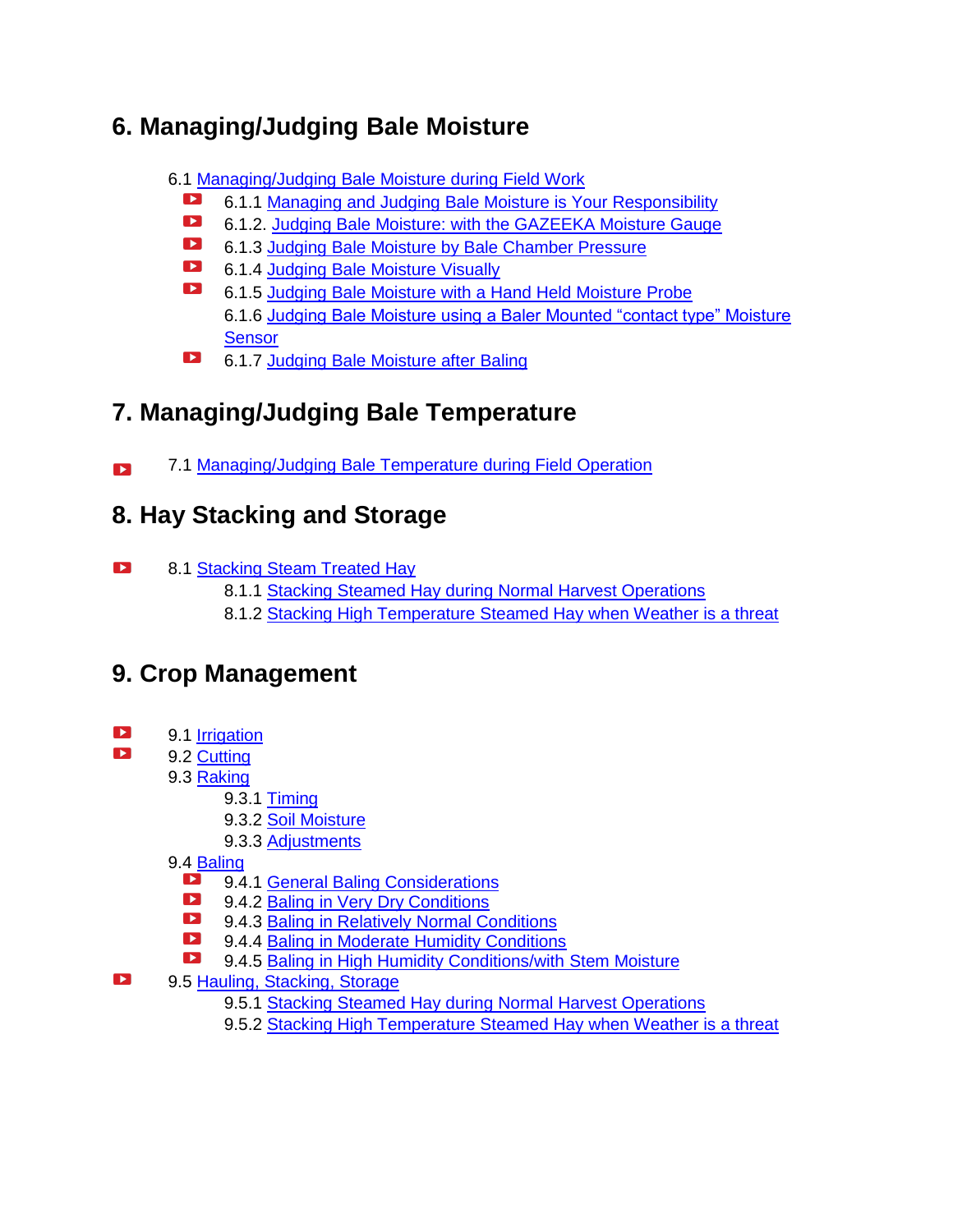### **10. Maintenance**

- 10.1 [In-Crop Maintenance](#page-77-0)
	- 10.1.1 [Boiler Blow-Down](#page-77-1)
	- $\blacktriangleright$ 10.1.2 [Burner Fan Cleaning \(DewPoint 6110 Machines only\)](#page-78-0)
		- 10.1.3 [Burner Pilot Ignition Housing Cleaning \(DewPoint 6210 Machines only\)](#page-78-1)
		- 10.1.4 [Internal Burner Cleaning](#page-78-2)
		- 10.1.5 [Clean Crop Residue Generally](#page-79-0)
- <span id="page-4-0"></span> $\blacktriangleright$ 10.2 [Lubrication](#page-79-1)
	- 10.3 [Maintenance Between Crops](#page-79-2)
		- 10.3.1 [Wet Boiler Lay-up](#page-80-0)
	- 10.4 [Maintenance End of Season](#page-81-0)
		- 10.4.1 [Flue Temperature](#page-81-1)
		- [10.4.2 Dry Lay-up](#page-81-1)
		- [10.4.3 Check Boiler interior for scale/corrosion](#page-81-1)
		- 10.4.4 [Clean Machine](#page-82-0)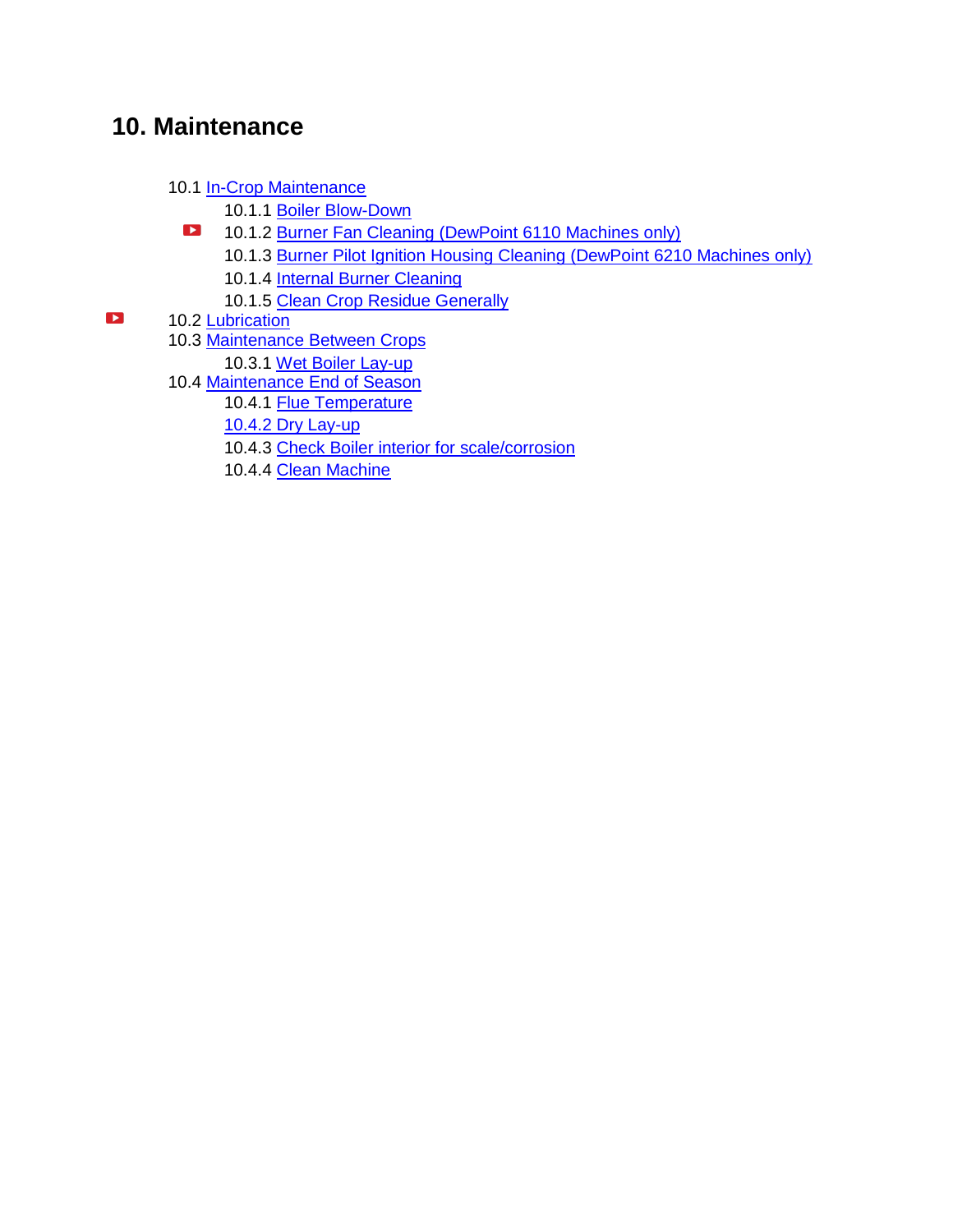## **1 - Online Portal Access 1.1 Customer Portal**

#### **1.1.1 Create Account**

To Set Up a Customer Portal Account

Go to: www.staheliwest.com Click: "Customer Login"

- Follow Instructions to set up account
- After account is set up you can access the portal online at any time by going to the "Customer Login" tab at [www.staheliwest.com](http://www.staheliwest.com/)

#### **1.1.2 What You Get**

The Online Customer Portal contains the latest information of value for your access.

- Set-up instructions
- Implementation and Operation Guides
- Diagnostic Tools
- Learning Center
- Other Useful Tools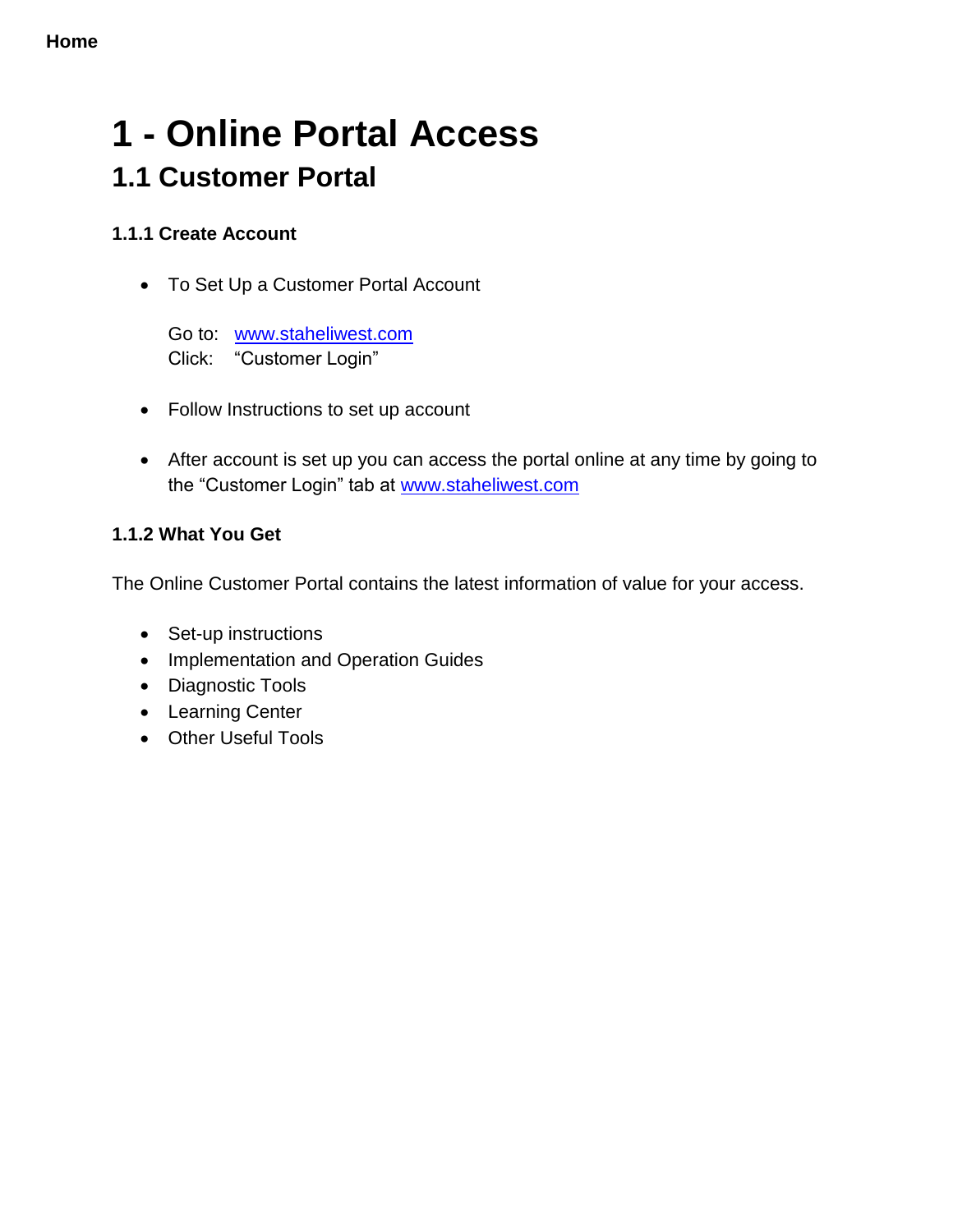## **2 - Prerequisite Procedures:**

## **2.1 Supply Water Requirements**

**Water Quality is one of the most important considerations to achieve successful implementation of DewPoint Technology in your operation.**

The following information will assist you in setting up the necessary Water Treatment Equipment and Boiler Chemical Treatment to maintain efficient operation of the DewPoint Machine.

#### <span id="page-6-0"></span>**2.1.1 Water Source Selection and Analysis**

- An appropriate water analysis is required
	- o OBTAIN a Water Sample Kit from your Dealer
	- $\circ$  SELECT the Location(s) you want to analyze as possible supply water sources for your DewPoint Machine. Select the best water sources possible in your area and where possible avoid poor water sources that cause iron stains, heavy scale deposits or smell bad.
		- Most sources of water will require a Water Softening System to be
		- **EXEC** installed. This will require:
			- A culinary or other water source where there is a continuous pressurized supply of water available – 40 PSI minimum.
			- A 120 VAC electrical outlet to operate the Softener control system
			- An enclosed, insulated area which is protected from freezing
			- An area or drain where bypass water consumed in the Softener re-charge process can be discharged
		- Some areas with poor water quality may require a Reverse Osmosis (RO) System to remove impurities from the water. This type of system will require:
			- A culinary or other water source where there is a continuous pressurized supply of water available – 40 PSI minimum.
			- 240 VAC electrical service to operate the RO control and pumping system
			- An Enclosed, insulated area which is protected from freezing
			- An area or drain where bypass water consumed in the RO Flush process can be discharged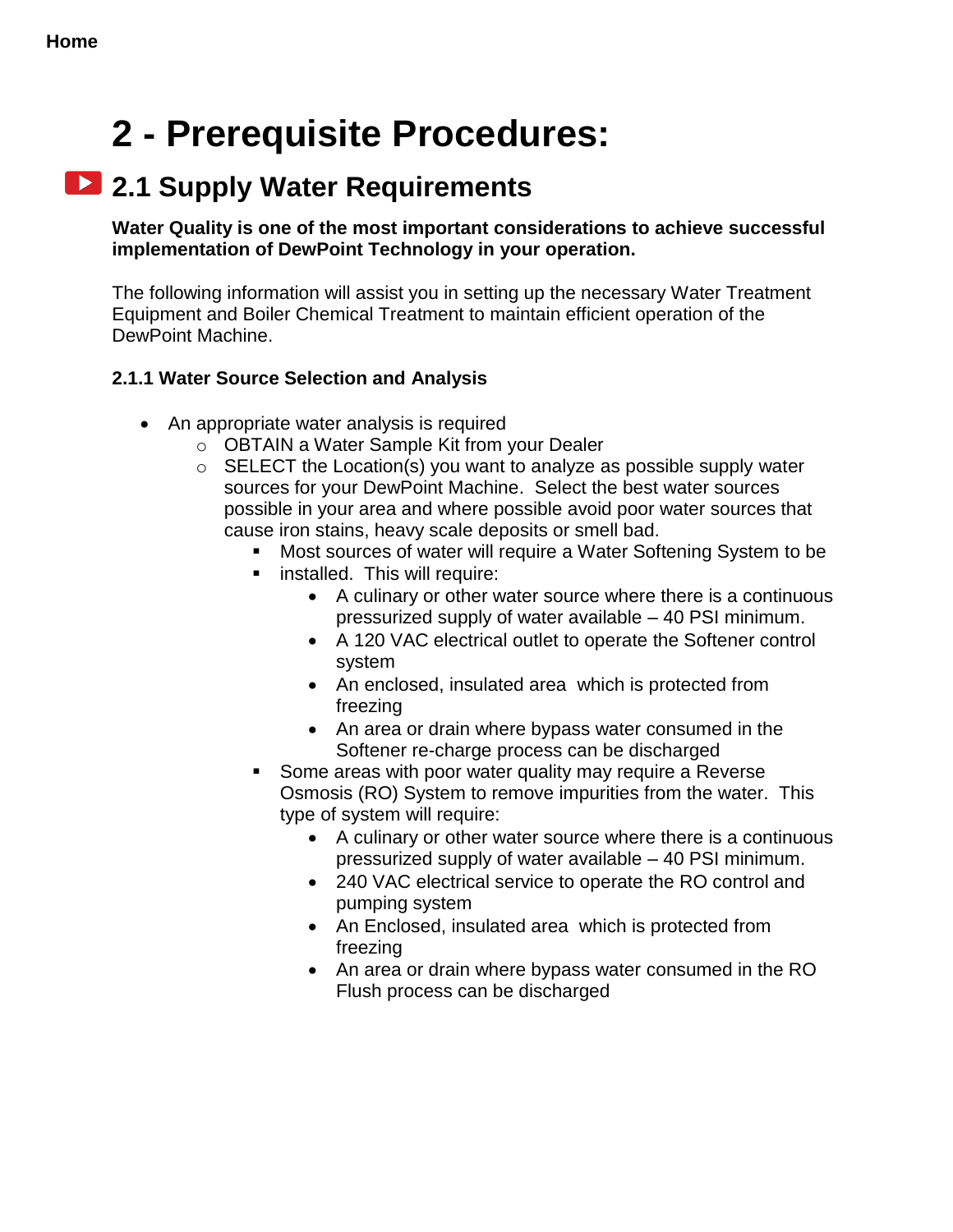- $\circ$  COLLECT the water sample(s) from your selected location(s) and SHIP the sample to the Test Lab
	- **Turn on the water and let the water run for a moment to be sure** fresh water is coming from the source
	- Fill the Sample Bottle and replace the cap
	- **Fill out the Identification Tag on the Sample Bottle**
	- Place Sample Bottle in shipping box
	- Apply the enclosed UPS shipping Label
	- Seal the box
	- Ship the box through UPS

#### <span id="page-7-0"></span>**2.1.2 Water Treatment Equipment Specification**

- The Test Lab will analyze your water sample(s) and send a report to Staheli West.
- Staheli West will recommend the necessary water treatment equipment and send that recommendation to your Dealer
- Your Dealer will contact you with the recommendation for your approval
- Upon your approval your dealer will order the Water Softener or RO Unit or other recommended equipment from Staheli West

#### <span id="page-7-1"></span>**2.1.3 Water System Equipment Set-up**

- Set up Bulk Water Storage Tank
	- o You will need 2500-3000 gallons of water storage for each DewPoint Machine that you plan to service from your water source
	- o Select a Black Plastic or other light restricting tank(s) which will eliminate light infiltration. This will prevent algae growth. Black plastic will also help absorb heat from the sun into the water in the tank
	- o Add necessary fittings and valves to Bulk Water Storage Tank
		- **IF** Install valve and hose fittings to the bottom outlet fitting on the Tank necessary to feed your Water Transfer Pump
		- Install a float valve near the top of the tank with the necessary fittings to attach the Discharge Hose from your Softener or RO Unit
- Set up Water Transfer Pump
	- $\circ$  A 2 inch engine driven transfer pump is normally used to transfer water from the Bulk Water Storage Tank into the DewPoint Machine or a Water Transport Vehicle
	- o Install 2 inch Camlock fittings to inlet and discharge ports of the pump
	- o Attach Chemical Inductor TEE to the inlet port of the pump. This is used to induct Boiler water treatment chemical into the water as it is pumped from the Bulk Water Storage Tank into the DewPoint Machine or a Water Transport Vehicle
	- o Connect 2 inch suction hose between the Bulk Water Storage Tank and the Pump Inlet/Chemical Inductor TEE
	- o Connect 2 inch discharge hose to Pump discharge fitting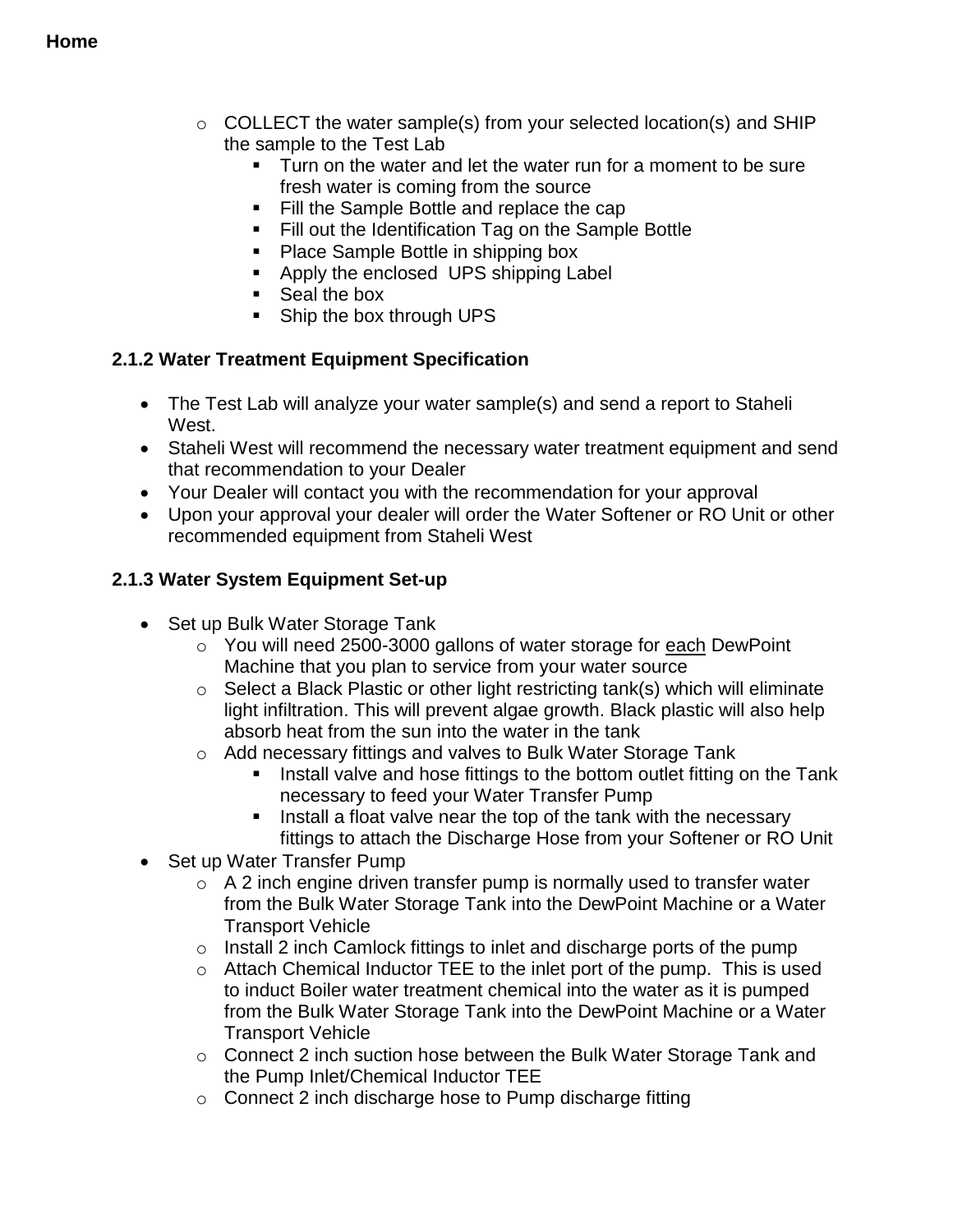- Set up Water Softener or RO Unit
	- o Set up in an enclosed, insulated area which is protected from freezing
	- o Connect Softener or RO "inlet hose" to a continuous culinary water supply
	- o Connect the Softener or RO "by-pass/flush hose" to a drain or other suitable drainage system
	- o Connect the Softener of RO "treated water discharge hose" to the Float Valve Inlet fitting on the Bulk Water Storage Tank
	- o Connect to electrical service (See Unit Requirements in Unit Manual)
		- A Softener requires a 120 VAC electrical outlet to operate the control system
		- An RO Unit requires a 240 VAC electrical service to operate the control and pumping system
	- o Follow all instructions in Softener or RO Unit Owner/Operator Manual to start and calibrate the system
	- o Be sure valves on Softener or RO unit are set to discharge Softened or RO treated water. See Unit Owner/Operator Manual.
- Fill Bulk Water Storage Tank(s)
	- o Turn water supply ON to the Softener or RO Unit
		- **EXAGGERY LEAVE THIS WATER SUPPLY ON ALWAYS to supply the water** pressure necessary to flush/regenerate the Softener or RO Unit
	- o Be sure that the treated water from your Softener or RO Unit is flowing through the Treated Water Discharge Hose to the Float Valve mounted in the Bulk Water Storage Tank
	- o Test the operation of the Float Valve to be sure it will stop the water flow when the Bulk Water Storage Tank is FULL
- You should leave your water system active during the season to keep the Bulk Water Storage Tank(s) full and ready for harvest operations

#### <span id="page-8-0"></span>**2.1.4 Water Transportation**

- It is a good idea to consider your water logistics well ahead of the harvest season
	- o DECIDE whether you will need to employ a Water Truck or Trailer to transport water to the fields where the DewPoint Machine(s) is(are) working.
		- Remember that a DewPoint Machine will operate from 3-6 hours on one load (1000 gallons) of water
		- **EXECONS** Consider the distance to the field from the water source
		- **Remember that you can typically bale about an average of 60** tons/hour with a Large Rectangular Baler and that road transport time to fill with water will affect your overall baler productivity
- Use a tank made of either a Black Plastic, steel or other light blocking material which will eliminate light infiltration to prevent algae growth
- Set up Water Transfer Pump
	- $\circ$  A 2 inch engine driven transfer pump is normally used to transfer water from the Water Transport Vehicle into the DewPoint Machine
- Tailor your Water/Service Transport Vehicle to your own needs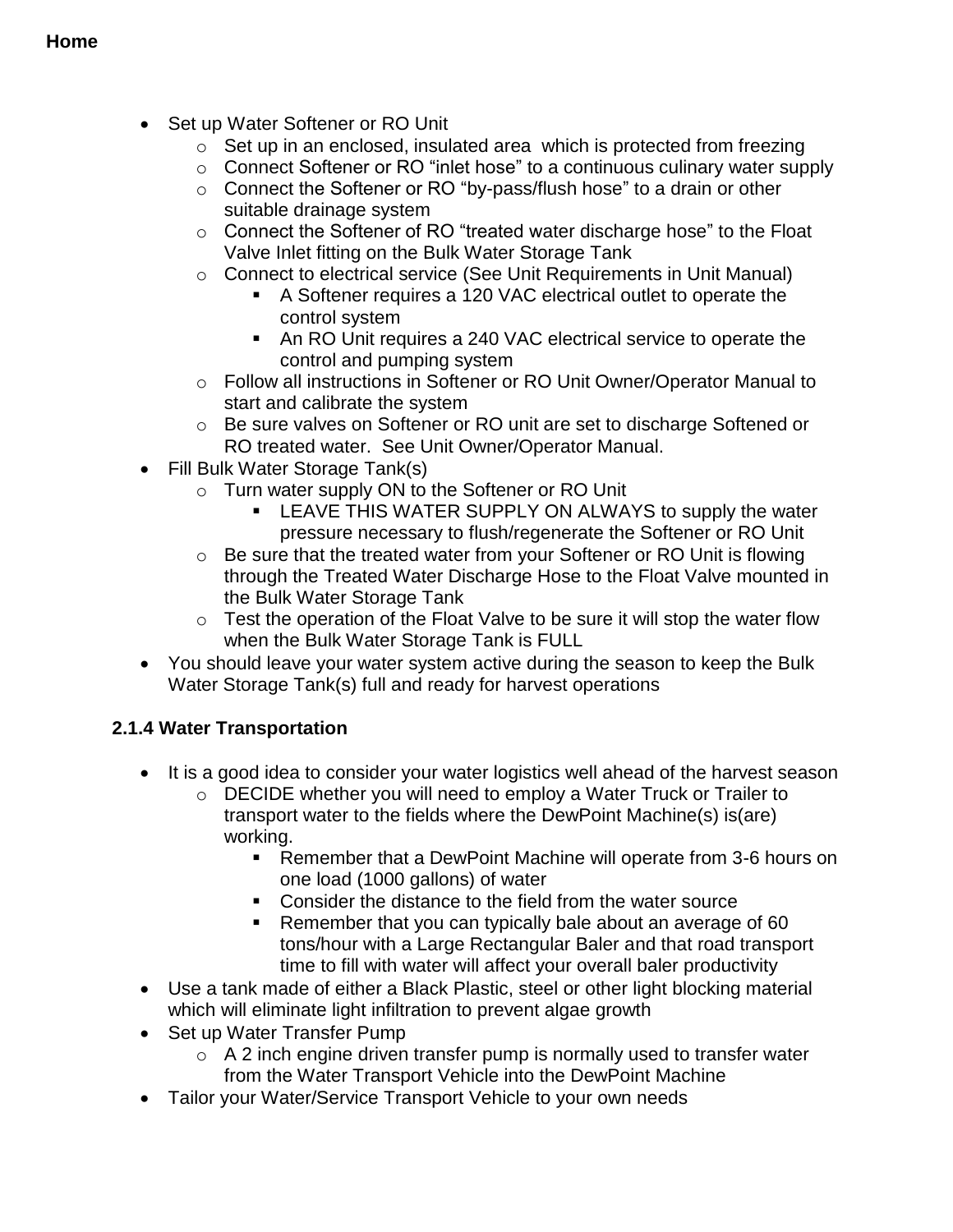## <span id="page-9-0"></span>**2 - Prerequisite Procedures:**

## **2.2 Water Quality Principles**

#### <span id="page-9-1"></span>**2.2.1 Water Quality/Blow-down Principles**

- Boiler Blow-Down
	- $\circ$  When steam is consumed from a boiler system, all contaminants in the boiler water are left behind and will become more and more concentrated over time.
	- $\circ$  The "Blow-down" process removes some of the contaminated water in a controlled manner and allows new clean supply water to replace the old.
	- $\circ$  Boiler water quality maintenance is critical in maintaining the health and longevity of your Boiler system. Proper Blow-down settings and procedures are a critical element in maintaining Boiler water quality
	- o Blow-down Frequency and Volume
		- Frequency of blow down is dependent upon your water quality test
		- Water tests prior to the use of the DewPoint machine provide the information you need to enter in the Water Quality screen for an appropriate blow-down schedule.
		- If you notice water carryover or "foaming" during field operation you should check your supply water source to be sure your Water Treatment is working properly. You may also need change the settings in the Water Quality screen.
		- "Foaming" or water "carry-over" occurs because of high surface tension on the surface of the Boiler water. It is the same reaction that occurs when a pan of spaghetti noodles cooking on the stove boils over. Surface tension is increased because of high concentrations of contaminants left behind in the Boiler water as steam is produced and discharged from the Boiler during field operation.
- Automatic Field Operation "Surface Blow-down" Settings
	- o Boiler surface blow-downs are done automatically during field operation based on the Water Quality Settings entered by the operator. An electronic blow-down valve and surface skimmer tube in the Boiler are controlled by the DewPoint Control System.
	- o The DewPoint Control System will monitor water use and when the proper water quality settings have been entered into the system a Blow-Down request will pop up on the screen approximately every 250 gallons of water use.
		- Confirm the Blow-down request and continue baling while the Blowdown procedure is executed
		- The waste water from the automatic Surface Blow-down is discharged through the small RED Blow-down Hose behind the baler pickup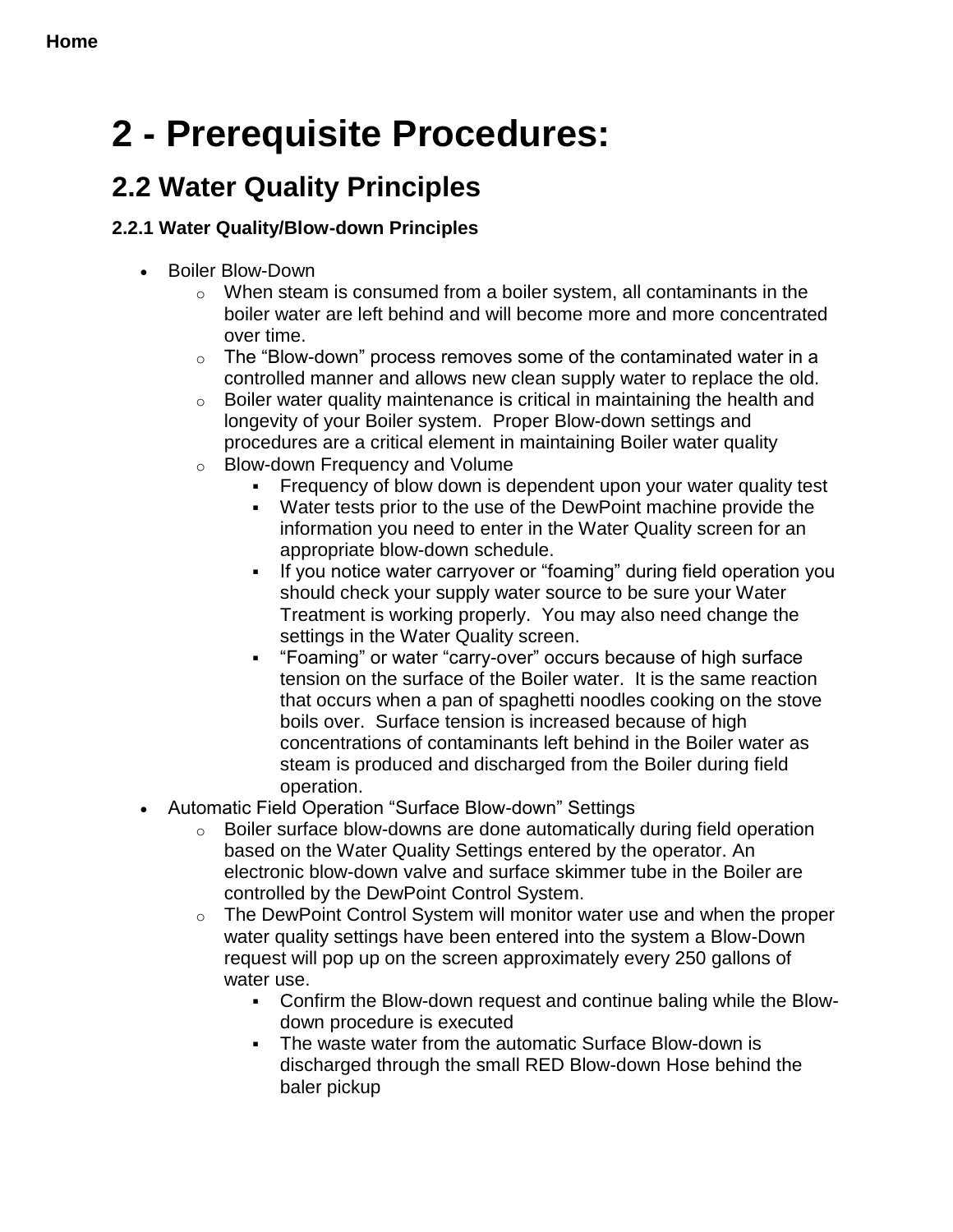- Manual "Bottom Blow-down" at the Beginning of the Day
	- $\circ$  Drain 30–50 gallons of water from the boiler in a safe location using the 2 inch Boiler Drain Valve at the rear bottom end of the boiler. An on-screen reminder will appear at each start-up of the DewPoint Machine
		- Be careful to avoid burns from hot boiler water
		- Choose a location where the water will not run back on the operators feet from the boiler drain hose
		- Be sure that the hot boiler water will not damage persons or property in the vicinity.
		- Observe all local regulations regarding the discharge of boiler water

#### <span id="page-10-0"></span>**2.2.2 Water Quality Settings on the DewPoint Machine**

It is critical that Water Quality Settings in the DewPoint control system are set up correctly. Failure to do so may result in poor water quality conditions in the Boiler. Poor Boiler water quality can cause water to carry-over from the boiler in the steam into the hay during the baling process which will damage the hay and may create a risk of stack fires.

- Obtain Water Test and Recommendations Report for your operation.
	- o Your water samples should have been processed and the report should be available from your Dealer
- ENTER Water Quality settings based on Water Test and Recommendations Report
	- o SWITCH DewPoint Touch Screen "ON" with lighted Rocker Switch on the lower right side of the Touchscreen Enclosure
	- o When the computer has initialized follow on-screen instructions and PRESS "Continue" button
	- $\circ$  Select "Menu"  $\rightarrow$  "Settings"  $\rightarrow$  "Water Quality"
	- o Enter Location Name and Water PPM for each tested water source
- SELECT the water source you will be using for the next operation
	- o Whenever a different water supply source is used please select that water source from the "Water Quality" screen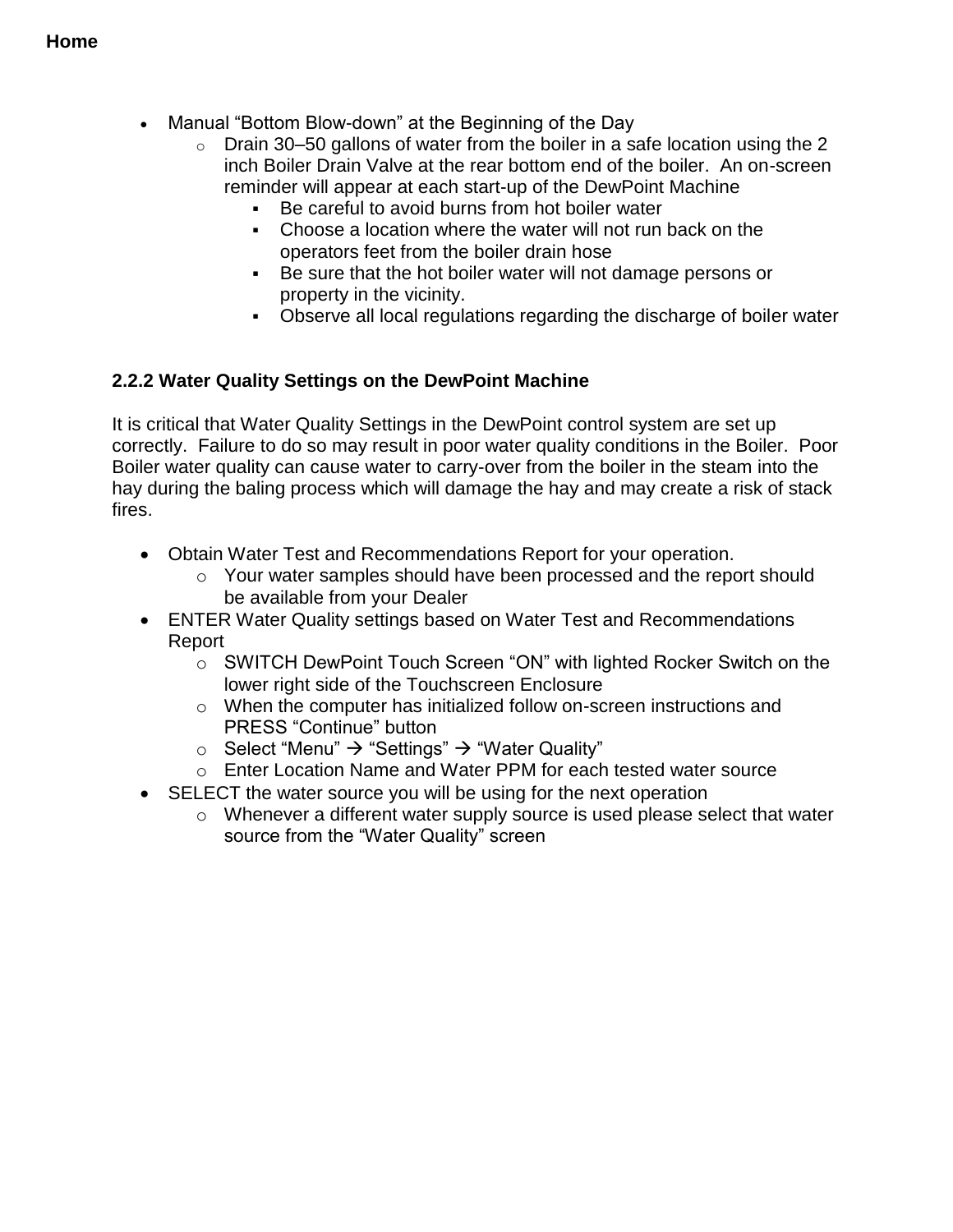## <span id="page-11-0"></span>**2 - Prerequisite Procedures:**

## **2.3 Tractor Hydraulic Trailer Brake Valve**

**DO NOT OPERATE THE DEWPOINT MACHINE WITHOUT PROPERLY INSTALLING A "HYDRAULIC TRAILER BRAKE VALVE" ON YOUR TRACTOR AND ENSURING THAT THE BRAKE SYSTEM IS ADJUSTED AND WORKING PROPERLY.** 

**FAILURE TO PROPERLY INSTALL THE "HYDRAULIC TRAILER BRAKE VALVE" AND CONNECT IT TO THE BRAKE HOSE ON THE DEWPOINT MACHINE MAY RESULT IN SERIOUS INJURY OR DEATH AND/OR PROPERTY DAMAGE.**

#### <span id="page-11-1"></span>**2.3.1 WHY TRAILER BRAKES ARE ESSENTIAL**

- The weight of the DewPoint Machine empty is over 16,000 lbs. and when fully loaded with water and fuel the weight is about 29,000 lbs.
- Your baler will weigh between 20,000-25,000 lbs. with bales in the bale chamber.
- The combined weight of the two machines could be as high as 54,000 lbs.
- The DewPoint 6110 and 6210 is equipped with Hydraulic Brakes on both the front and rear axles. These brakes will operate properly only if your tractor is equipped with a "Hydraulic Trailer Brake Valve" which is automatically actuated when you depress your tractor brake pedals.
	- o If you have not already done so, Please contact your Tractor Dealer and get a "Hydraulic Trailer Brake Valve" installed on your Tractor before you use your DewPoint Machine.
- The DewPoint Machine is shipped with a Male Pioneer hydraulic fitting on the Brake Hose to enable locking and unlocking the brakes during shipping/loading/unloading operations.
	- o You will need to purchase and install the correct hydraulic fitting or adapter on this "BRAKE" hose to fit your Tractor "Hydraulic Trailer Brake Valve". This should be available from your Tractor Dealer.
- Once your Tractor "Hydraulic Trailer Brake Valve" is installed please attach your DewPoint Machine and your Baler and test your brake system for proper operation.
- If you have any questions regarding installation of the "Hydraulic Trailer Brake" Valve", or connecting it to the DewPoint Machine Brake Hose, please contact your Dealer.
- The Brake Actuator Lever Setting on each wheel on each axle of the DewPoint Machine comes preset from the factory however you should confirm that you are getting adequate braking action at that setting.
	- $\circ$  If the Braking action is too aggressive move the cylinder pin to the next hole closer to the pivot shaft on the brake lever.
	- $\circ$  If the Braking action is not aggressive enough move the cylinder pin to the next hole further away from the pivot shaft on the brake lever.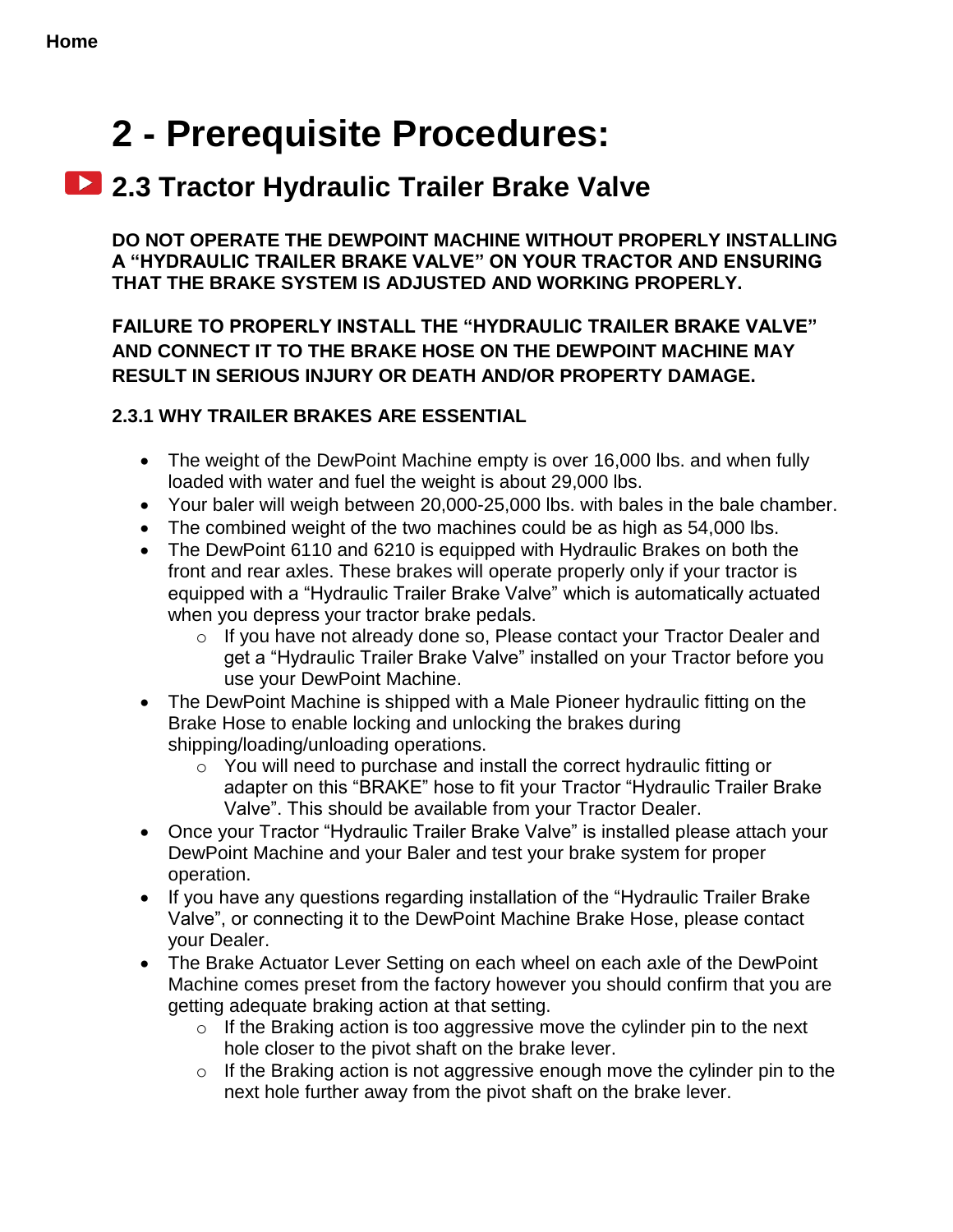<span id="page-12-0"></span>**2 - Prerequisite Procedures:** 

## **2.4 Boiler Inspection Requirements**

**Each State or "Jurisdiction" has different Boiler Inspection and Certification and/or Registration requirements. These regulations vary between jurisdictions. It is important that you understand and comply with the regulations for Boiler operation in your local area.**

#### <span id="page-12-1"></span>**2.4.1 It is your responsibility**

- To Contact your local or state Boiler Inspector's office
- To learn the Boiler Inspection/Registration requirements
- To comply with all rules and regulations regarding boiler operation in your area

#### <span id="page-12-2"></span>**2.4.2 Contact the Boiler/Pressure Vessel Inspector for your area as follows:**

- Search on the internet:
	- o <http://www.nationalboard.org/PrintAllSynopsis.aspx?Jurisdiction=Select>
		- Once the link opens:
			- Scroll down through the alphabetical listing to your state
			- Use the Telephone numbers and/or email addresses listed to contact the State Boiler Inspector for your area
	- o Alternative: Google Search "Boiler Inspector (your state)"
		- **Follow the links to contact your State Boiler Inspector**

### <span id="page-12-3"></span>**2.4.3 Boiler Inspection, Compliance Documents**

- Your Boiler Inspector will normally review your Boiler Compliance Documents to be sure the data matches the data plate on your Boiler
- Boiler Compliance Documents are located on the Tablet or Net Book Computer that came with your DewPoint Machine in the "Boiler Inspection Documents" folder. The following documents are included:
	- o EDS (Burner Documentation)
	- o OMM (Boiler Documentation)
		- Includes the "H2" Boiler Manufacturers Report
	- o DewPoint "As Built"
		- **EXECT:** Lists the serial numbers of the major components on your machine
	- o CSD-1 Report
		- **EXTER** Lists all Primary Safety Devices and the factory test data for these devices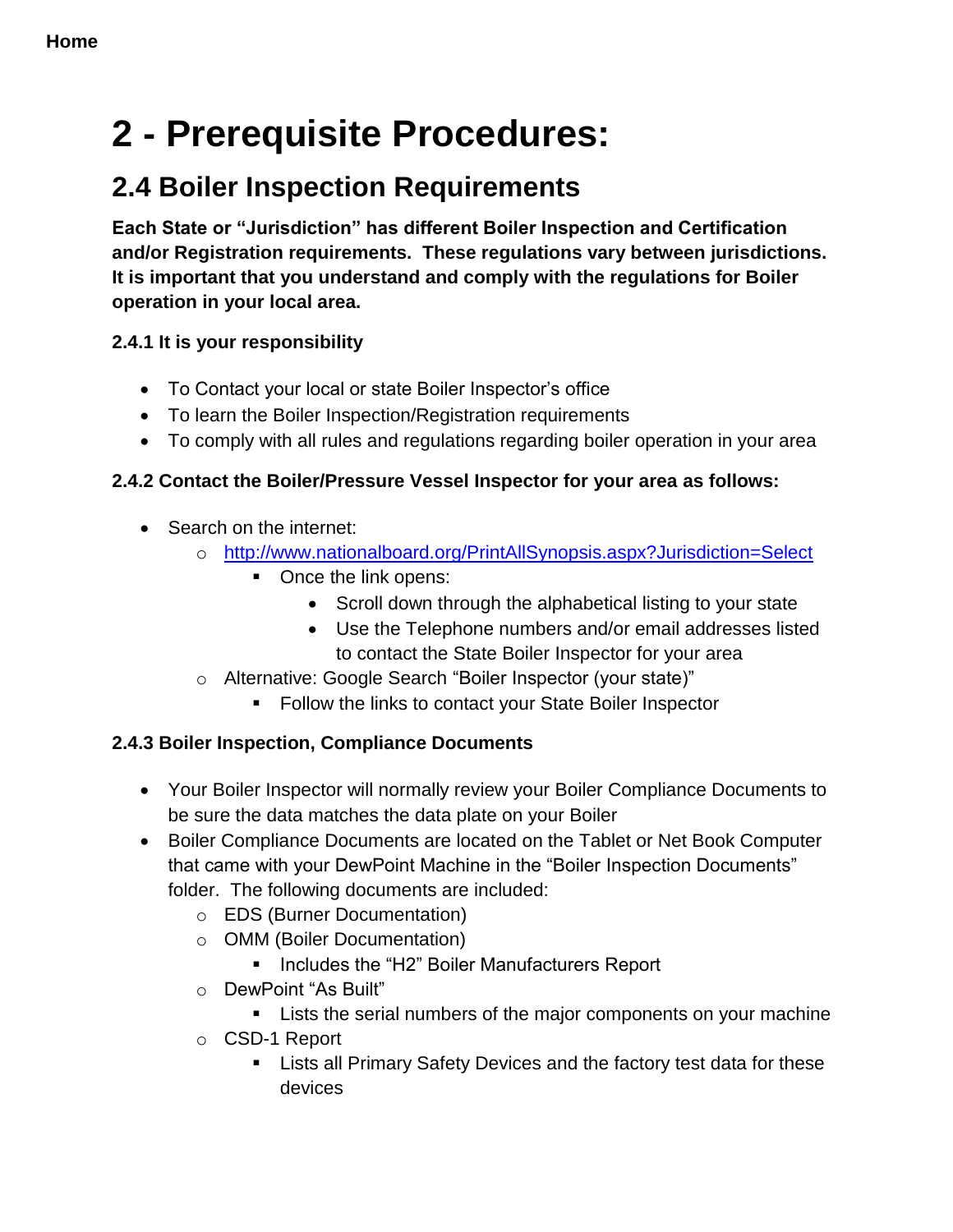#### <span id="page-13-0"></span>**2.4.4 Boiler Inspection, Visual**

- The Boiler Inspector will need a ladder or other safe means to inspect Safety Devices in the upper portion of the DewPoint Machine
- The Boiler Inspector will normally ask to visually inspect the following:
	- o Connections and functionality of Primary Safety Devices and piping systems that relate to Boiler safety
		- **Lower Rear end of Boiler inside rear door** 
			- Boiler Data Plate (Some Boiler Data Plates may be located on the front end of the Boiler)
			- Boiler Drain Valve
		- **Upper Rear End of Boiler**
			- Surface Blow-down Skimmer Tube
		- **Top Rear end of the Boiler**
			- Boiler Safety Pressure Relief Valve
		- **Top Center of Boiler**
			- Low Water Cut-off 1 & 2 Probes
		- **Upper Front End of the Boiler**
			- Operating Pressure Control Switch
			- High Pressure Limit Switch (with manual reset button on top)
			- Boiler Pressure Gauge
		- **Inside Left Burner Control Panel Box**
			- Low Water Cut-Off 1 Relay
			- Low Water Cut-Off 2 Relay
			- Honeywell Burner Control
- The Boiler Inspector may also ask you to remove one or more Boiler Hand Hole Covers to visually inspect the interior "water side" of the Boiler
- The Boiler Inspector may ask about the clearance between the Boiler/Burner and other on-board components such as the Supply Water Tanks and Fuel Tanks, etc.
	- o Heat Shields have been incorporated into the design of the DewPoint machine to protect adjacent components from damage should an exhaust gas leak develop on the front or rear end of the Boiler assembly. These shields have been tested and are proven to be effective in their intended function.

**NOTE: If your Boiler Inspector has any other questions related to the Boiler design, function or safety please ask him to contact Staheli West, Inc. during regular business hours at 435-586-8002**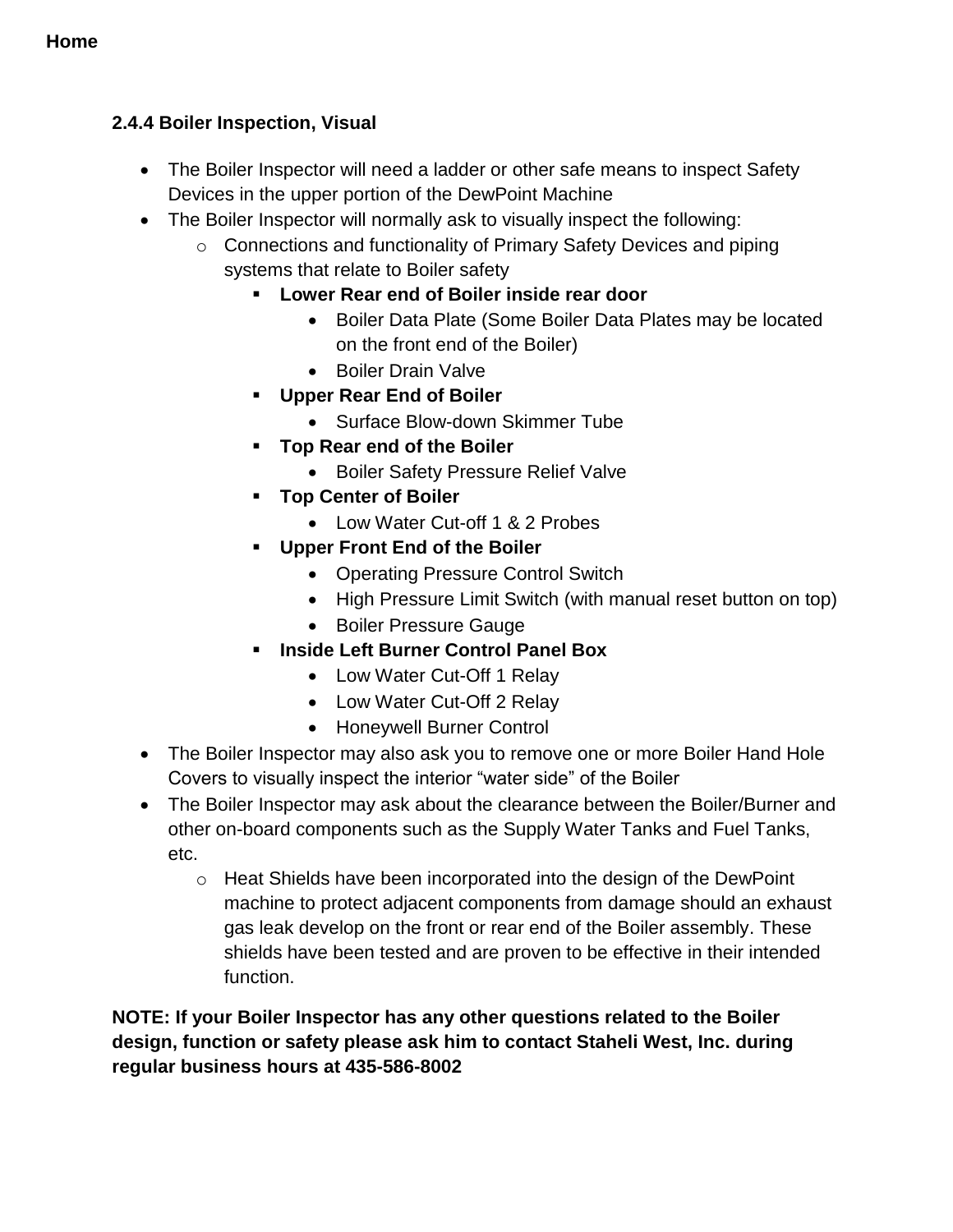#### <span id="page-14-0"></span>**2.4.5 Boiler Inspection, Safety Test**

- Become familiar with the Boiler Safety Test function on your machine
- To perform the Boiler Safety Test:
	- o GATHER tools needed:
		- Ladder or other safe means to access upper components on the DewPoint Machine
		- **Flat Blade Screw Driver**
		- Phillips Screw Driver (to adjust Operating Control Switch and High Pressure Limit Switch)
		- 7/8" Open End Wrench (to adjust Operating Control Switch and High Pressure Limit Switch)
	- o INSTALL a Male Air Hose Fitting on the Boiler Test Hose which is coiled up beneath the Burner
	- o CONNECT an Air Hose from an Air Compressor to the Boiler Test Hose
	- o BE PREPARED with adequate drainage to drain 20-50 gallons of cool Boiler water during the test process
- Be Sure you have at least  $1/8<sup>th</sup>$  tank of fuel to perform Boiler Safety Test
- FILL the Supply Water Tanks to at least  $\frac{1}{2}$  full (500 gallons). Water treatment is not necessary for the boiler safety test unless you plan to operate the machine with this water after the test is completed.
- Start DewPoint Machine and fill the Boiler with water
	- o SWITCH DewPoint Touch Screen "ON" with lighted rocker switch on the lower right side of the Touchscreen enclosure
	- o When the computer has initialized
		- Follow instructions and PRESS "Continue" button
		- PRESS "Start Fill" button when it appears to fill Boiler
		- **-** PRESS "Confirm" button on pop up window to start all systems
	- o Generator will start
	- $\circ$  Boiler will automatically fill to the proper level
	- o When Boiler has filled:
		- PRESS "Menu"
		- PRESS "Maintenance"
		- PRESS "Boiler Safety Test"
- FOLLOW the instructions on the screen to perform Boiler Safety Test
	- o TEST each device and/or function by pressing each corresponding button on the right side of the screen and following the instruction set for each device
	- o PRESS "Exit " Button when Boiler Safety Test is completed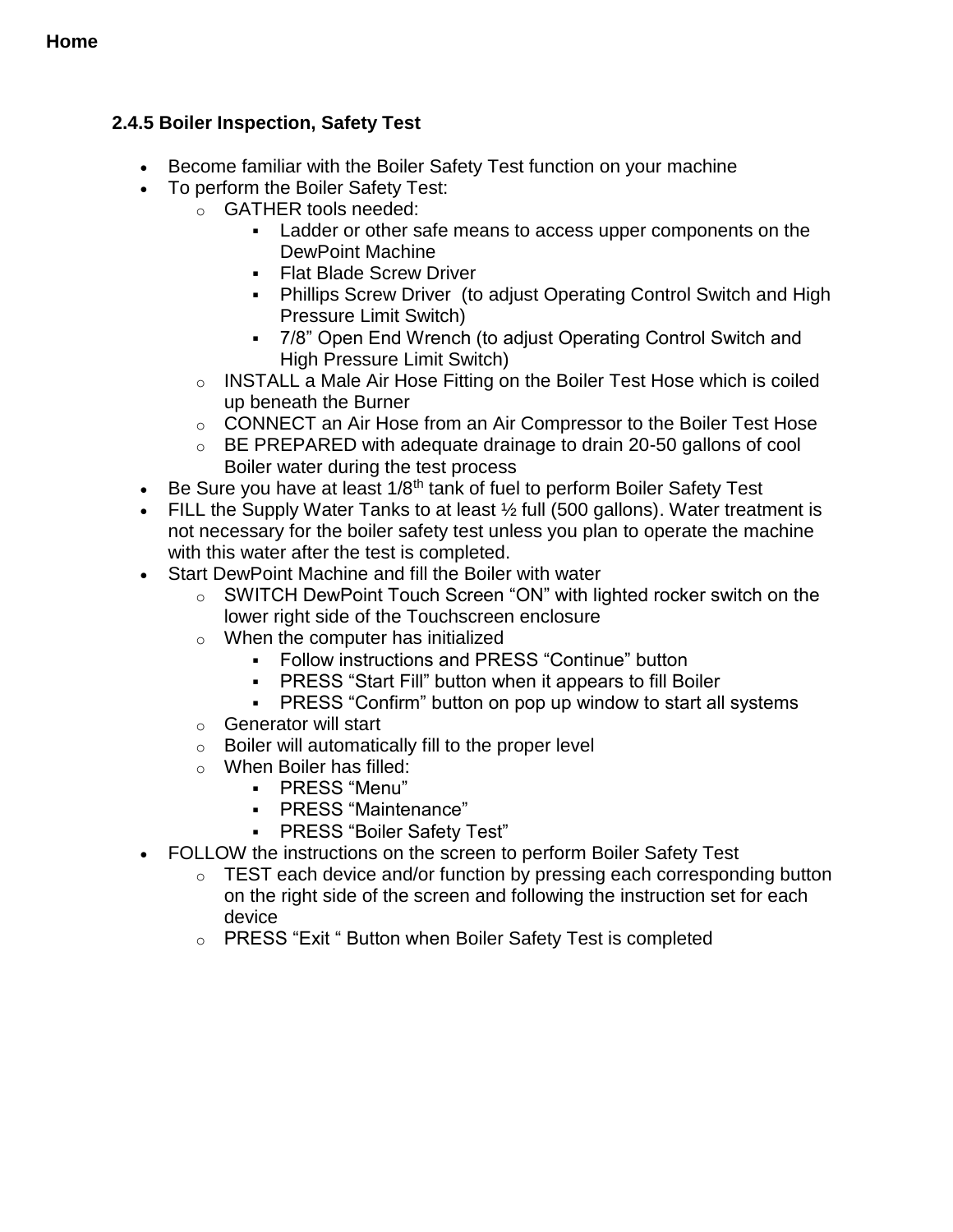## <span id="page-15-0"></span>**3 - Machine Preparation:**

## **3.1 Baler Preparation**

#### **2.1.1 Install Baler Hardware**

- <span id="page-15-1"></span> Follow Instructions to install Baler Steam Hardware
	- o Case IH and New Holland Balers require installation of an auxiliary Tongue Jack included in the hardware package
	- o MOUNT all Steam Manifolds
		- Top Front Manifold on top of Wind Guard
		- **Bottom Front Manifold under Baler Pickup**
		- **Top Rear Manifold above Feeder/Packer area**
		- Bottom Rear Manifold under Feeder/Packer area
	- o MOUNT Steam Distribution Manifold to Tongue of Baler
	- o MOUNT Hose Connection/Retainer Brackets
	- o ROUTE all Steam Hoses
	- o ROUTE small Blow-down hose through baler
	- o CONNECT all hose retaining hardware to hold hoses in their proper positions during operation
	- o CHECK for interference between baler components and Baler Steam Hardware by cycling the baler through all functions by hand and observing the movement of baler components in relation to the Baler Steam Hardware. Make corrections as needed.

#### <span id="page-15-2"></span>**3.1.2 Install Cameras on Baler**   $\blacktriangleright$

- CHOOSE mounting locations for each Camera.
	- o Mount one Camera to provide a good view of the Knotter area or Knotter Flags
	- o Mount one Camera to provide a good view of the Bale Chute or Bale **Accumulator**
- CONNECT the short Camera Cable to each Camera
- INSTALL Camera Extension Cables in the Baler so they can connect to the 2 Camera Cables that are mounted in the rear panel of the DewPoint Machine and extend to each of the Baler mounted Cameras
- ROUTE and SECURE the Camera Cables with Cable Zip Ties to prevent damage from mechanical components on the Baler
- CONNECT the end of each Camera Cable to each Camera Extension Cable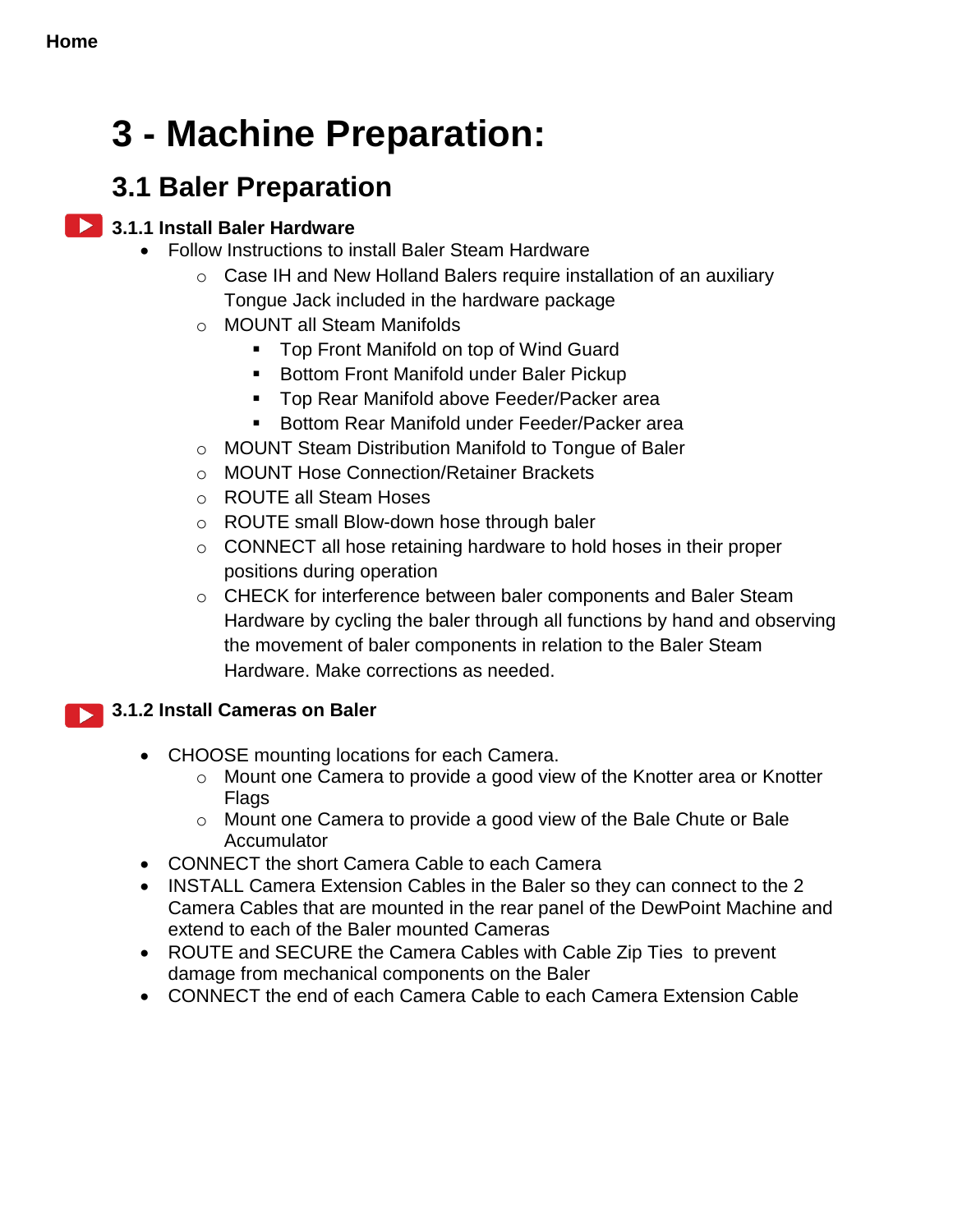#### <span id="page-16-0"></span>**3.1.3 Install Bale Moisture Monitor on Baler**

There are a variety of Moisture Sensors or Gauges on the market. Be sure that your moisture measurement method is installed correctly, properly calibrated, well understood and working properly before baling hay.

All methods of moisture measurement should be confirmed by measuring with a hand held moisture probe a few days after the hay has been baled.

#### <span id="page-16-1"></span>**3.1.3.1 PREFERRED METHOD: Gazeeka Moisture Gauge**

- We highly recommend the GAZEEKA Moisture Gauge which is a non-contact, microwave moisture measuring instrument.
	- o Method of action
		- The instrument measures the speed of microwave energy as it passes through the bale of hay
	- o Effectiveness and accuracy of the GAZEEKA Moisture Gauge in DewPoint steam baled hay
		- The speed of microwaves through air is very close to the speed of light through space, and the speed of microwaves through dry hay is a little slower than through air
		- However, the speed of microwaves through water is considerably slower than that in dry hay. The difference in this speed is attributed to a value known as the dielectric constant (sometimes called relative permittivity).The dielectric constant for air is close to 1, for dry fibrous material it is closer to 2 while for pure water it is approximately 80. Similarly, the amount of microwave energy absorbed in air is less than dry hay and in dry hay is much less than in water. Thus if measured correctly, these measurements can be a very sensitive method of measuring moisture in a bale of hay.
		- Whether the moisture detected in hay is from Steam, Natural Dew or Stem Moisture, the GAZEEKA Moisture Gauge provides an accurate moisture reading when properly calibrated.
	- o INSTALL GAZEEKA Moisture Gauge as instructed in Gazeeka Instruction Manual.
		- CALIBRATE prior to putting hay in the baler the first time. Follow all directions with the GAZEEKA instrument to calibrate and establish proper settings for safe and reliable operation.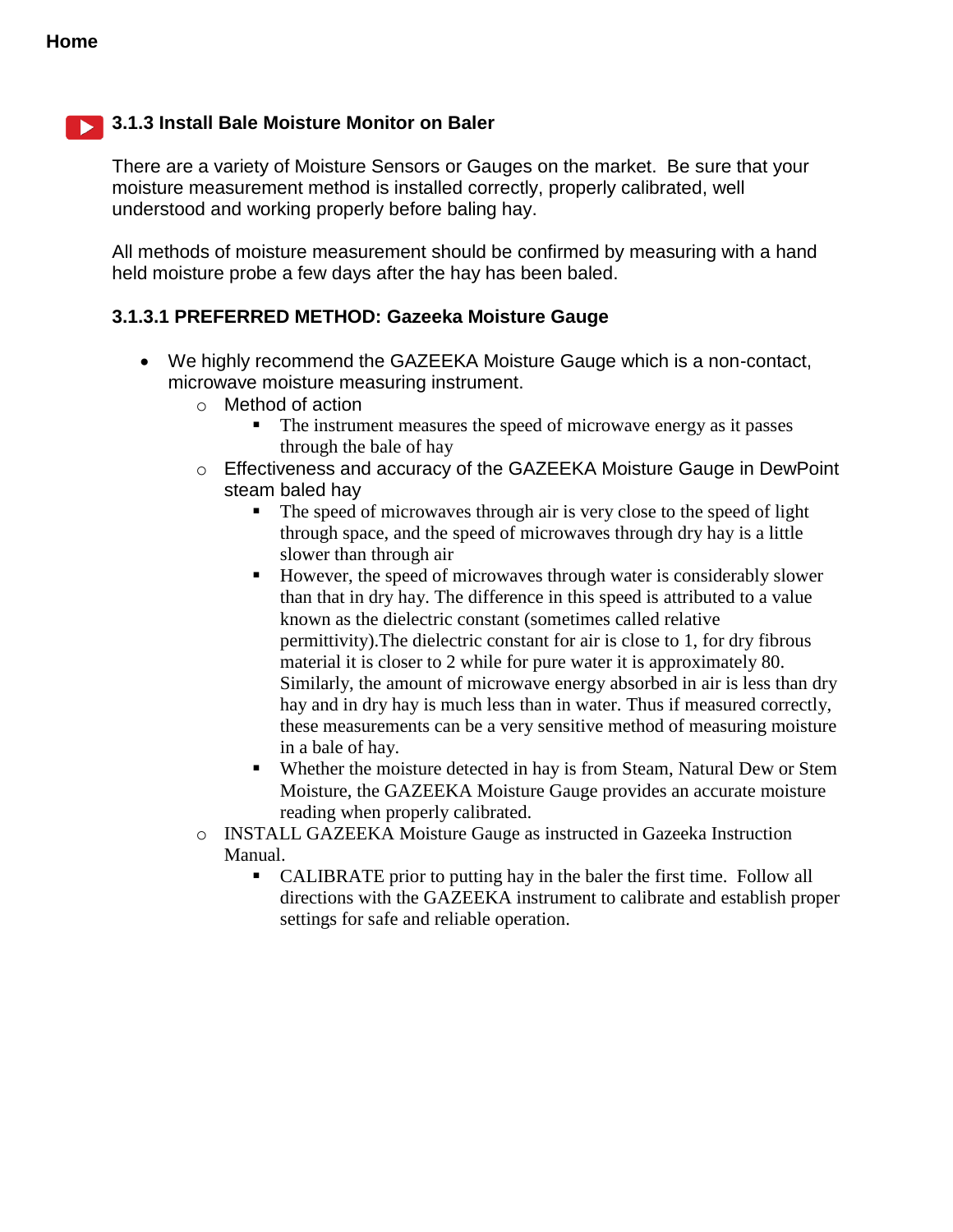#### <span id="page-17-0"></span>**3.1.3.2 Other Bale Moisture Monitoring Methods**

- ALTERNATIVE 1: Bale Chamber Pressure as bale moisture indicator
	- o Method of action
		- In automated Plunger Load Pressure Regulating System on today's Large Rectangular Balers the Bale Chamber Pressure will adjust automatically to maintain the Plunger Load Pressure Target set by the operator.
		- As bale moisture increases, friction between the Bale and the Bale Chamber also increases
			- This causes the Plunger Load Pressure to also increase which then causes the Bale Chamber Pressure to decrease to maintain the Plunger Load Pressure Target
			- **Higher moisture hay results in lower Bale Chamber Pressure**
		- As bale moisture decreases, friction between the Bale and the Bale Chamber also decreases
			- This causes the Plunger Load Pressure to also decrease which then causes the Bale Chamber Pressure to increase to maintain the Plunger Load Pressure Target
			- Lower moisture hay results in higher Bale Chamber **Pressure**
	- o Effectiveness and accuracy in DewPoint steam baled hay
		- During the cooler hours of the day and at night, Bale Chamber Pressure is fairly accurate in DewPoint steam baled hay. During these hours an operator who is accustomed to judging bale moisture conventionally by the Bale Chamber Pressure reading should be able to keep within reasonable bale moisture tolerances using similar readings as he would use while baling fully cured hay with natural dew.
		- If baling with stem moisture combined with either Steam or Natural Dew the Bale Chamber Pressure method of judging moisture is not accurate and is risky.
		- When baling with Steam in the hot part of the day, Bale Chamber Pressure will nearly double to maintain the friction necessary to reach Plunger Load Target settings even though the bale moisture is sufficient.
		- An operator using this method of moisture judging would do well to become very familiar with the characteristics of this method before becoming dependent upon this method.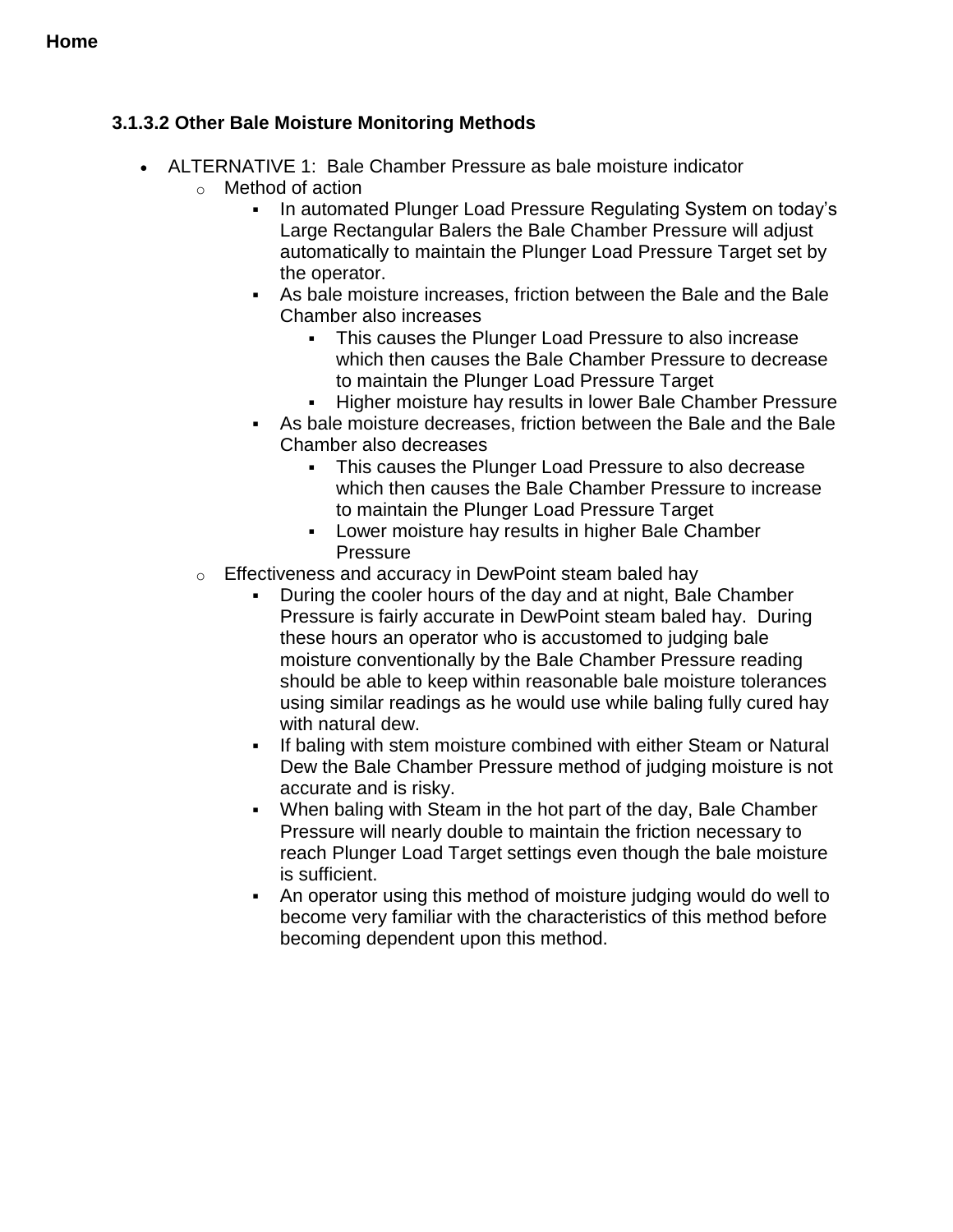#### **Other Bale Moisture Monitoring Methods (continued)**

- ALTERNATIVE 2: Hand Held Moisture/Temperature Probe
	- o Method of action
		- Measures Bale Moisture by measuring the conductivity of crop material between to metallic points on the probe when it is inserted into the bale
		- Measures Bale Temperature with thermocouples in the probe when inserted into the bale
	- $\circ$  Effectiveness and accuracy in steam treated hay
		- The accuracy of this type of moisture probe in steamed hay is not suitable for a true reading of bale moisture immediately after baling. The surface moisture on the steamed crop material causes the moisture probe to read several points higher than the actual moisture.
			- If an operator becomes very familiar with the typical "off-set" of the moisture reading compared to the actual moisture in the Bale he can learn to use a Hand Held Moisture Probe with reasonable effectiveness when baling fully cured hay using Steam
			- When baling hay with stem moisture, whether using Steam, Natural Dew or no added moisture at all, a Hand Held Moisture Probe is not accurate immediately after baling and will normally read much lower than the actual moisture content of the hay. It will be more accurate after a few days when moisture from green stems migrates more fully throughout the bale.
		- This type of moisture probe is effective several hours after the hay has been baled as the applied moisture diffuses through the plant tissue more completely
		- The temperature measurement function of this type of probe is accurate and can be valuable in determining safe bale temperatures for baling and stacking steam baled hay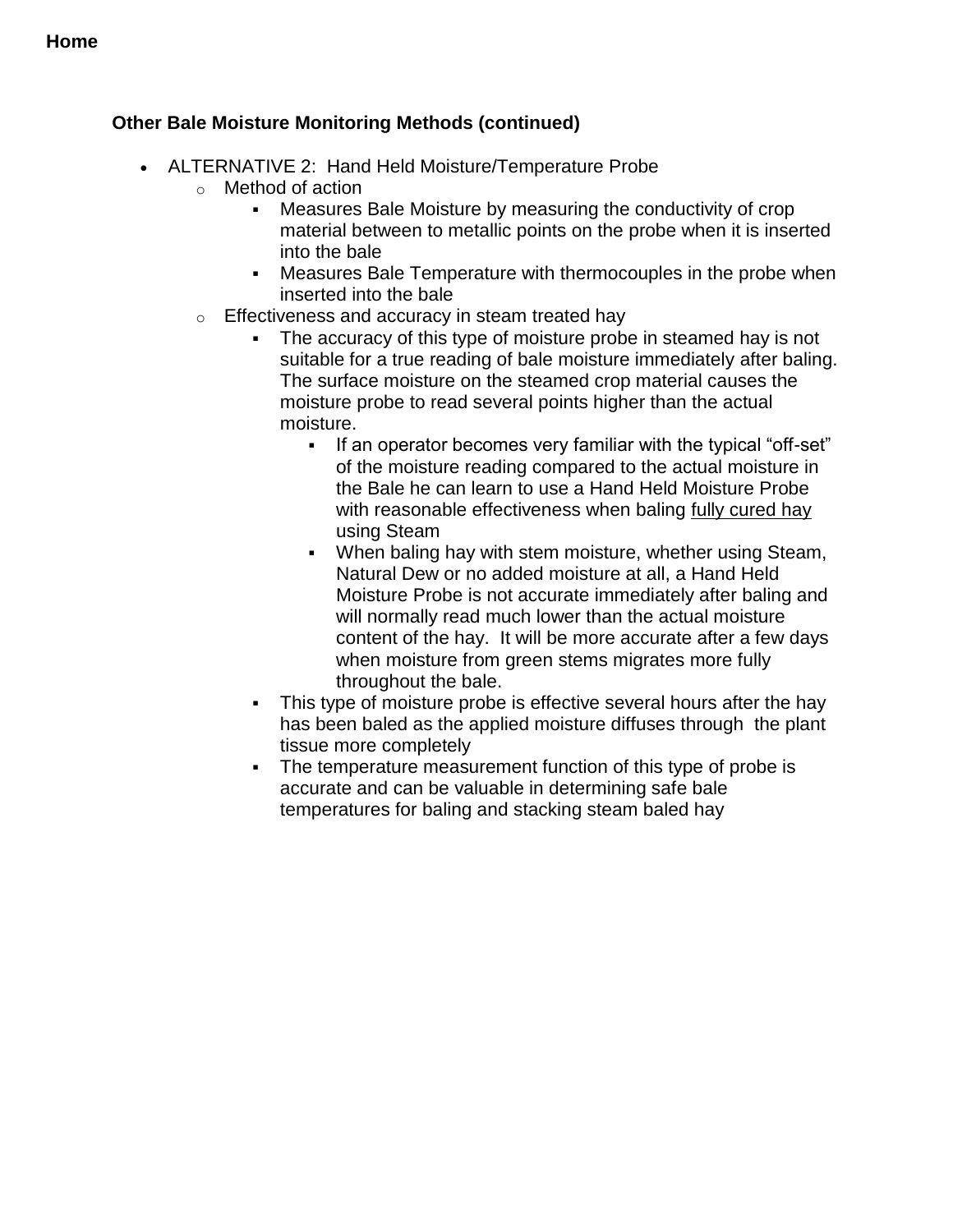#### **Home**

#### **Other Bale Moisture Monitoring Methods (continued)**

- ALTERNATIVE 3: Baler Mounted "contact type" Moisture Sensors. Some of these sensors are used in conjunction with Propionic Acid or other preservative application systems.
	- o Method of action
		- Measures Bale Moisture by measuring the conductivity of crop material between to metallic points on a plastic block or two metallic "Star Wheels", which contact hay as it is pushed through the Bale Chamber in a Hay Baler
	- o Effectiveness and accuracy in steam treated hay
		- The accuracy of this type of moisture sensor in steamed hay is not suitable for a true reading of bale moisture during the baling process. The surface moisture on the steamed crop material causes the moisture to read several points higher than the actual moisture.
			- If an operator becomes very familiar with the typical "off-set" of the moisture reading of this instrument compared to the actual moisture in the Bale he can learn to use a Baler Mounted "contact type" Moisture Sensor with reasonable effectiveness when baling fully cured hay using Steam. Various conditions at the time of baling can affect the performance of this type of sensor.
			- When baling hay with stem moisture, whether using Steam, Natural Dew or no added moisture at all, a Baler Mounted "contact type" Moisture Sensor is not accurate when baling and will normally read much lower than the actual moisture content of the hay.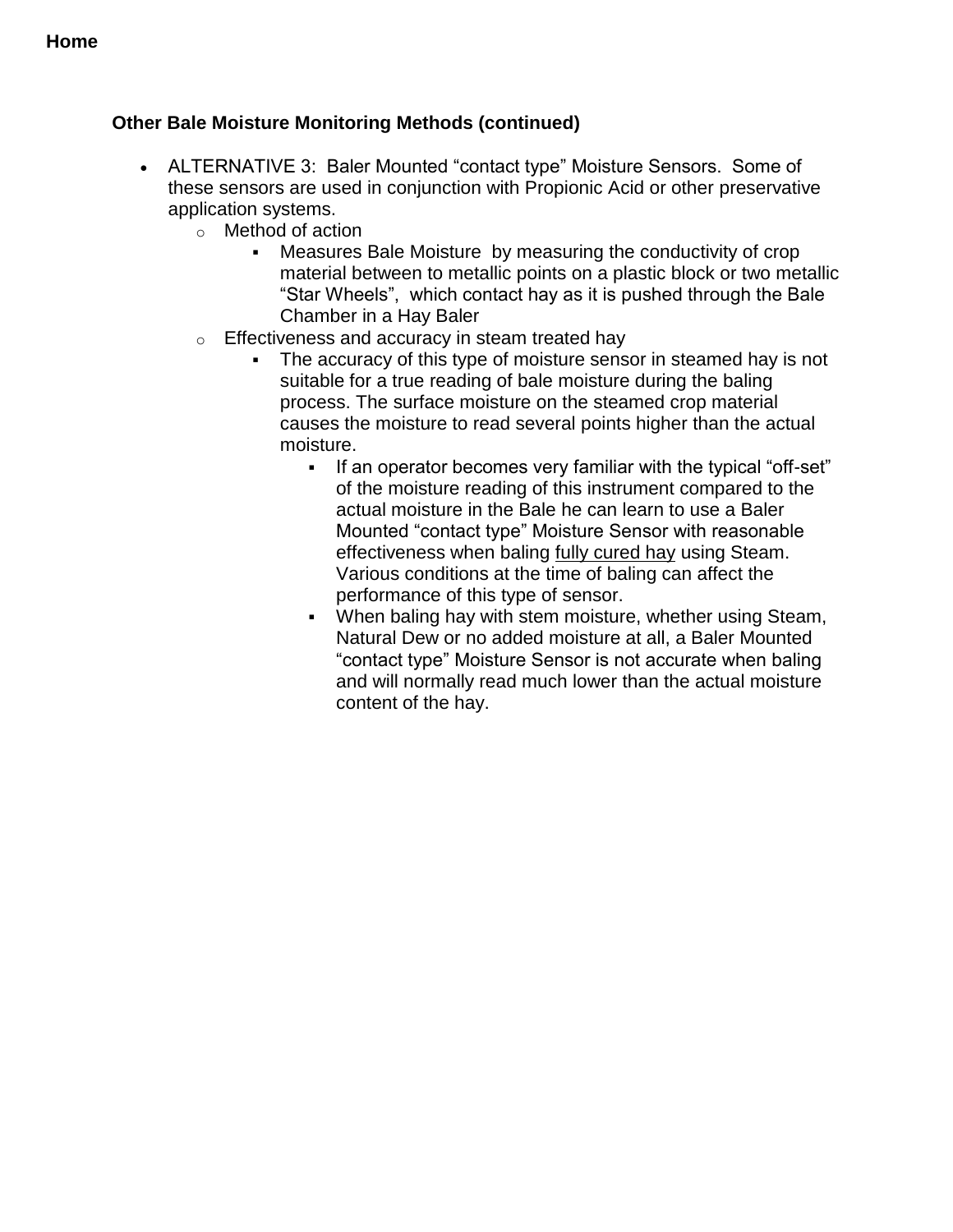## <span id="page-20-1"></span><span id="page-20-0"></span>**3 - Machine Preparation:**

## **3.2 DewPoint Machine Preparation**

#### **3.2.1 Install Optional/Custom Equipment**

- Install custom Wire Harnesses
	- o Gazeeka, accumulator, preservative applicator, etc.
- Install custom Hydraulic Lines
- Install any other custom equipment

#### **3.2.2 Prep/Check Boiler System**

Use a safe ladder or other means to access upper areas of machine

- REMOVE Tie-down Straps from Flue Flapper Rain Caps and check for free operation
- INSTALL Pressure Relief Valve (if not performing "New Boiler Clean-out")
	- o APPLY Dope, Tape and Dope to Threads
	- $\circ$  TIGHTEN to the position so the discharge port is directed toward the rear of the machine
	- o TIGHTEN securely but there is no need to tighten excessively
	- $\circ$  CHECK valve for free operation by lifting the hand lever
- INSTALL any Boiler Hand Hole Plugs that are not in place
	- o Two 3x4" Oval Hand Hole Plugs on the upper, front end of the Boiler
	- $\circ$  Two 3x4" Oval Hand Hole Plugs on the upper, rear end of the Boiler
	- $\circ$  Two 3x4" Oval Hand Hole Plugs on the lower, rear end of the Boiler
- CLOSE all 5 Pigtail Steam Siphon Tube Drain Valves at the top front end of the Boiler
	- o FAILURE TO CLOSE ALL 5 OF THESE VALVES WILL CAUSE THE PRESSURE SAFETY SYSTEMS TO MALFUNCTION AND WILL PREVENT THE DEWPOINT MACHINE FROM OPERATING **CORRECTLY**
- RE-INSTALL the two "-15 to 30psi" Pressure Transducers (Steam Pressure Sensors) at the top front end of the Boiler
- RE-INSTALL "0-100 in". Pressure Transducer (Water Level Sensor) underneath front right water tank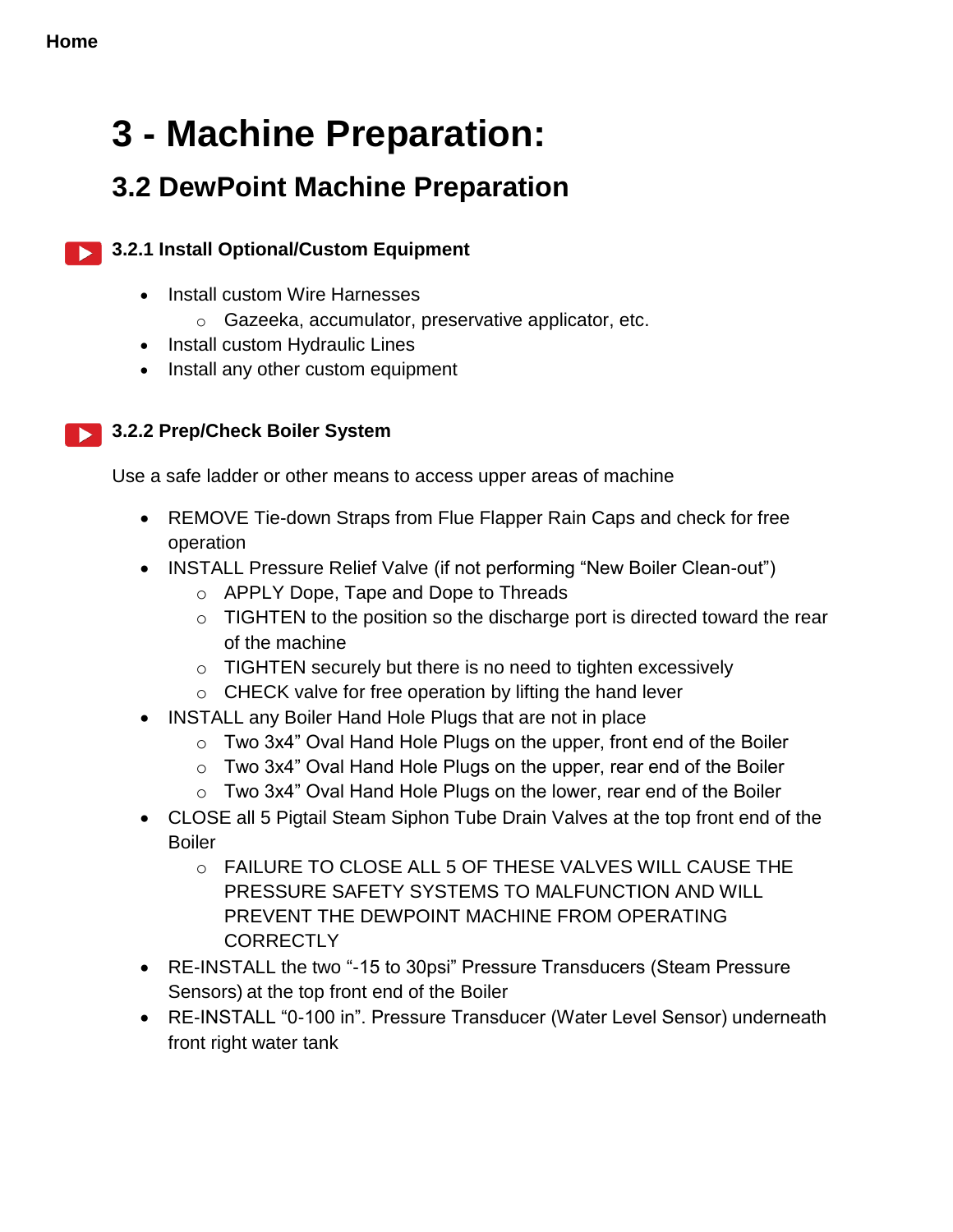- OPEN Rear Door
	- o CONNECT Feed Water Valve union to Feed Water System pipe
	- o INSTALL Drain Plugs in Circulation Pump and Feed Water Pump
	- o INSTALL Supply Water line Strainer
	- o OPEN Supply Water Feed Valve
	- o OPEN Boiler Water Circulation Valves
		- **EXEC** Circulation Pump Inlet Valve
		- **EXEC** Circulation Pump Discharge Valve
	- o INSTALL Boiler Drain Assembly
		- **CHECK gasket**
		- **INSTALL Boiler Drain Assembly on Boiler Drain Camlock fitting**
		- **LOCK Camlock Levers**
		- **INSTALL lock pins on Camlock Levers**
		- ORIENT the Drain Hose so the boiler water is discharged forward, (away from the person who will open the Boiler Drain Valve)
		- CLOSE 2" Boiler Drain Valve
	- o CLOSE Feed Water Drain Valve at the rear end of the right hand Circulation Pipe near the lower rear right side of the Boiler
	- o CLOSE Supply Water Load Valve to the right of the Rear Door
- CLOSE Rear Door
- OPEN Front Hood
	- o CLOSE Feed Water Drain Valve at the front of the right hand (if facing forward) Circulation Pipe located at the lower right corner of the Boiler
	- o CLOSE Feed Water Circulation "Y" Strainer Flush Valve at the front left side of Boiler above Burner Motor
- <span id="page-21-0"></span>• CLOSE Front Hood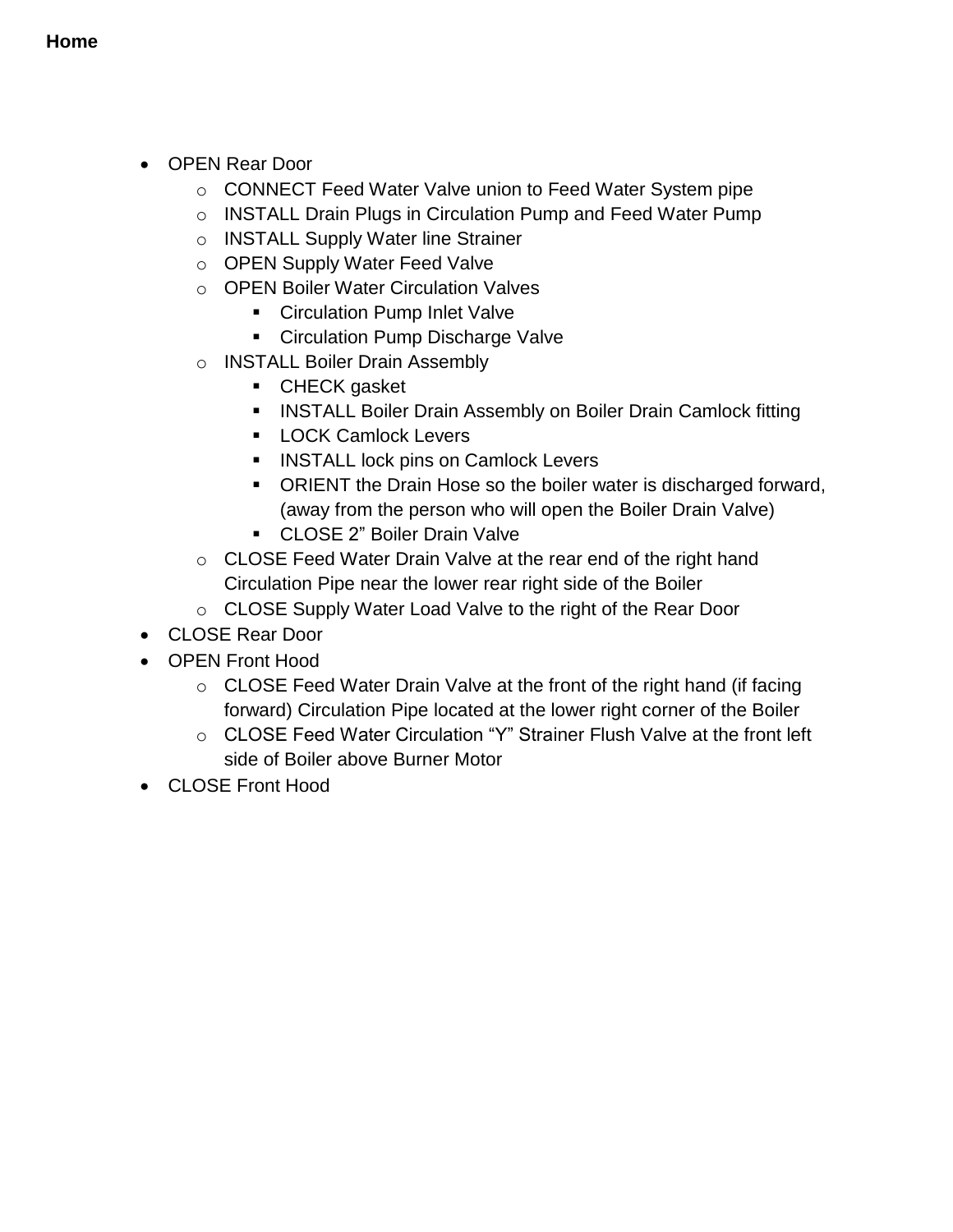#### **3.2.3 Install Cameras on DewPoint Machine**

- OPEN Rear Door
	- o ATTACH 2 magnetic base Cameras just below the hole to the inside each Tail/Work Light Assembly on each side of the DewPoint Machine
	- $\circ$  CONNECT the short Camera Cable to each Camera and route each cable through the grommets mounted in each fender and in the inner fender walls.
	- $\circ$  FOLLOW the routing of the wire harnesses that run to the Tail/Work Light Assemblies so the end of each cable is inside the Pump Enclosure area inside the Rear Door of the machine
	- $\circ$  CONNECT the end of each Camera Cable to the Camera Extension Cables which are just inside and below the Rear Door.
	- o Use Cable Zip Ties to secure all camera cables to the wire harnesses that run to the Tail/Work Light Assemblies
- CLOSE Rear Door

#### <span id="page-22-0"></span>**13.2.4 Prep/Check Engine**

- With Front Hood Opened
	- $\circ$  OPEN Main Fuel Valve located under the deck of the machine below the **Burner**
	- o CHECK Engine Radiator Coolant
	- o Check Engine Oil
	- o OPEN Fuel Valve on the Water Separator mounted on the side of the engine
	- o ATTACH Battery Cables

#### <span id="page-22-1"></span>**12.5 Prep/Check Generator/Electrical**

- <span id="page-22-2"></span> With Front Hood Opened
	- o OPEN Generator Control Circuit Breaker Panel Door
		- CHECK to see that the Main Circuit Breaker is turned ON
			- CLOSE Circuit Breaker Panel Door
	- o PRESS the green AUTO Button on the Generator Control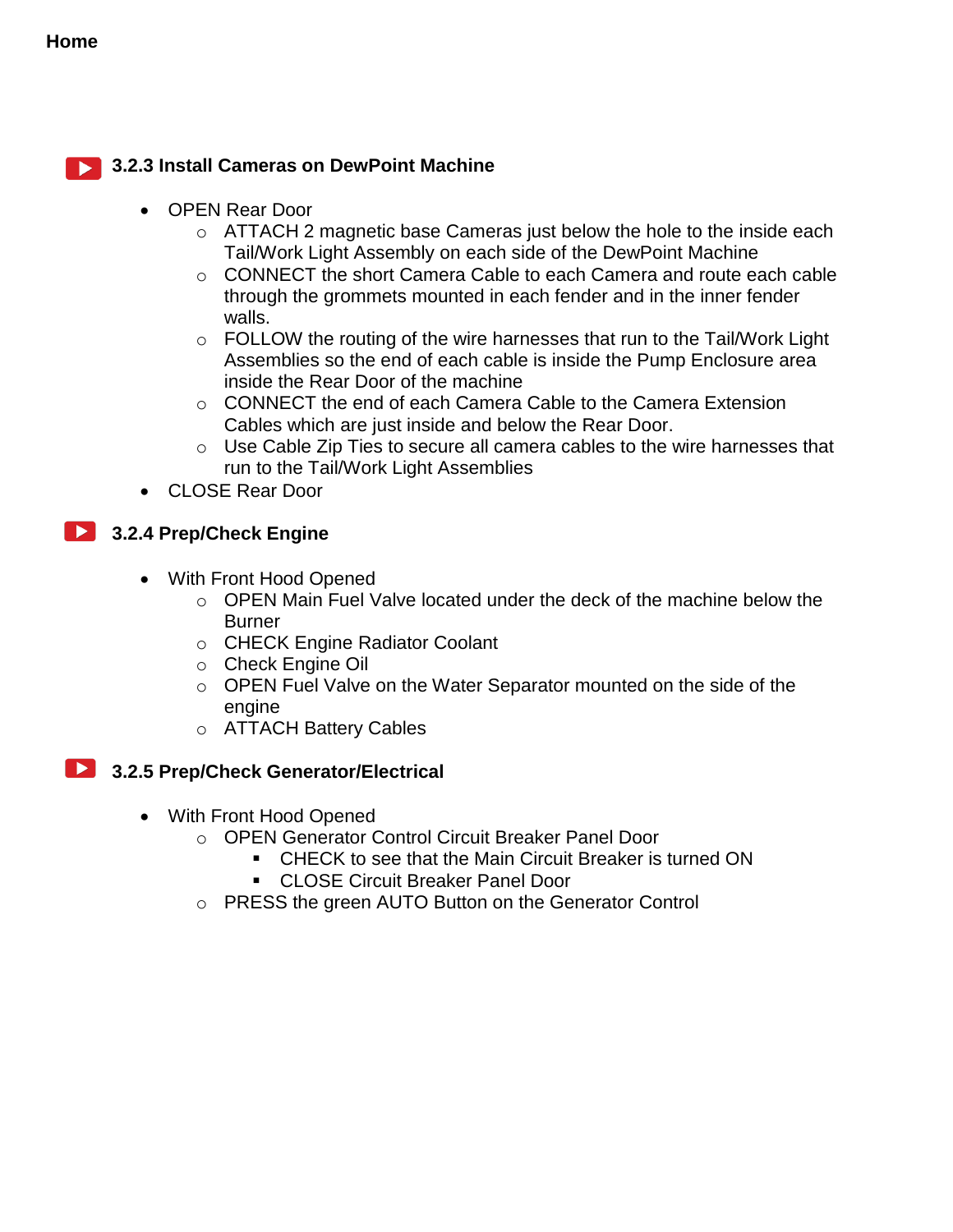## **3.2.6 Prep/Check Burner**

- With Front Hood Opened
	- o CHECK all Fuel, Air and Propane (if equipped) hoses:
		- **EXECK** to be sure hoses are securely fastened to fittings
	- o CHECK Propane Pilot Tanks (if equipped) on the rear left side of the machine:
		- **EXECK** to be sure hose is securely fastened to the Right tank
		- **EXECK** to be sure regulator on hose is in a vertical orientation
		- **OPEN Propane Tank Valve**
		- CHECK around Propane Tanks and Burner Area to ensure that there are no Propane leaks.
	- o OPEN the two Control Panel Doors on the Burner
		- **REMOVE all documentation and/or other loose items from both** panel boxes
	- o In left hand panel Box
		- CHECK to be sure all Relays are securely plugged in
		- CHECK to see that all Circuit Breakers are turned ON
		- CHECK to see that "RUN-TEST" switch on Honeywell Control is in the "RUN" mode
	- o In right hand panel Box
		- **CHECK** to be sure all Relays are securely plugged in
		- CHECK to see that all Circuit Breakers are turned ON
		- CHECK to see that all Fuse Blocks are Closed
		- CHECK to be sure the small Toggle Switch on the PLC is in the "RUN" position
	- o CLOSE the two Control Panel Doors on the Burner
	- o CLOSE the Front Hood

#### **2.3.2.7 Check operation of Valve Actuators and Burner Air Louver Actuator**

- <span id="page-23-0"></span>• CHECK valve and louver actuator function
	- o With Lighted Rocker Switch on Touchscreen enclosure "ON" and Generator "OFF"
		- From the "Home Screen" select "Menu" >> "Operations" >> "Manual Mode"
		- **Turn "Manual Mode ON" and cycle each actuator one by one**
		- If you cannot hear an actuator cycle, check the position indicator on top of the actuator to make sure it is turning

#### **2.3.2.8 Check Wheels and Tires**

- CHECK that all lug nuts are tight
- CHECK tire inflation
	- o BKT Bias Ply 52 PSI,
	- o Alliance Radial 36 PSI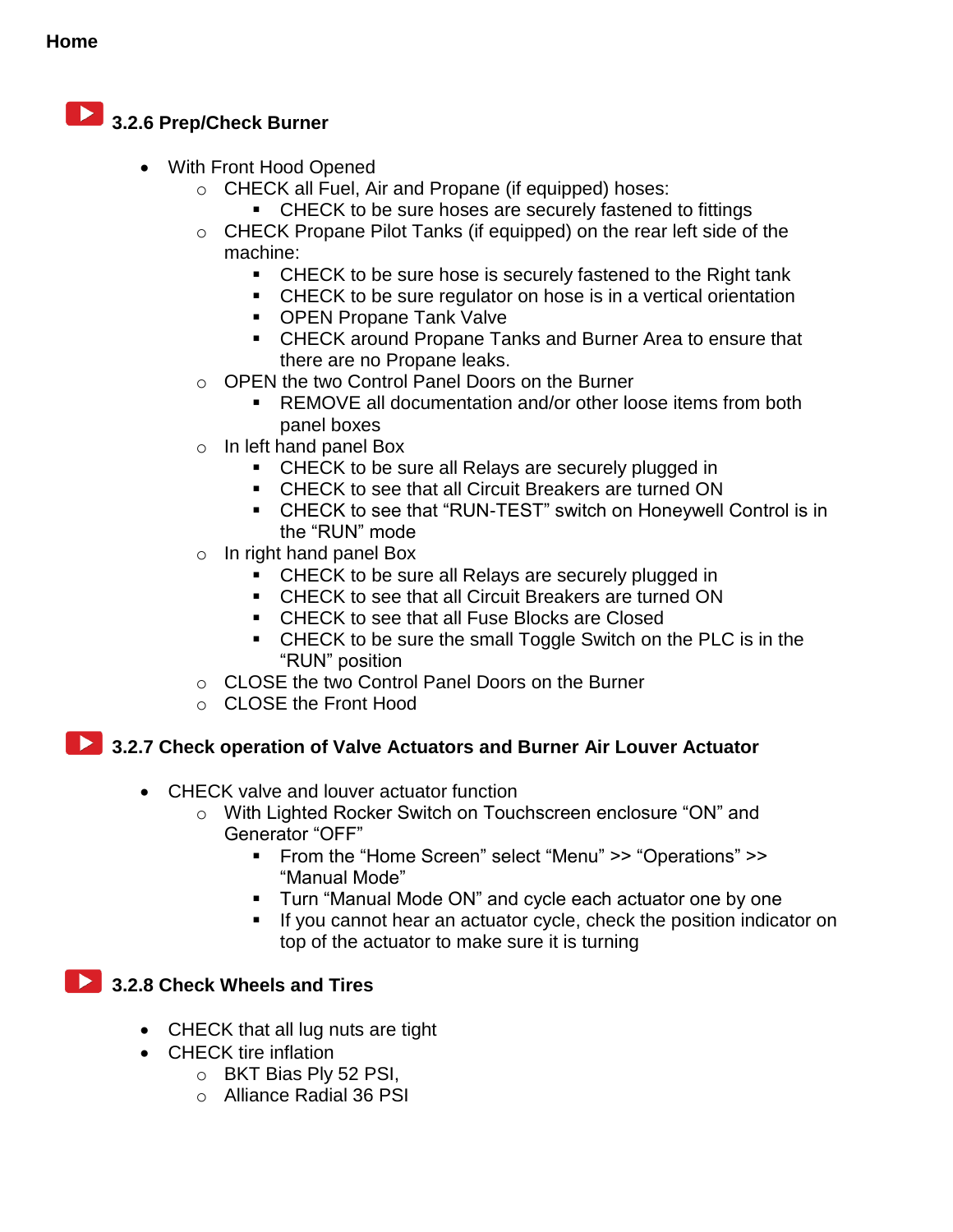## **4 Machine Set-Up:**

## **4.1 DewPoint Machine Hook-Up to Tractor**

#### <span id="page-24-0"></span>**4.1.1 Attach DewPoint Machine to Tractor**

- Attach DewPoint Machine to Tractor Drawbar
	- o SELECT and INSTALL the correct Bull Pull Hitch Bushing to fit your Tractor Drawbar Pin size
	- o ADJSUT BullPull Hitch height to the proper vertical position to allow DewPoint machine to run level in the field
	- o ADJUST Tractor Drawbar to proper length setting, 20" from end of PTO Shaft to the center line of the hitch pin hole.
	- o ATTACH DewPoint Machine using suitable Hitch/Clevis Hammer Strap and Pin hardware supplied with Tractor.
	- o ROTATE Jack to storage position
- ATTACH Safety Chains
	- o Criss-Cross the two Safety Chains over the drawbar and be sure the hooks are attached securely
	- $\circ$  Leave enough slack in chains to allow turning without the chains binding.
- ATTACH PTO Shaft from DewPoint Machine to Tractor 1.75"/1000 RPM PTO output shaft
	- $\circ$  To avoid excessive wear of PTO components it is important that the DewPoint Machine run in approximately the same level plane as the tractor so that PTO Yoke angles are equal during operation.
		- The PTO Shaft angles should be correct if the BullPull Hitch height was previously set to the proper vertical position to allow the DewPoint machine to run level in the field
- ATTACH Hydraulic Brake hose to Tractor Brake Port
	- o You must use a Hydraulic Brake system which must be installed on the Tractor. You will need an adaptor to connect this hose to Tractor Hydraulic Brake Port.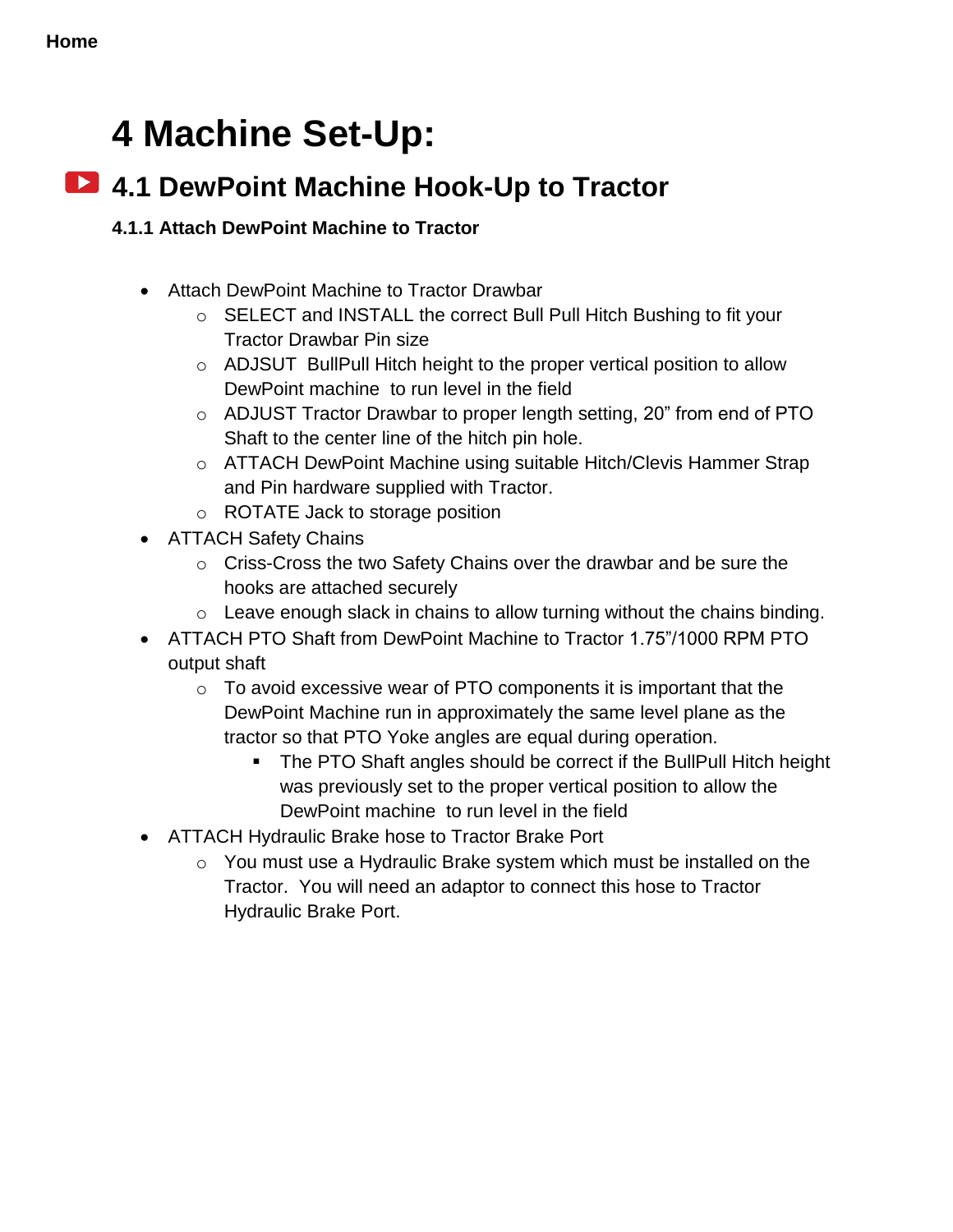- ATTACH Hydraulic Steering hose to a Tractor Hydraulic SCV
	- o One SCV must be dedicated to the Steering hose even though only one hose is used. Do not attach another hose to the unused port on that SCV
	- $\circ$  It is recommended that you select the hydraulic port that is pressurized when the corresponding hydraulic lever or switch is pulled back.
		- When you back up the machinery, travel on roadways, or operate on hillsides, you will move the lever or switch back to lock the Steering Axle in the straight position.
			- **(to avoid equipment or property damage, verify that the steering is locked before backing up machinery)**
		- When you operate in normal field conditions you will move the corresponding hydraulic lever or switch to the "float" position
- ATTACH Hydraulic hoses to Tractor Hydraulic SCV's.
	- o Attach hoses in pairs
		- 1&2 are used for the Baler Pickup
		- 3&4 (if equipped) are used for balers requiring tractor hydraulics for the baler pressure system
		- 5&6 (if equipped) are used for auxiliary hydraulics
- CONNECT Work/Safety Lighting Harness into Tractor Lighting Outlet
	- o Check all Work and safety lighting for proper operation
- Mount DewPoint Touchscreen and attach Touchscreen Control Harness
	- o MOUNT DewPoint Touchscreen in tractor cab
		- Select a location and a mounting angle which will minimize glare on the screen during field operation. It is generally best to tilt the screen upward so the natural reflection comes from the ceiling of the tractor cab.
	- o ROUTE DewPoint Touchscreen Control Harness appropriately to avoid damage during transport or field operation
	- o CONNECT Touchscreen Control Harness into Touchscreen Receptacle.
- Mount your Baler Controller and attach Baler Control Harnesses
	- o MOUNT Baler Controller in tractor cab
		- Select a location and a mounting angle which will minimize glare on the screen during field operation. It is generally best to tilt the screen upward so the natural reflection comes from the ceiling of the tractor cab.
	- o ROUTE Baler Control Harness appropriately to avoid damage during transport or field operation
	- o CONNECT Baler Controller Harness into Baler Controller Receptacle.
	- o REPEAT this process for other baler accessories as equipped such as:
		- Moisture Sensor, Accumulator, Preservative Applicator, Bale Scale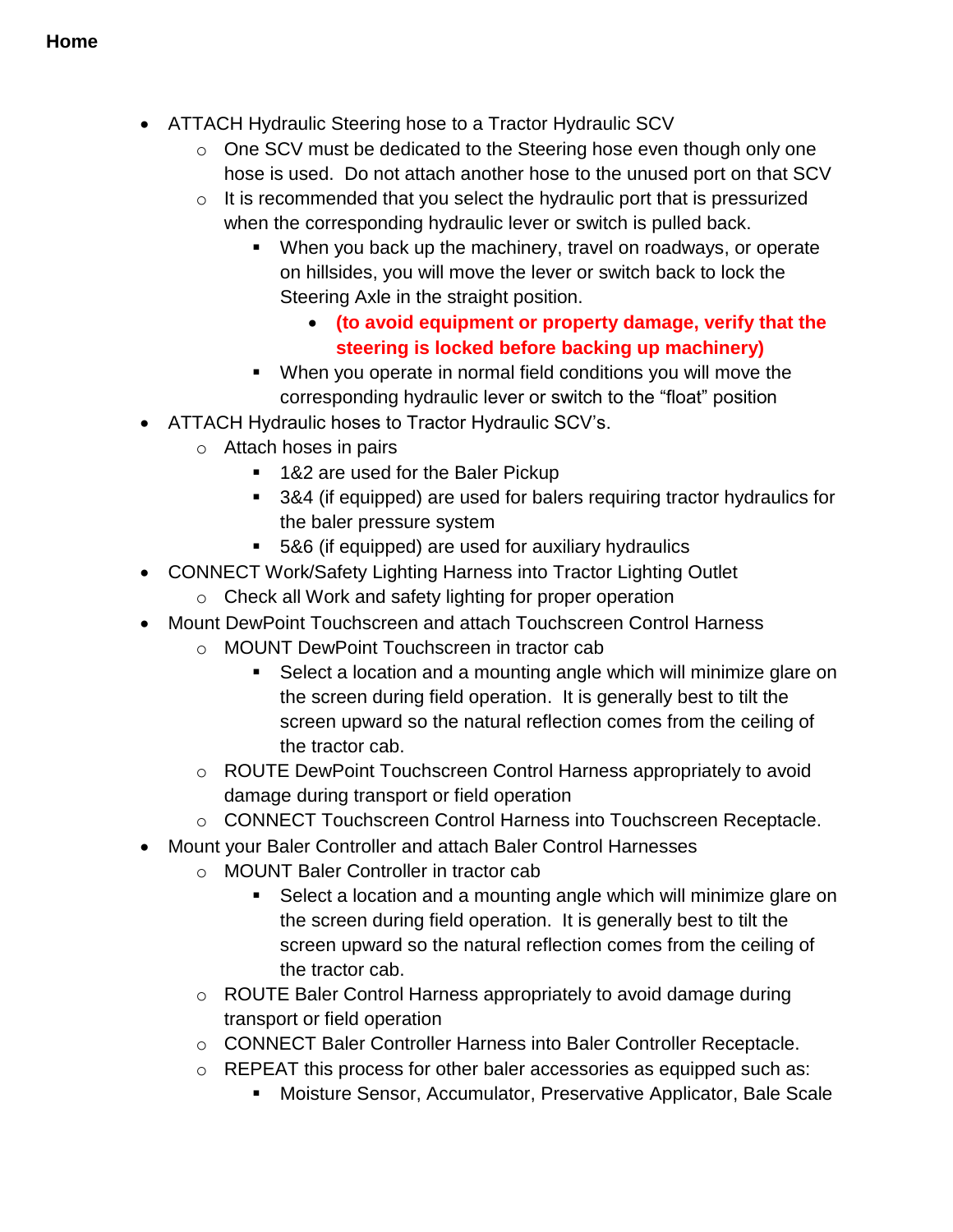## **4 Machine Set-Up:**

## **4.2 Baler Hook-Up to DewPoint Machine**

#### <span id="page-26-0"></span>**4.2.1 Attach Baler to the rear of the DewPoint Machine**

- Connect Baler to the DewPoint Drawbar
	- o ADJUST Baler Hitch to the proper vertical position to allow the baler to run level in the field
	- o ADJUST Baler Hitch to longest position so the PTO geometry will be equal between DewPoint 6210 and Baler (See Baler Operation Manual)
	- $\circ$  ADJUST DewPoint 6210 Drawbar to proper length setting, 20" from end of PTO Shaft to the center line of the hitch pin hole.
	- o ATTACH Baler using suitable Hitch/Clevis hardware.
	- o RAISE Jack to storage position
- Attach Safety Chain
	- o ROUTE the Safety Chain through the "keyholes" in the drawbar frame of the DewPoint 6110
		- It is best to route the chain over the top of the DewPoint Drawbar in front of the Hitch Clevis Hardware so the chain does not drag in the windrow of hay during operation.
	- o CHECK to be sure the hook is attached securely
		- **EXECT** Leave enough slack in the chain to allow turning in both directions without the chain binding.
- ATTACH PTO Shaft from Baler to the DewPoint machine
	- $\circ$  To avoid excessive wear of PTO components, it is important that the Front PTO Yokes on both the Baler and the DewPoint machine be attached at the identical rotational angle.
	- $\circ$  To avoid excessive wear of PTO components, it is important that the Baler PTO Pedestal Height be properly adjusted so that PTO Yoke angles between the DewPoint and baler are equal during operation. (See Baler Operation Manual)
	- $\circ$  To avoid excessive wear of PTO components it is important that the Baler and the DewPoint machine run in approximately the same level plane as each other and the tractor so that PTO Yoke angles are equal during operation. (See Baler Operation Manual)
- If your Baler is equipped with Hydraulic Brakes, ATTACH Hydraulic Brake hose to DewPoint 6210 Brake Port (an adaptor may be necessary)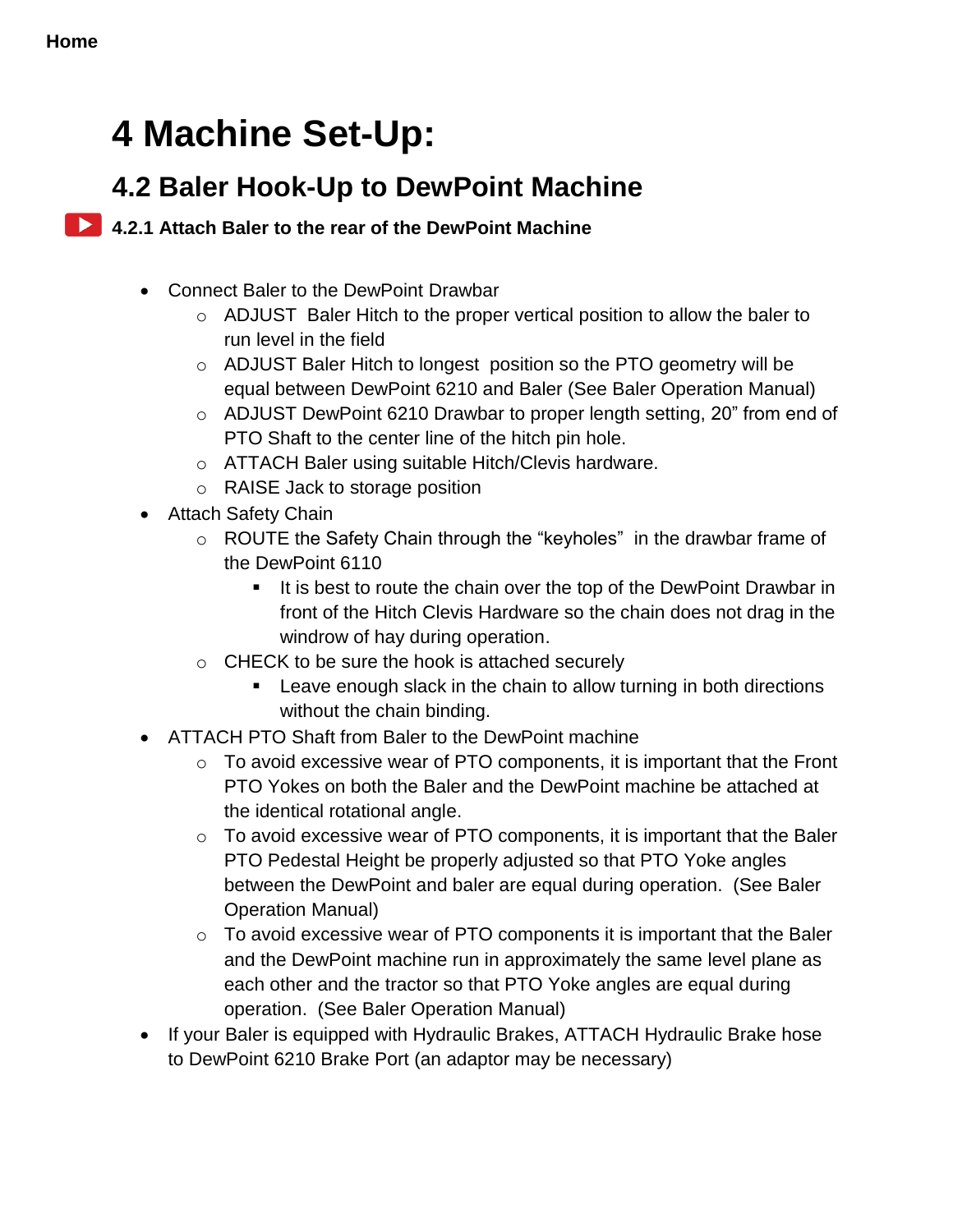- If your Baler is equipped with tandem axles including a rear steerable axle, ATTACH Hydraulic Steering hose to the DewPoint "Steer" Port
	- o When you back up the machinery, travel on roadways, or operate on hillsides, you will first move the lever or switch back to lock the Steering Axle in the straight position. Failure to do this may result in loss of control.
		- **(to avoid equipment or property damage, verify that the steering is locked before backing up machinery)**
	- o When you operate in normal field conditions you will move the lever or switch to the "float" position
- ATTACH Baler Hydraulic hoses to DewPoint Hydraulic Ports.
	- o Attach hoses in pairs
		- 1&2 are used for the Baler Pickup
		- 3&4 (if equipped) are used for balers requiring tractor hydraulics for the baler pressure system
		- 5&6 (if equipped) are used for auxiliary hydraulics
- ATTACH Baler Lighting Harness into DewPoint Lighting Outlet
- ATTACH Boiler Blowdown Discharge Hose from Baler to Blowdown port on DewPoint machine
- MOUNT your Baler Controller and ATTACH Baler Control Harnesses
	- o MOUNT Baler Controller in tractor cab
		- Select a location and a mounting angle which will minimize glare on the screen during field operation. It is generally best to tilt the screen upward so the natural reflection comes from the ceiling of the tractor cab.
	- o ROUTE Baler Control Harness appropriately to avoid damage during transport or field operation
	- o ATTACH Baler Controller Harness into Baler Controller Receptacle at the rear of the DewPoint machine
	- o REPEAT this process for other baler accessories as equipped, such as:
		- **Moisture Sensor**
		- **Accumulator**
		- **Preservative Applicator**
		- **Bale Weight Scale**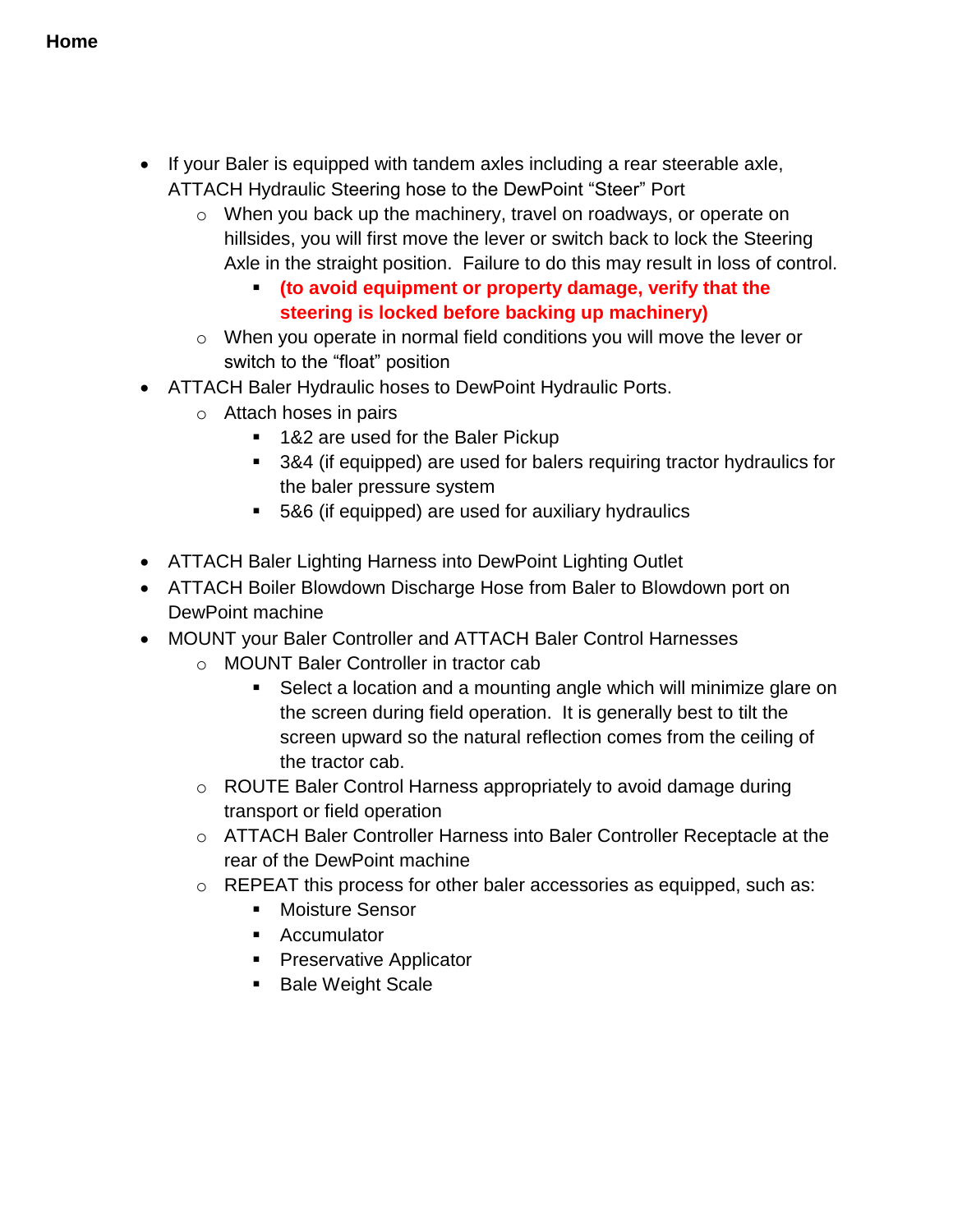#### <span id="page-28-0"></span>**4.2.2 Check for Interference with DewPoint Machine and Baler Attached.**

- MOVE Steering Hydraulic Control Lever or Switch in Tractor Cab in the "Float" position. Some tractor hydraulic systems require that you cycle this lever or switch a few times to initiate proper operation
- DRIVE the tractor through several turning maneuvers to check for interferences and turn angle limits between the Tractor, the DewPoint machine and the Baler including:
	- o Rear Tractor Tires/Duals and the DewPoint machine frame
	- o PTO
	- o 3-Pont Hitch
	- o Hydraulic Hoses
	- o Brake and Steering Hoses
	- o All Wire Harnesses
- LEARN your turning radius and clearance limits with all machinery attached (including accumulators if used)

## **TURNING ANGLE NOTES:**

- **In a turn, the angle between the Baler and DewPoint machine will be sharper than the angle between the Tractor and the DewPoint machine**
- **When coming out of a sharp turn quickly, the angle between the DewPoint machine and the Baler can increase dramatically. It is best to come out of sharp turns gently.**
- **Turning too sharp will cause major damage to the DewPoint machine and the Baler.**
- **LEARN THE BEHAVIOR OF YOUR ENTIRE MACHINE DURING VARIOUS TURNING CONDITIONS**

## <span id="page-28-1"></span>**LEARN YOUR LIMITS!**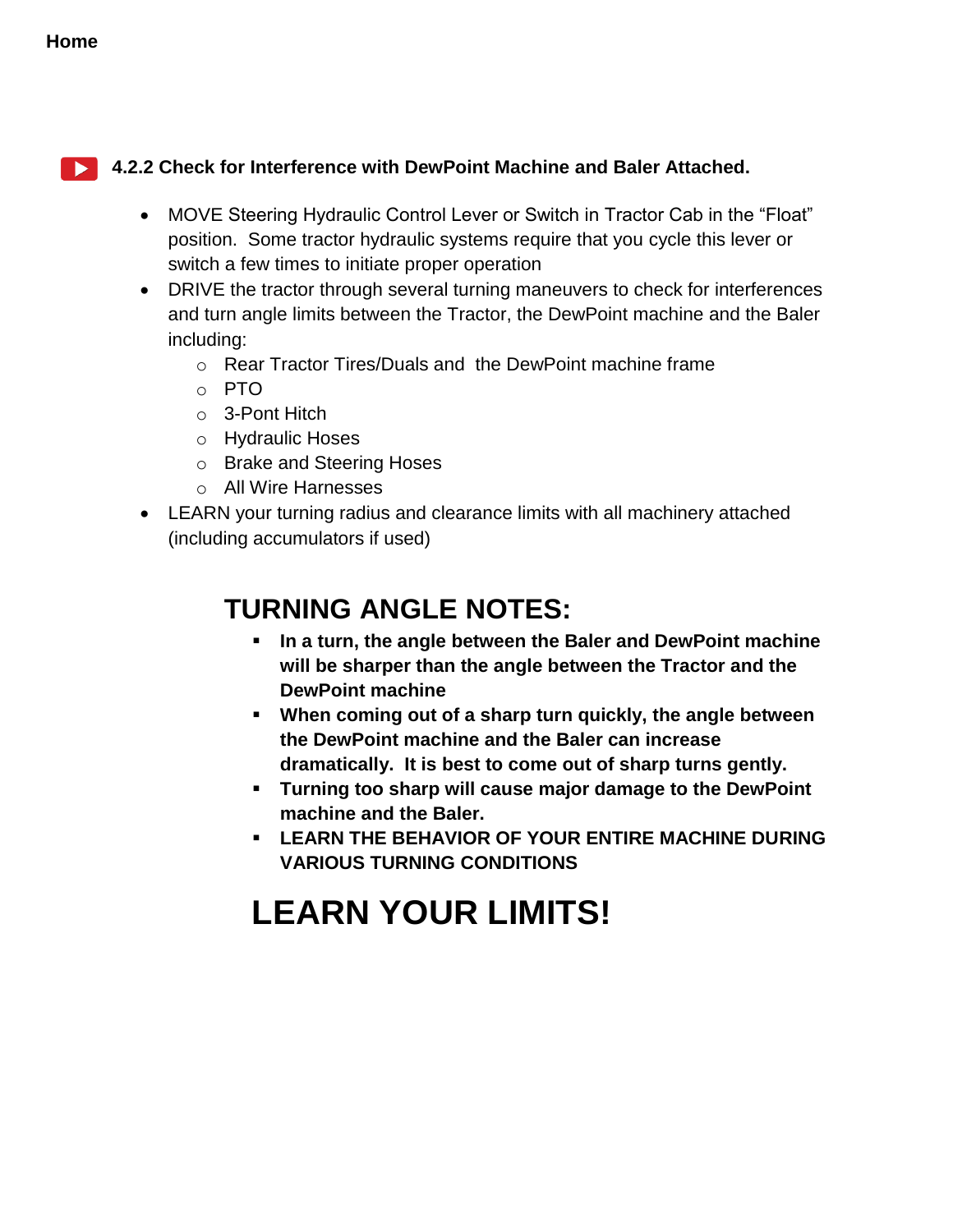## **4 Machine Set-Up:**

## **4.3 Water Quality Maintenance Settings and Procedures for DewPoint Machines**

**Water Quality is one of the most important components to successful implementation of DewPoint Technology in your operation.**

#### **See [Prerequisite: Water Requirements for DewPoint Machines](#page-4-0)**

#### <span id="page-29-0"></span>**4.3.1 Water Analysis**

You should have already had an appropriate water analysis on your water source(s) performed to determine the necessary Water Treatment Equipment and Boiler Chemical Treatment to maintain efficient operation of the DewPoint machine.

#### <span id="page-29-1"></span>**4.3.2 Boiler Water Quality/Blow-down Principles**

- Boiler Blow-Down
	- $\circ$  Boiler water quality maintenance is critical in maintaining the health and longevity of your Boiler system. Proper Blow-down settings and procedures are a critical element in maintaining Boiler water quality
	- o Blow-down Frequency and Volume
		- Frequency of blow down is dependent upon your water quality test
		- Water tests prior to the use of the DewPoint machine provide the information you need to enter in the Water Quality screen for an appropriate blow-down schedule.
		- If you notice water carryover or "foaming" during field operation you should check your supply water source to be sure your Water Treatment is working properly. You may also need change the settings in the Water Quality screen.
		- "Foaming" or water "carry-over" occurs because of high surface tension on the surface of the Boiler water. It is the same reaction that occurs when a pan of spaghetti noodles cooking on the stove boils over. Surface tension is increased because of high concentrations of contaminants left behind in the Boiler water as steam is produced and discharged from the Boiler during field operation.
		- The "Blow-down" process removes some of the contaminated water in a controlled manner and allows new clean supply water to replace the old.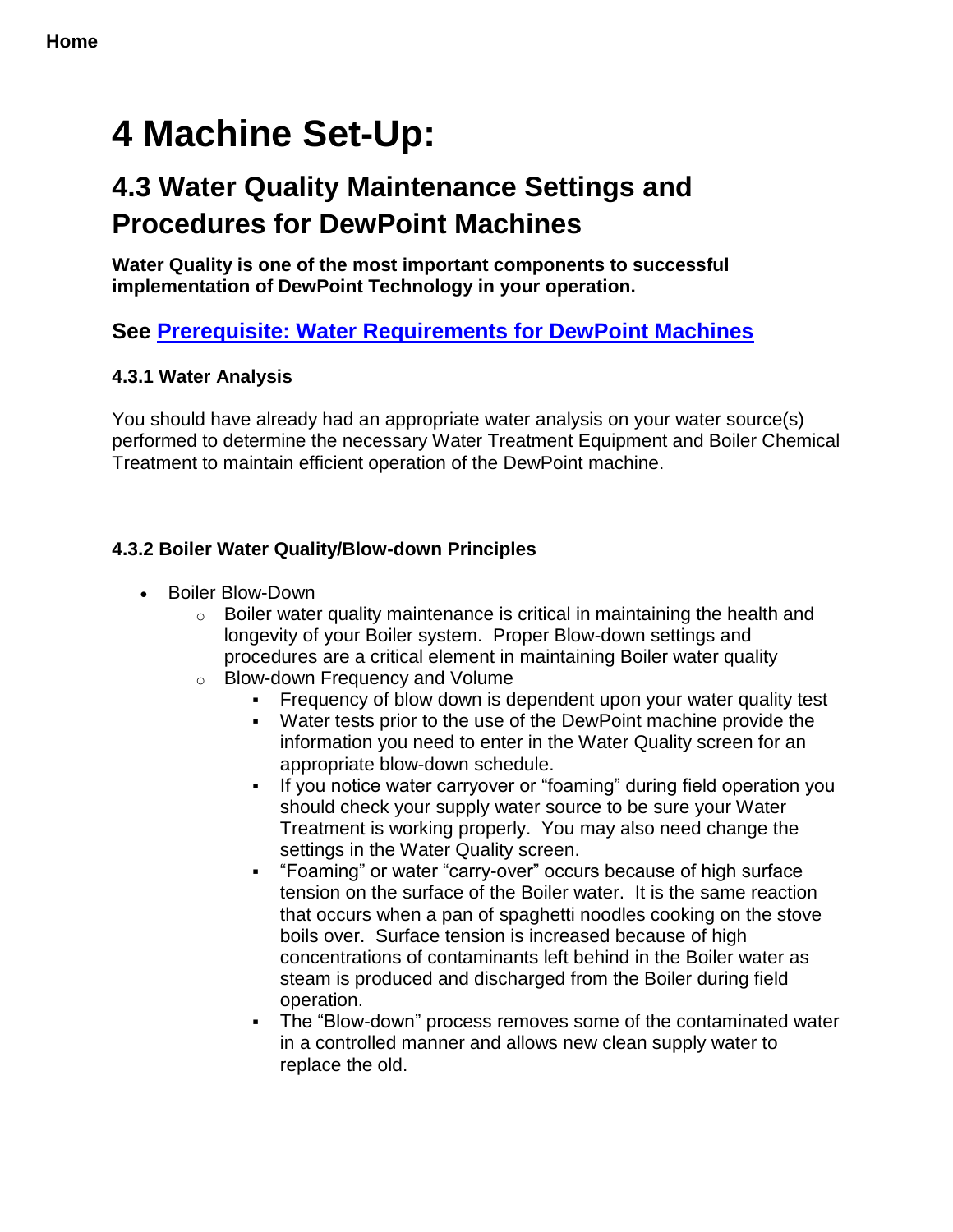- Automatic Field Operation "Surface Blow-down" Settings
	- o Boiler surface blow-downs are done automatically during field operation based on the Water Quality Settings entered by the operator. An electronic blow-down valve and surface skimmer tube in the Boiler are controlled by the DewPoint Control System.
	- o The DewPoint Control System will monitor water use and when the proper water quality settings have been entered into the system a Blow-Down request will pop up on the screen approximately every 250 gallons of water use.
		- Confirm the Blow-down request and continue baling while the Blowdown procedure is executed
		- The waste water from the automatic Surface Blow-down is discharged through the small RED Blow-down Hose behind the baler pickup
- Manual "Bottom Blow-down" at the Beginning of the Day
	- $\circ$  Drain 30–50 gallons of water from the boiler in a safe location using the 2 inch Boiler Drain Valve at the rear bottom end of the boiler. An on-screen reminder will appear at each start-up of the DewPoint Machine
		- Be careful to avoid burns from hot boiler water
		- Choose a location where the water will not run back on the operators feet from the boiler drain hose
		- Be sure that the hot boiler water will not damage persons or property in the vicinity.
		- Observe all local regulations regarding the discharge of boiler water

#### **4.3.3 Water Quality Settings on the DewPoint Machine**

It is critical that Water Quality Settings in the DewPoint control system are set up correctly. Failure to do so may result in poor water quality conditions in the Boiler. Poor Boiler water quality can cause water carry-over into hay during the baling process which will damage the hay and create a risk of stack fires.

- OBTAIN Water Test and Recommendations Report for your operation.
	- $\circ$  Your water samples should have been processed and the report should be available from your Dealer
- ENTER Water Quality settings based on Water Test and Recommendations Report
	- o SWITCH DewPoint Touch Screen "ON" with lighted Rocker Switch on the lower right side of the Touchscreen Enclosure
	- $\circ$  When the computer has initialized follow on-screen instructions and PRESS "Continue" button
	- Select "Menu"  $\rightarrow$  "Settings"  $\rightarrow$  "Water Quality"
	- o Enter Location Name and Water PPM for each tested water source
- SELECT the water source you will be using for the next operation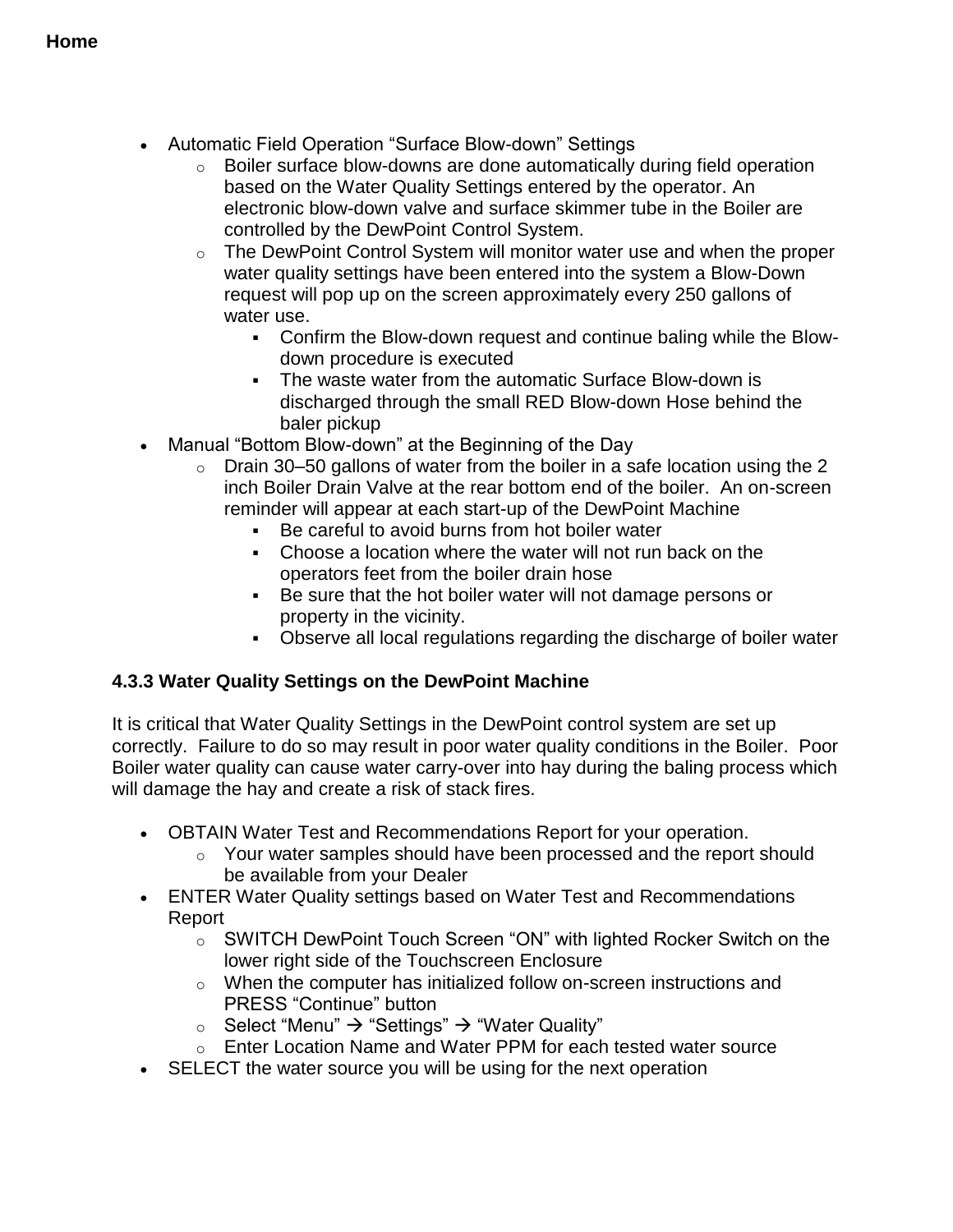$\circ$  Whenever a different water supply source is used please select that water source from the "Water Quality" screen

## <span id="page-31-0"></span>**4 Machine Set-Up:**

## **4.4 1st Start-up of NEW DewPoint Machines**

<span id="page-31-1"></span>**4.4.1 NEW BOILER CLEANOUT: If the DewPoint Machine is new it will be necessary to perform a "New Boiler Cleanout" to strip mill scale from the interior of the Boiler in preparation for field operation.**

#### **THE NEW BOILER CLEANOUT MUST BE DONE OUTSIDE IN OPEN AIR**

DO NOT RUN THE DewPoint Machine INSIDE A BUILDING OF ANY KIND OR IN ANY LOCATION WHERE EXHAUST COULD BE A FIRE OR AIR QUALITY HAZARD!!!

**Note:** DO NOT perform "New Boiler Cleanout" until you will be able to refill Boiler with treated water mixed with Boiler Water Operating Treatment Chemical within two days of performing "New Boiler Cleanout." The New Boiler Cleanout chemical will leave the Boiler prone to rust if not immediately refilled with water containing Boiler Water Operating Treatment Chemical to recoat the steel with protective chemicals.

After completing all of the steps to prepare the Machine for start-up, follow these steps to complete the "New Boiler Cleanout"

#### **FILL DewPoint Machine**

- FILL DewPoint Machine Fuel Tanks with #2 Diesel Fuel
	- o Make sure main fuel supply valve is open
- FILL DewPoint Machine Supply Water Tanks completely full of Water (Softened or RO water from your normal Supply Water source is best if available)
	- o Do not use Boiler Water Operating Treatment Chemical when performing the "New Boiler Cleanout"

#### **FILL Boiler with Water**

- CHECK all valves in the Feed Water and Boiler water circulation system to be sure they are in the operating position.
	- o See: ["DewPoint Machine Preparation"](#page-20-0) section
		- **•** ["Prep/Check Boiler"](#page-20-1) section
- SWITCH the lighted rocker switch on Touch Screen enclosure to "ON"
- PRESS "Continue" button
- PRESS "Start Fill" button On the Touch Screen and "Confirm" start-up
- This will start all systems except the Burner
- CONFIRM that Feed Water Pump is running by visually checking the right hand pump inside the rear door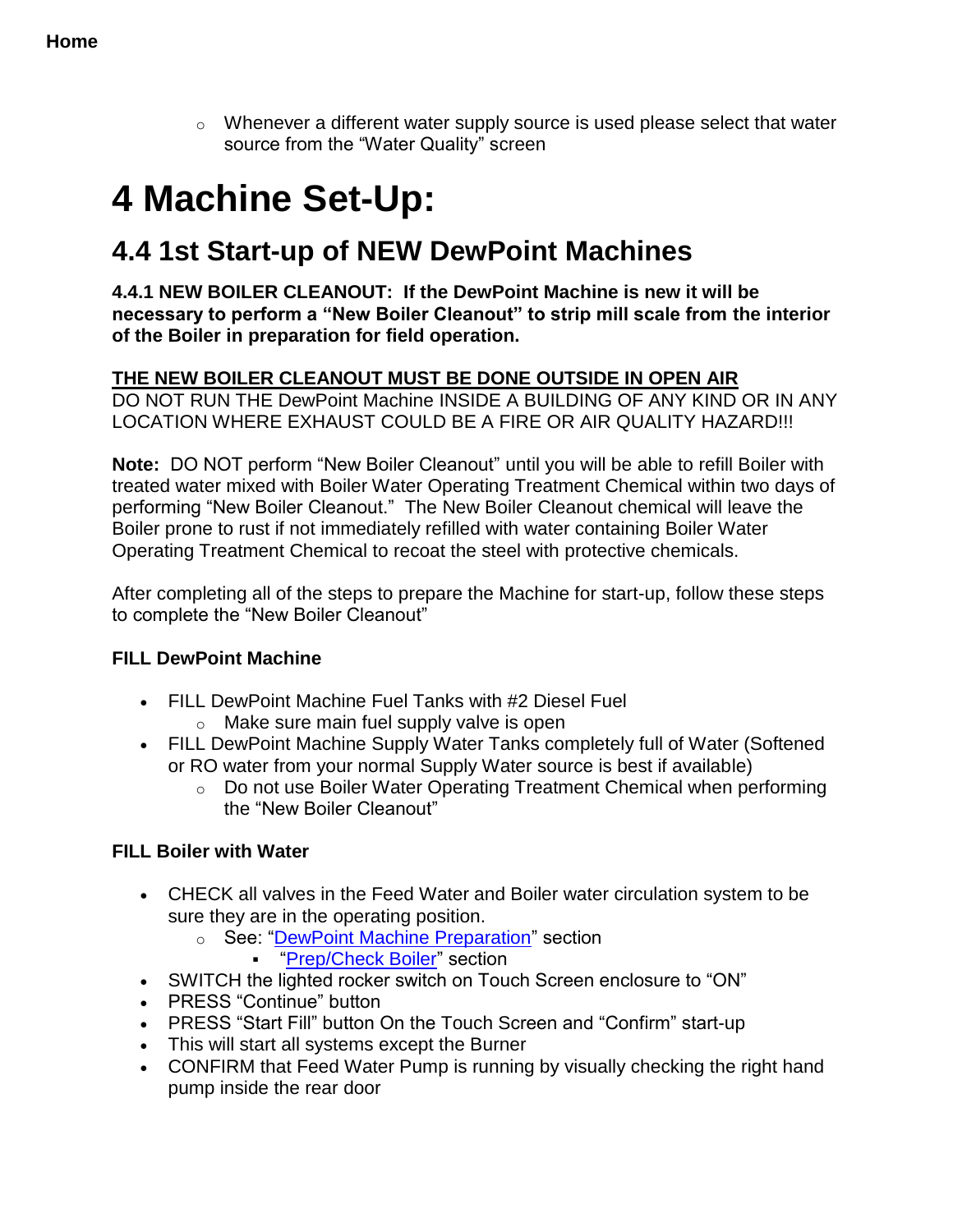- CONFIRM that the Feed Water Pump is pumping water into the Boiler by opening the Boiler Drain Valve for a second or two and confirming that water flows out of the valve
- SHUT DOWN machine when Boiler water is at normal operating level,
- SWITCH lighted rocker switch on Touch Screen enclosure to "OFF"

#### **ADD "Boiler Cleaner"**

- Use a safe ladder or other suitable means to gain access to the top, rear end of the boiler
- REMOVE the Boiler Safety Pressure Relief Valve from the top, rear end of the Boiler (if it has been installed)
	- o Using a funnel, POUR 2.5 gallons of "Boiler Cleaner" into the fitting from which the Boiler Safety Pressure Relief Valve was removed
	- o CAUTION: "Boiler Cleaner" is a strong alkaline chemical. Avoid contact with skin or clothing. Use appropriate eye protection. Refer to MSDS for complete safety information
	- o Concentrated "Boiler Cleaner" will damage the paint on the DewPoint as well as other equipment it comes in contact with. Rinse any "Boiler Cleaner" off from all equipment immediately if spilled onto the paint.

#### **INSTALL 15 PSI Safety Pressure Relief Valve**

- Use a safe ladder or other suitable means to gain access to the top rear end of the boiler
	- o APPLY thread sealant and Teflon tape on Valve threads
	- o INSTALL the Valve in the Boiler
	- $\circ$  TIGHTEN the Valve so the discharge port on the valve is facing toward the rear of the machine

#### **START Burner in "Keep Hot" mode**

- SWITCH lighted rocker switch on Touch Screen enclosure to "ON"
- After Initiation of the Touch Screen
	- o PRESS the "Continue" button
	- o PRESS the "Keep Hot" button on the Left side of the Screen
		- **Burner will start automatically**
		- Boiler/Burner will function automatically to keep the Boiler hot

#### **Tune Burner**

- Tune Burner only if it is smoking on start-up
- You will fine tune the Burner later in preparation for Field Work

#### **Leave machine in "Keep Hot" mode for 24 hrs.**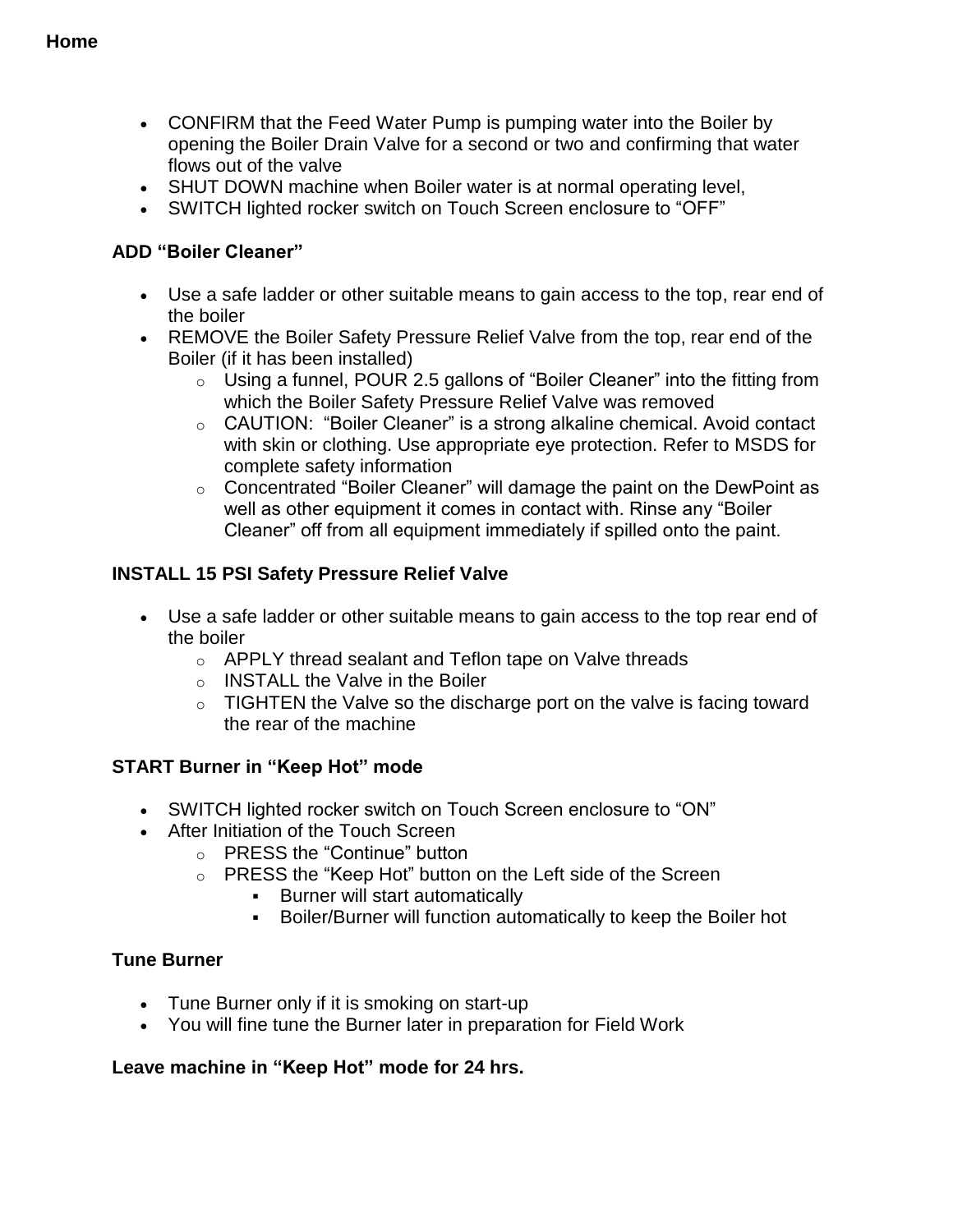- Machine will automatically start and stop as needed to maintain Boiler pressure
- Touch Screen will go dark at certain stages of operation but can be reactivated at any time by touching the Screen
- LEAVE the machine in "Keep Hot" for 24 hrs.
- Machine may be left unattended while in "Keep Hot" mode (outdoors only)

#### **Depressurize Boiler**

- After 24 hours, TOUCH the Screen to reactivate it
	- o PRESS Keep Hot "On" button to "Off" in information box to exit the Keep Hot mode
	- $\circ$  PRESS "Menu"  $\rightarrow$  "Operations"  $\rightarrow$  "Manual Mode"
	- o PRESS "Manual Mode" button to "ON"
		- OPEN the four (4) Steam Valves to 100% to depressurize Boiler
			- CAUTION: DO NOT OPEN BLOW DOWN VALVE as there is a risk of BURN INJURY or PROPERTY DAMAGE
		- WAIT for all pressure to be relieved from Boiler
	- o PRESS "Manual Mode" button to "OFF"

#### **Drain Boiler 1 st Time**

- OBSERVE regulations relating to disposal of waste water in your area
- OPEN the "Boiler Drain Valve" inside the rear door to drain water from the Boiler
	- o CAUTION: Boiler water will be hot. Drain in an area that will not cause property damage or personal injury
- COOL DOWN Boiler:
	- o ALLOW Boiler to cool for 6 hours

#### **Refill to Rinse Boiler 2 nd Time**

- From the "Home Screen" PRESS "Start Fill"
	- $\circ$  Boiler will fill within 8-10 min.
- Once boiler is filled PRESS "Menu"  $\rightarrow$  "Operations"  $\rightarrow$  "Home"  $\rightarrow$  "Wet Layup"
	- o Boiler will fill completely and water will begin coming out of the Safety Pressure Relief Valve
- When water comes out of the Safety Pressure Relief Valve follow instructions on the Touch Screen to "Shut Down" the DewPoint machine

#### **Drain Boiler 2nd Time**

- OBSERVE regulations relating to disposal of waste water in your area
- OPEN the "Boiler Drain Valve" inside the rear door to drain water from the Boiler

#### **Refill to Rinse Boiler 3rd Time (for best results)**

• From the "Home Screen" PRESS "Start Fill"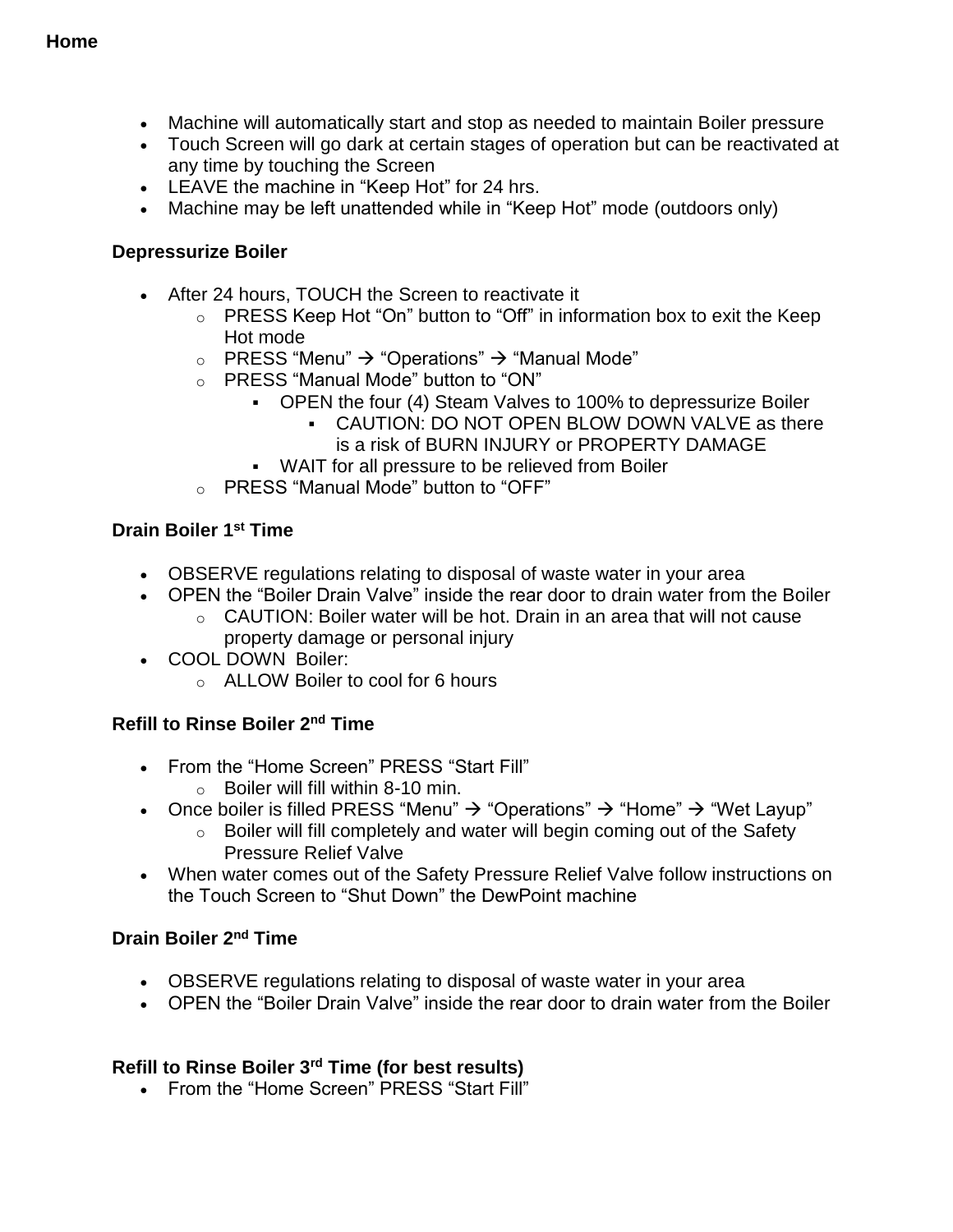- $\circ$  Boiler will fill within 8-10 min.
- Once boiler is filled PRESS "Menu"  $\rightarrow$  "Operations"  $\rightarrow$  "Home"  $\rightarrow$  "Wet Layup"
	- $\circ$  Boiler will fill completely and water will begin coming out of the Safety Pressure Relief Valve
- When water comes out of the Safety Pressure Relief Valve follow instructions on the Touch Screen to "Shut Down" the DewPoint machine

#### **Drain Boiler 3rd Time (for best results)**

- OBSERVE regulations relating to disposal of waste water in your area
- OPEN the "Boiler Drain Valve" inside the rear door to drain water from the Boiler

#### **After Cleaning the Boiler**

- DO NOT leave freshly cleaned Boiler empty for any extended time at this point as steel is prone to rust after boiler cleaning
	- o FILL DewPoint machine Supply Water Tanks with Softened or RO water from your normal Supply Water source MIXED with Boiler Water Operating Treatment Chemical at normal suggested rate for field operation
	- o REFILL Boiler for Field Operation, or for "Wet Lay Up" if the DewPoint machine will not be used immediately
		- From the "Home Screen" PRESS "Start Fill"
		- Boiler will fill within 8-10 min.
	- $\circ$  If you are ready to proceed to Field Work please proceed with "Start" DewPoint Machine for Field Work" section below
	- $\circ$  If you will not be using the DewPoint machine immediately put the machine in "Wet Lay Up" mode
		- Once Boiler is filled PRESS "Menu"  $\rightarrow$  "Operations"  $\rightarrow$  "Home"  $\rightarrow$ "Wet Layup"
		- Boiler will fill completely and water will begin coming out of the Safety Pressure Relief Valve
		- When water comes out of the Safety Pressure Relief Valve follow instructions on the Touch Screen to "Shut Down" the DewPoint machine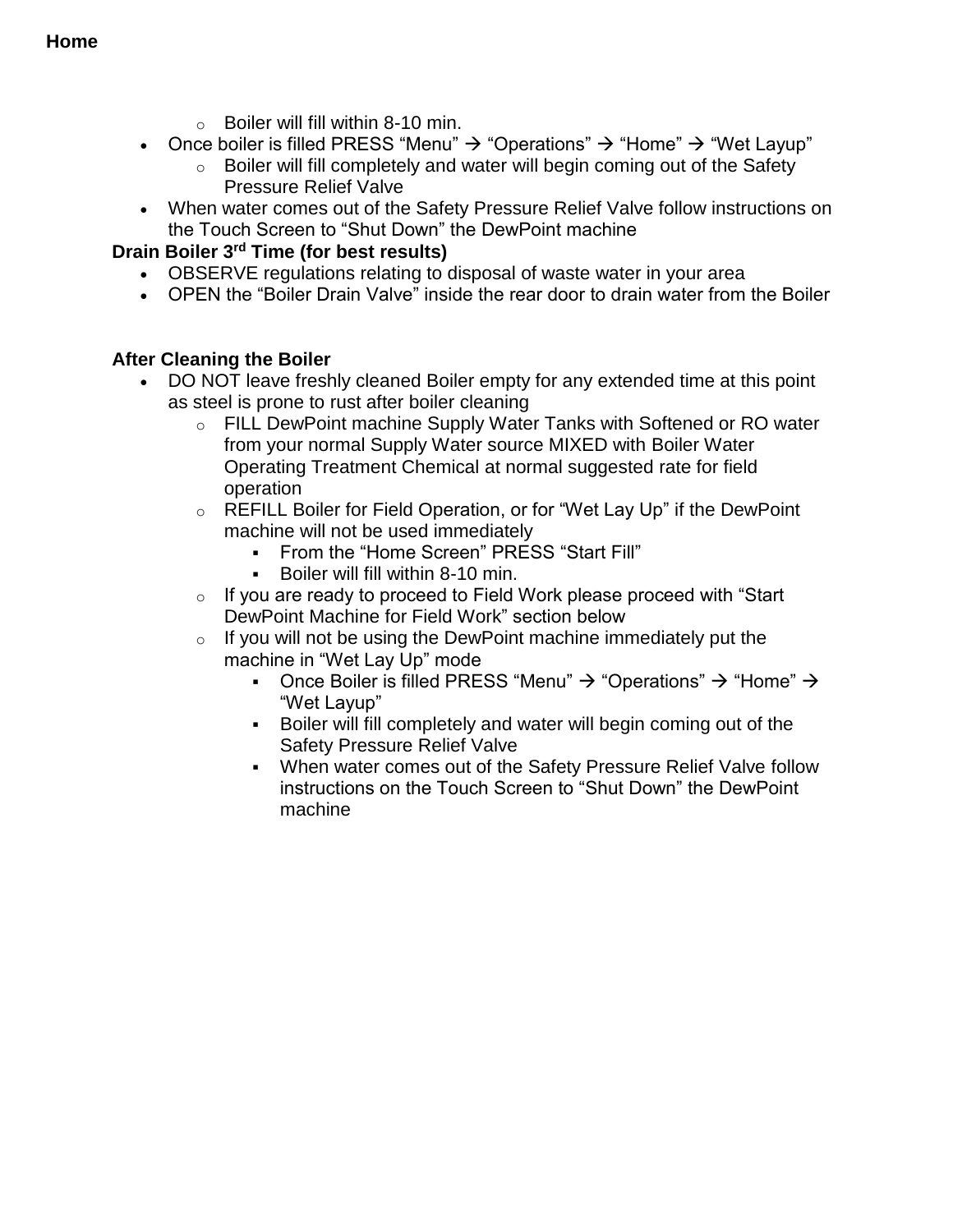## **5 - Field Operation:**

## **5.1 Start DewPoint Machine for Field Work**

#### <span id="page-35-0"></span>**5.1.1 Fill the DewPoint Machine with Fuel**

- <span id="page-35-1"></span> FILL DewPoint machine Fuel Tanks with #2 Diesel Fuel
	- $\circ$  Fuel will flow between the two tanks through a 1-1/2" crossover hose however equalization of the fuel level between tanks will take a few minutes

#### **5.1.2 Fill the DewPoint Machine with Water**

- FILL DewPoint machine with Supply Water
	- o CONNECT the Transfer Pump Suction Hose to Bulk Storage Tank
	- o CONNECT the Chemical Feed Tee in suction hose at Transfer Pump inlet
	- o CONNECT the 2" Transfer Pump Discharge Hose to Pump Discharge Fitting
	- $\circ$  ATTACH the 2" Transfer Pump Discharge Hose to DewPoint machine Supply Water Fill Fitting
	- o INSERT the Chemical Feed Suction Hose in Boiler Water Chemical drum
	- o OPEN the Bulk Storage Tank Valve
	- o OPEN the DewPoint machine Supply Water Load Valve
	- o START the Transfer Pump
	- o NOTE chemical level in drum
	- $\circ$  When water is flowing, OPEN the Chemical Suction Valve about  $\frac{1}{2}$  open
	- $\circ$  ALLOW chemical to flow into the Suction Hose until the proper amount of chemical has been added. Then CLOSE the Chemical Suction Valve
	- $\circ$  CONTINUE to fill the DewPoint machine with Supply Water until it reaches the desired level. As the tank level reaches about 2/3 full the water level may be monitored in the sight tube on the right, rear water tank above the Supply Water Fill Fitting
	- $\circ$  When tank is about  $\frac{3}{4}$  full it is helpful to REDUCE the flow rate into the tanks with the Supply Water Fill Valve to allow all 6 tanks to equalize their levels as the filling process finishes
	- o When tanks are full, CLOSE the Supply Water Fill Valve
	- o STOP the Transfer Pump
	- o CLOSE the Bulk Storage Tank Valve
	- $\circ$  DETACH the Transfer Pump Discharge Hose from the DewPoint Machine

**NOTE:** If the boiler is empty when the Supply Water Tanks are filled, you will need to fill the boiler with water at this point and then top-off the Supply Water Tanks again, (including the appropriate amount of Boiler Water Chemical) before going to the field to work. The Boiler will hold about 300 gallons of water.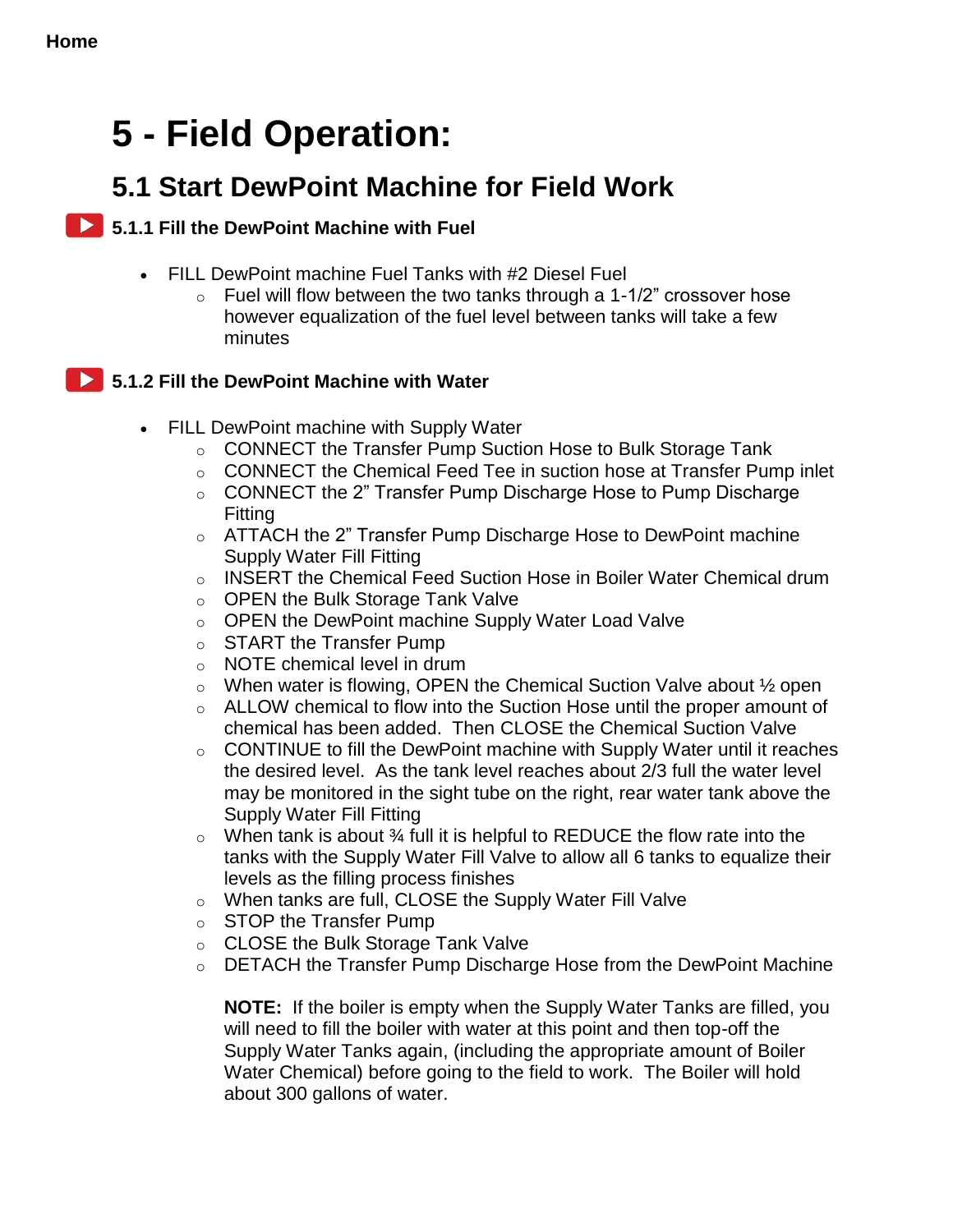#### **5.1.3 Start DewPoint Machine** N

- Start DewPoint Machine
	- o SWITCH DewPoint Touch Screen "ON" with lighted rocker switch on the lower right side of the Touchscreen enclosure
	- $\circ$  When the computer has initialized
		- Follow maintenance instructions
			- CLEAN Supply Water Filter
			- DRAIN 30-40 gallons of water from the Boiler
			- PRESS "Continue" button
	- o PRESS "Start All" button when it appears to fill and heat up boiler
	- $\circ$  PRESS "Confirm" button on pop up window to start all systems
		- Generator will start
		- Boiler will automatically fill to the proper level
		- When Boiler has filled the Burner will start automatically.

#### **5.1.4 Tune Burner as Needed**

Burner Fan and inside of Burner MUST BE CLEAN before tuning the Burner

It is best to tune your Burner during the warm part of the day when the air density is lower

- When is Burner Tuning necessary?
	- $\circ$  Tune your Burner the first time you put your machine into field service and at the beginning of each harvest season
	- $\circ$  Tune your Burner anytime you change locations where the elevation changes more than 1000 feet
	- $\circ$  Tune your Burner when there are substantial seasonal temperature changes
		- Spring
		- Summer
		- Fall
	- $\circ$  Tune your Burner if you ever notice continuous dark smoke from the Flue
		- Even slight smoking will cause soot accumulations in the fire tubes in your Boiler
		- You may need to tune your burner in hot afternoon temperatures when the air is thinner if you notice even slight continuous smoking
	- o SEE INSTRUCTIONS BELOW FOR MACHINE SPECIFIC BURNER TUNING INSTRUCTIONS FOR:
		- [DewPoint 6210](#page-37-0)
		- [DewPoint 6110](#page-38-0)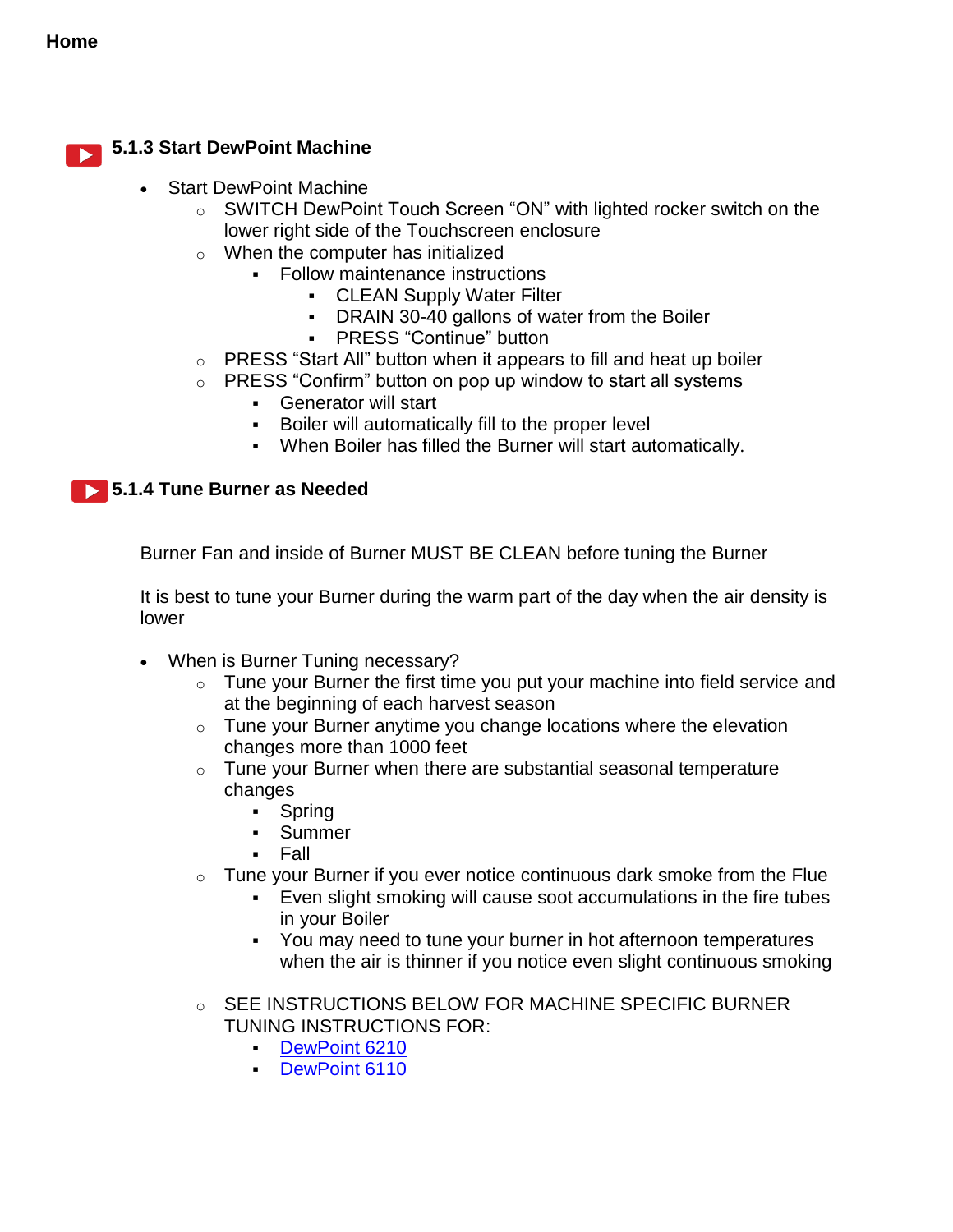

### <span id="page-37-0"></span>**5.1.5 DewPoint 6210 Burner Tuning**

- With Burner Running
	- o Check/Set Fuel Pump Pressure
		- Set to 125 psi for 12.0/19.5 nozzle arrangement
		- Set to 155 psi for 8.5/19.5 nozzle arrangement
			- Read Fuel Pump pressure on the gauge next to the Fuel Pump or on the Touch Screen
		- Fuel Pump Pressure is set by turning Pressure Regulating Screw in the Fuel Pump
			- Clockwise to raise pressure
			- **Counter-clockwise to lower pressure**
	- o PRESS "Burner Tune" button on the left hand side of the "Systems Start" screen and follow the instructions
		- TUNE the "Low Fire" air adjustment
			- **-** PRESS "Low Tune" button in information box **Follow Instructions in information box**
		- TUNE High Fire air adjustment when Burner reaches "High Fire,"
			- **-** PRESS "High Tune" button in information box
				- Follow Instructions in information box
		- PRESS "Finish" Button in information box
	- o PRESS "Systems Start" Button on left side of screen to return to startup and normal operation process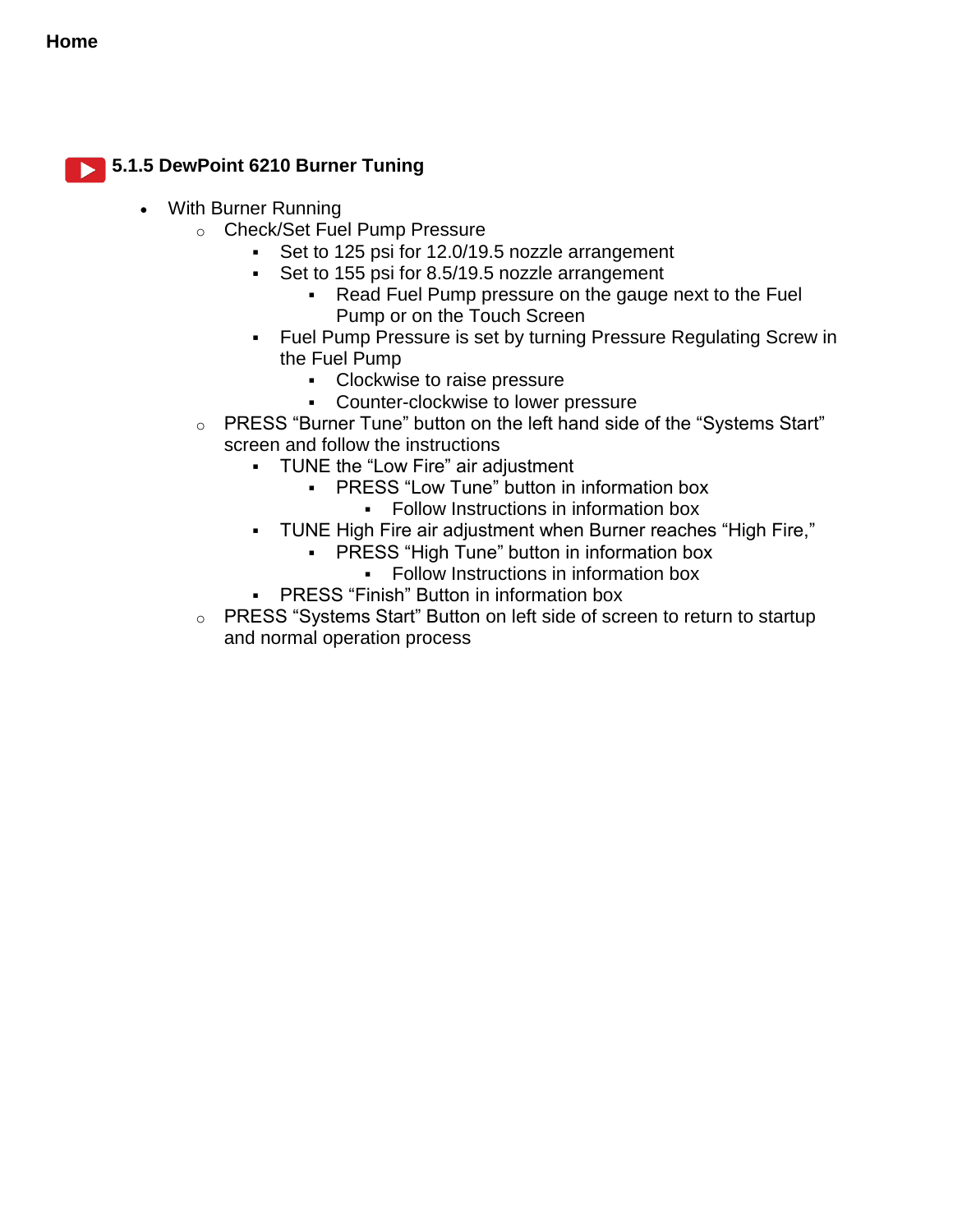<span id="page-38-0"></span>

- With Burner running on Low Fire
	- o Check/Set Initial Fuel Pump pressure
		- Set to 300 psi for 19.0 or 19.5 nozzle
		- Set to 280 psi for 20.0 or 21.5 nozzle
			- Read Fuel Pump pressure on the LOWER gauge next to the Fuel Pump or on the Touch Screen
		- Fuel Pump Pressure is set by turning Pressure Regulating Screw in the Fuel Pump
			- **Clockwise to raise pressure**
			- **-** Counter-clockwise to lower pressure
	- o Set Low Fire Fuel Nozzle Pressure
		- Set to 80-90 psi
			- **READ Fuel Nozzle pressure on the UPPER gauge next to** the Burner Sight Glass or on the Touch Screen
		- Fuel Nozzle Pressure is set by turning Pressure Regulating Screw in the Low Fire Pressure Regulator as follows:
			- REMOVE Cap
				- Use a back-up wrench to support the regulator to prevent damage to the lines attached to the Regulator
			- **REMOVE plastic washer**
			- **-** LOOSEN thin Locknut
				- Use a back-up wrench to support the regulator to prevent damage to the lines attached to the Regulator
			- **TURN slotted screw to adjust pressure to 80-90 psi** 
				- **Clockwise to raise pressure**
				- Counter-clockwise to lower pressure
			- **-** TIGHTEN thin Locknut
				- Use a back-up wrench to support the regulator to prevent damage to the lines attached to the Regulator
			- REPLACE plastic washer
			- REPLACE Cap
				- Use a back-up wrench to support the regulator to prevent damage to the lines attached to the Regulator
	- o Adjust Air Louver "Low Fire" Setting
		- With Burner Running on Low Fire
			- LOOSEN Locknut on Low Fire Air Louver Adjustment Screw above the upper Air Louver
			- ADJUST this Adjustment Screw toward the "CLOSED" position until some dark smoke appears from the Flue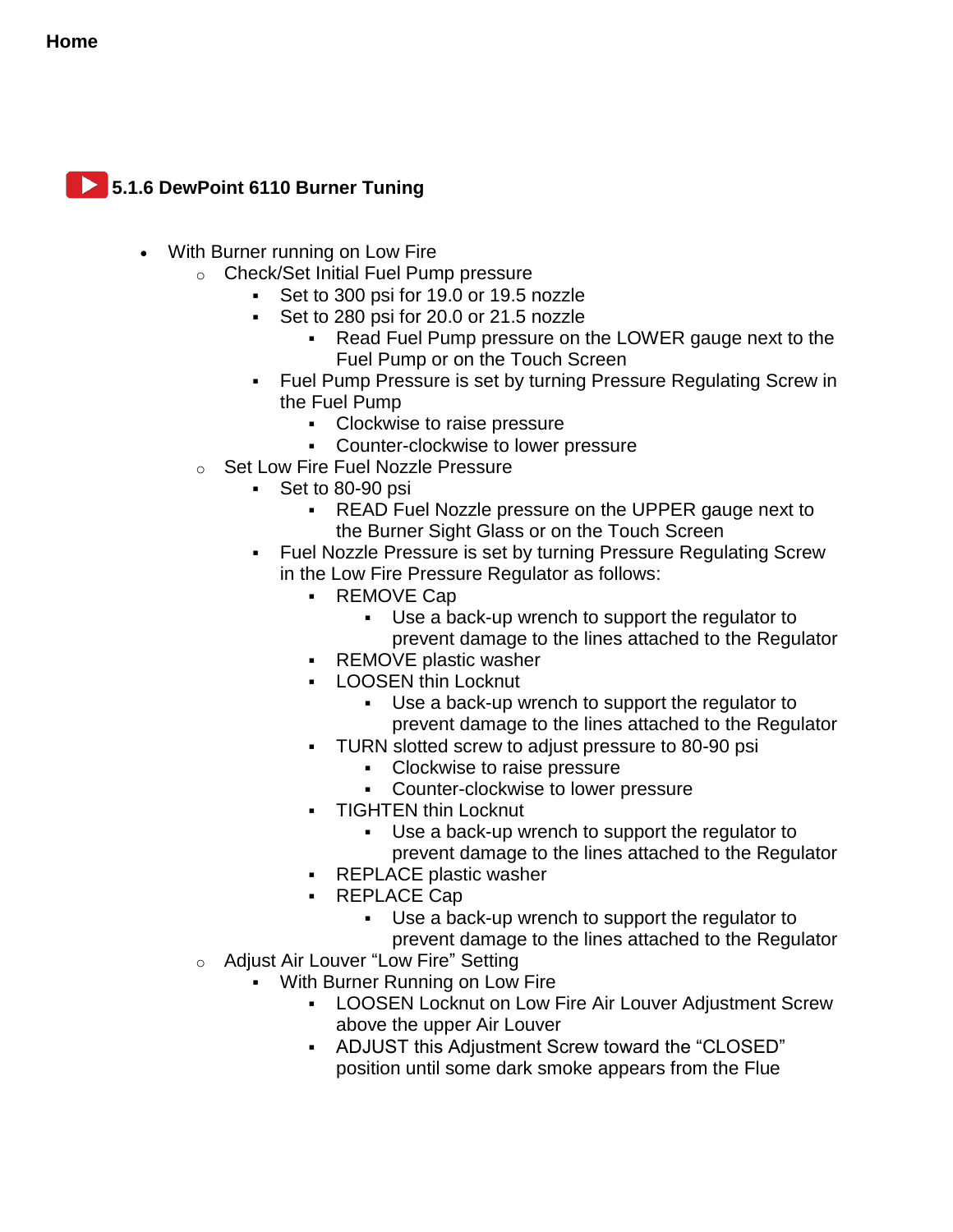- ADJUST this Adjustment Screw toward the "OPEN" position just until dark smoke from the Flue disappears
- ADJUST this Adjustment Screw toward the "OPEN" position one additional turn after smoke disappears
- o Adjust Air Louver "Low Fire" Setting (continued)
	- Turn Burner OFF and re-fire the Burner to be sure it lights off smoothly
		- If the Burner lights off smoothly when the Fuel Nozzle pressure jumps up to operating pressure, you are ready to proceed to next step
		- If the Burner hesitates to light off for a second or two or fails to light off when the Fuel Nozzle pressure jumps up to operating pressure the air fuel ratio is likely too lean
			- Adjust the Low Fire Air Louver Adjustment Screw slightly toward the "Closed" position and re-fire the burner.
				- Repeat this procedure until a smooth light off is achieved and the fire is burning clean
	- Allow Burner to run through the warm-up process until it goes to "High Fire"
- o Check/Adjust "High Fire" Air/Fuel Ratio

This adjustment must be done while the Burner is in "High Fire". If the Boiler builds steam pressure up to the operating level and you are not using steam it will switch to "Low Fire" and you will need to relieve some steam pressure by opening one or more of the Steam Valves to the Baler to get the Burner back to the "High Fire" state to finish tuning "High Fire"

- When Burner advances to "High Fire" (It is normal to see a puff of dark smoke)
	- CHECK to be sure the Air Louvers are fully open
	- CHECK to be sure there is no dark smoke from the Flue
		- **If there IS dark smoke:** 
			- ADJUST the Fuel Pump Pressure downward just until dark smoke disappears
			- ADJUST the Fuel Pump Pressure downward an additional 5 psi
		- If there **IS NOT** dark smoke:
			- ADJUST Fuel Pump Pressure Upward until dark smoke appears (do not exceed 300 psi)
			- ADJUST Fuel Pump Pressure Downward until dark smoke disappears
			- ADJUST Fuel Pump Pressure Downward an additional 5 psi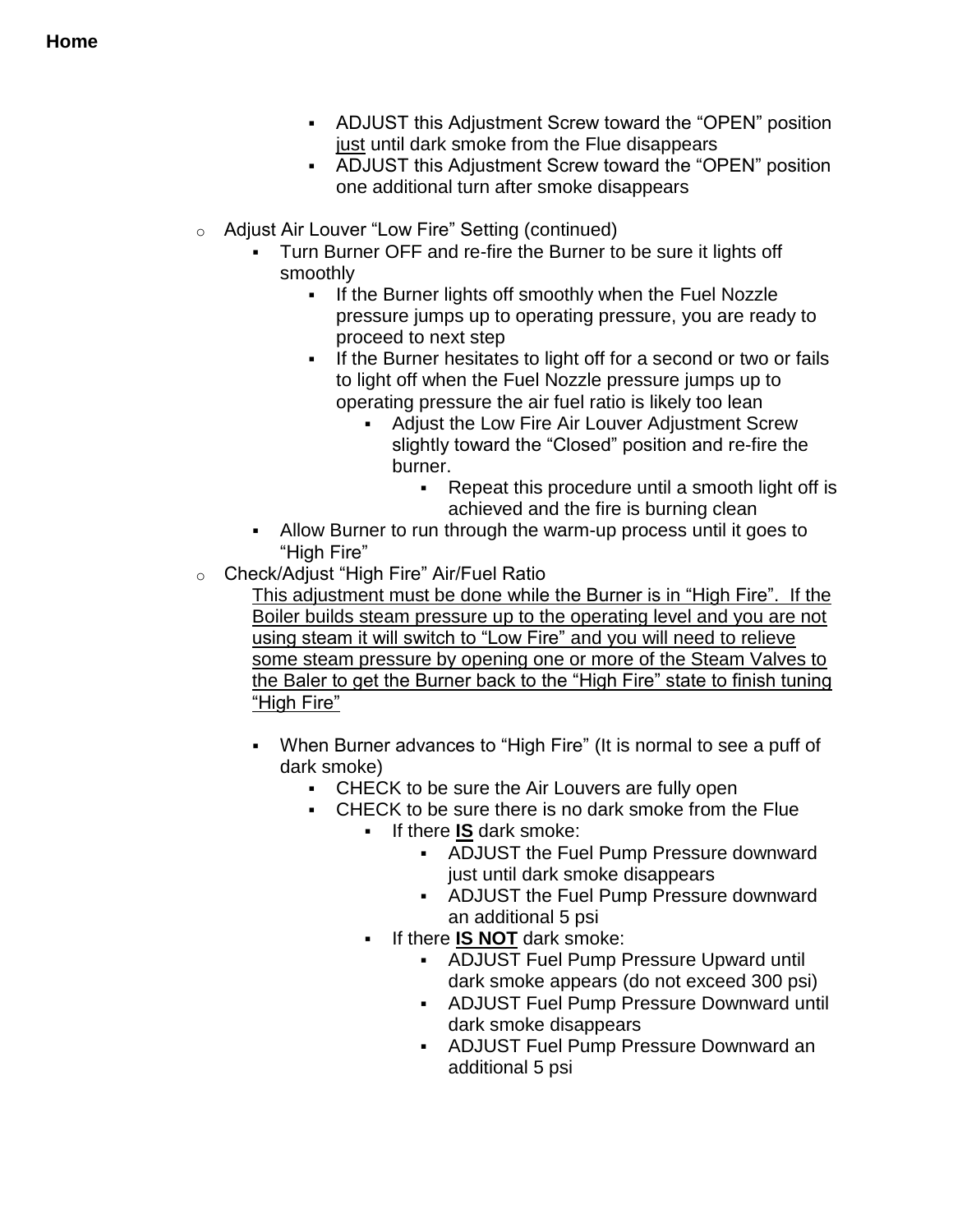- $\circ$  Re-fire the Burner to confirm that it has a smooth light-off and is burning clean at both "Low Fire" and "High Fire"
	- It is normal to see a puff of dark smoke when the Burner switches from "Low Fire" to "High Fire"

#### **5.1.7 Complete the Boiler Warm-up Process**

- Allow Burner to run until it builds steam pressure to operating level
	- $\circ$  The Burner will automatically fire on "Low" until boiler reaches a temperature of 180 deg. F.
	- $\circ$  When the Boiler temperature reaches 180 deg. F, the Burner will switch to pressure control and will automatically fluctuate between "Hi" and "Low" based on Boiler steam pressure.
	- o When Boiler reaches operating steam pressure the Steam Purge Valve will open for 30 seconds to discharge any oxygen in the steam. This will also signal the operator that the machine is ready for Field Operation.
- The screen will automatically change to the "Disclaimer and Agreement" screen. o PRESS "I Agree" button to accept the terms of operation
- Screen will change to Field Wok screen and the machine will be in the "Hold" mode

#### **5.1.8 Water Quality Settings on the DewPoint Machine**

It is critical that Water Quality Settings in the DewPoint control system are set up correctly. Failure to do so may result in poor water quality conditions in the Boiler. Poor Boiler water quality can cause water carry-over into hay during the baling process which will damage the hay and create a risk of stack fires.

- OBTAIN Water Test and Recommendations Report for your operation.
	- o Your water samples should have been processed and the report should be available from your Dealer
- ENTER Water Quality settings based on Water Test and Recommendations Report
	- o SWITCH DewPoint Touch Screen "ON" with lighted Rocker Switch on the lower right side of the Touchscreen Enclosure
	- o When the computer has initialized follow on-screen instructions and PRESS "Continue" button
	- Select "Menu"  $\rightarrow$  "Settings"  $\rightarrow$  "Water Quality"
	- o Enter Location Name and Water PPM for each tested water source
- SELECT the water source you will be using for the next operation
	- $\circ$  Whenever a different water supply source is used please select that water source from the "Water Quality" screen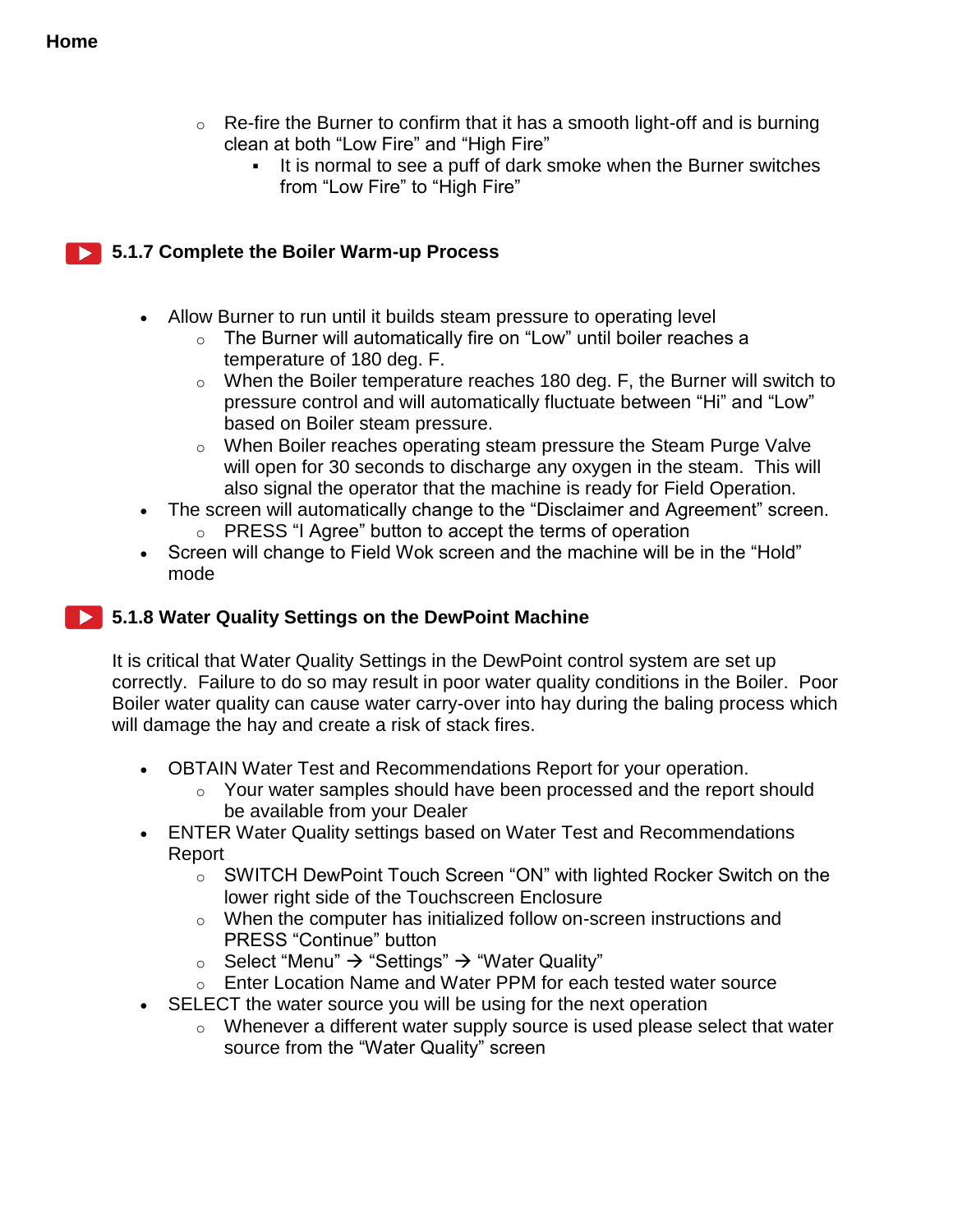## **Machine is now ready for Field Operation**

# **5 - Field Operation:**

## **5.2 Condition of Hay before Baling**

### **5.2.1 Alfalfa Hay**

DewPoint Steam application is very effective in improving baling conditions for Alfalfa Hay in a variety of ambient conditions

- The use of steam when baling Alfalfa hay will:
	- o Decrease crop dust during the baling process and when feeding this hay to livestock
	- o Increase bale density by increasing leaf retention and by softening the stems which will causes the stems to collapse and flatten when each flake of the bale is pressed into place by the baler plunger.
	- $\circ$  Expand the baling window by allowing the operator to add moisture with steam to keep bale moisture at acceptable, consistent levels through a variety of ambient conditions
	- o Increase the consistency of bale weight, conformation and shape
	- o Improve processing characteristics when Alfalfa hay is processed through TMR equipment and hay press machinery
- Condition of Alfalfa hay Prior to Baling
	- o Fully Cured Alfalfa Hay
		- We highly recommend when and where possible that hay be fully cured prior to baling with Steam.
		- **Fully cured hay allows the operator to apply more steam to the hay** while it is being baled which greatly improves bale quality and leaf retention.
		- Using steam to bale "fully cured hay" will not require the use of a hay preservative
		- If there is no natural dew in the windrow, fully cured hay will generally be from 6-10% starting moisture in the windrow (depending on your climatic conditions). It is wise to check the moisture in the hay by pressing a handful of the hay tightly around the end of a hand held moisture probe to obtain a reading
		- You should check hay in the late afternoon or early evening prior to the setting of any natural dew to determine how well cured it may be prior to baling later in the evening or the following morning when natural dew may be present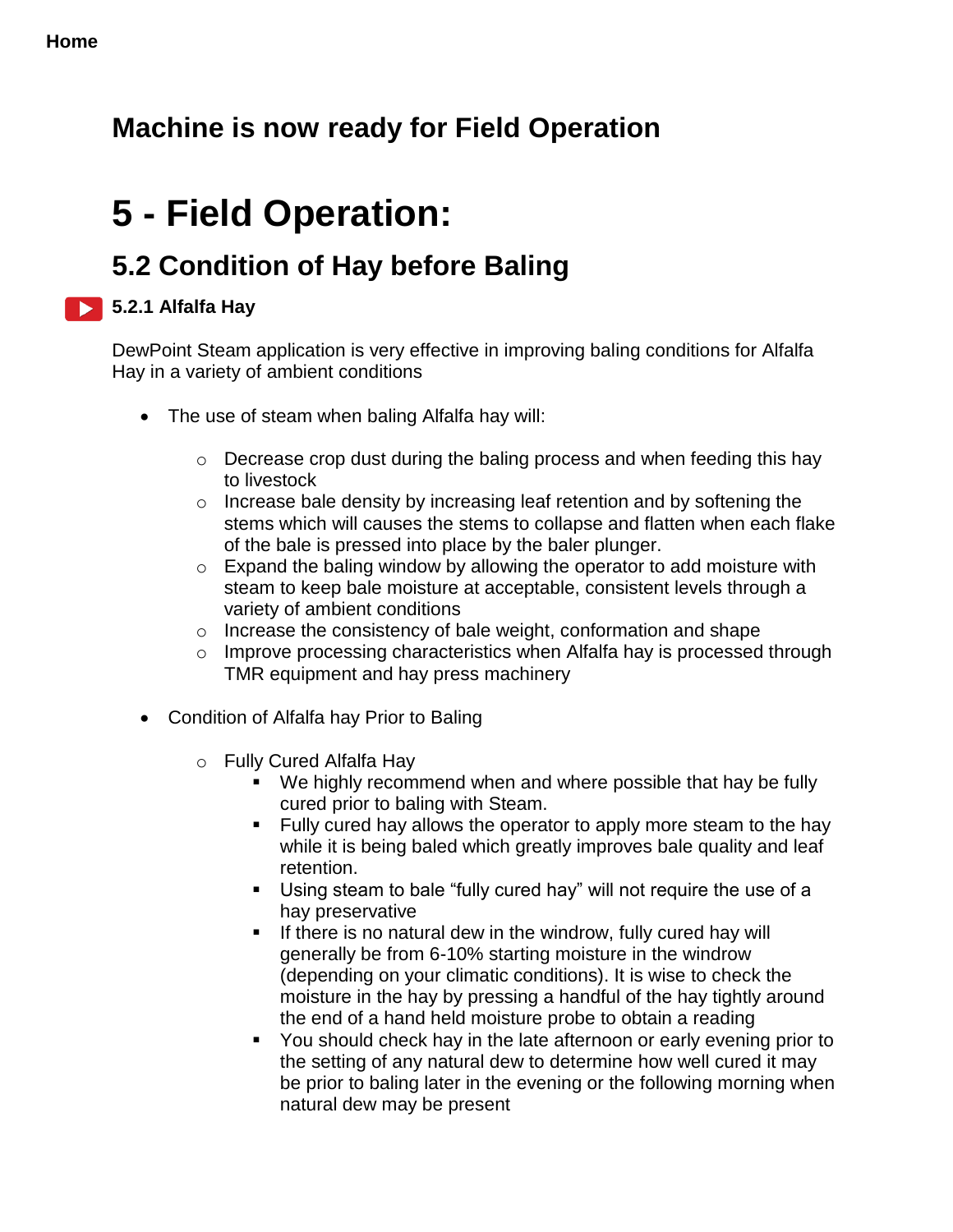- When there is natural dew in a windrow of fully cured hay it is wise to check the moisture in the hay by pressing a handful of the hay tightly around the end of a hand held moisture probe to obtain a reading
- Be aware of the difference in windrow moisture in high and low areas of a field. You should become familiar with your field characteristics with relation to how moisture typically sets into windrows of hay throughout the field, particularly in evening, night time and morning hours.
- You can add steam to augment a "less than perfect" natural dew in well cured hay by checking the windrows to see where the additional steam moisture is needed.
	- When dew is coming on in the evening the bottom of the windrow is generally still dry and subject to leaf loss.
		- o In this case you can adjust the Steam Valves on the DewPoint Machine to apply more moisture to the bottom of the windrow and less to the top.
	- When dew is coming off later in the morning the top of the windrow is generally drier than the bottom.
		- $\circ$  In this case you can adjust the Steam Valves on the DewPoint Machine to apply more moisture to the top of the windrow and less to the bottom.
- Be aware of changing conditions in windrow moisture throughout the operating period and make adjustments to the steam application proportioning as needed to keep windrow moisture consistent. You have good flexibility in the way you proportion the steam application to the top and bottom of the windrow as you bale.
- o Alfalfa Hay with Stem Moisture
	- Some producers have successfully baled with some stem moisture in the daytime while adding a proven hay preservative and a moderate amount of steam to hold leaves. This practice is more common in more humid climates and during monsoon conditions
	- We do not recommend baling with "Stem Moisture" whether using steam or not, UNLESS:
		- You are using a proven hay preservative product
		- You have tested the preservative product on a small scale and you know your limits!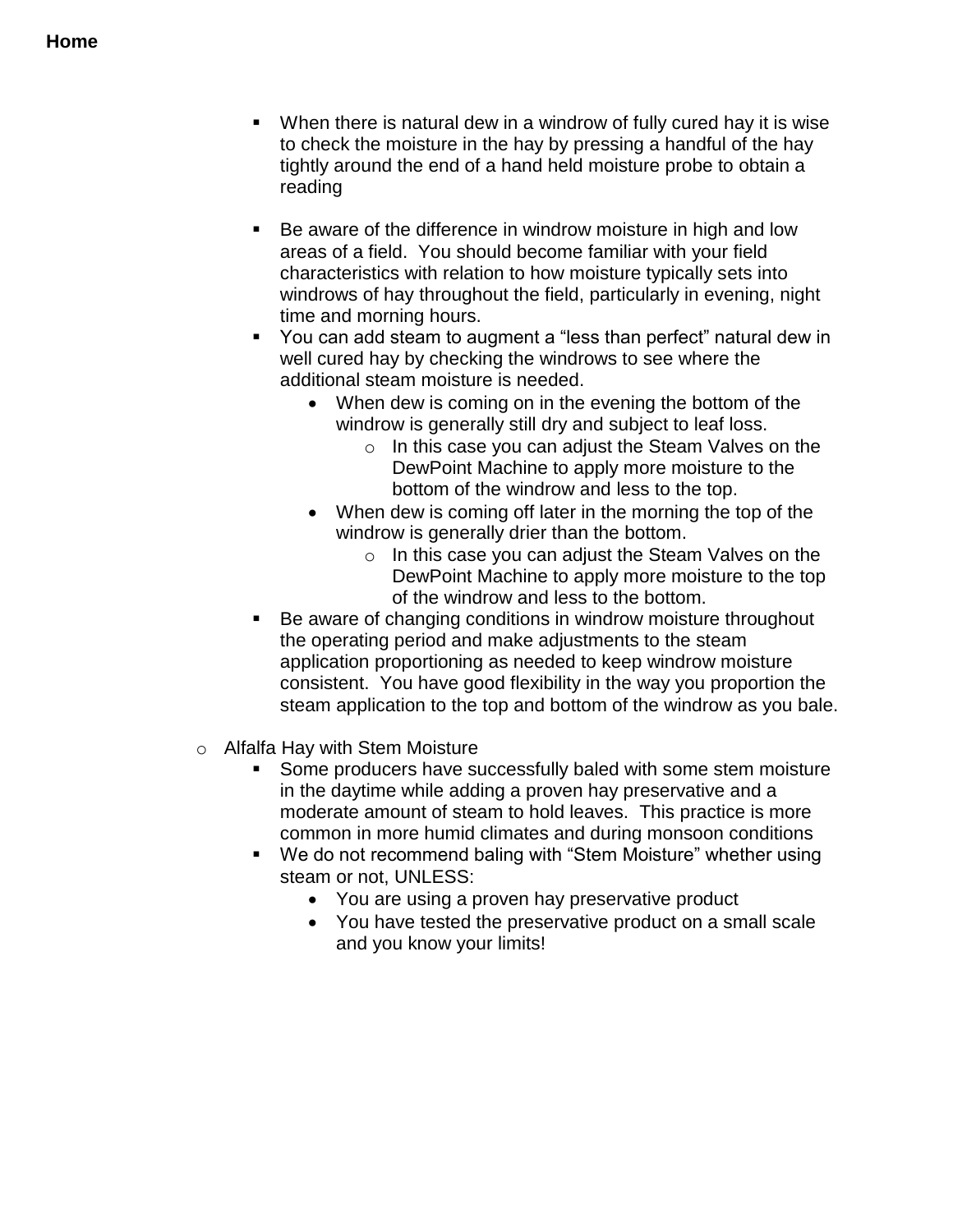## **5.2.2 Cereal Grain Hay**

DewPoint Steam application is very effective in improving baling conditions for Cereal Grain crops which are cut green and cured for baling as forage. These crops can include Oat (Oaten) Hay, Wheat Hay, Mixed Grains which use Triticale, Beardless Barley, Oats, Wheat, etc., and other Cereal Grain crops.

- The use of steam on Cereal Grain crops will:
	- $\circ$  Decrease crop dust during the baling process and when feeding this hay to livestock
	- $\circ$  Increase bale density by softening the stems which will causes the stems to collapse and flatten when each flake of the bale is pressed into place by the baler plunger.
	- o Reduce the "springy" characteristics of baled Cereal Grain Forages by softening the stems which will causes the stems to collapse and flatten when each flake of the bale is pressed into place by the baler plunger.
	- o Expand the baling window by allowing the operator to add moisture with steam to keep bale moisture at acceptable, consistent levels through a variety of ambient conditions
	- o Increase the consistency of bale weight, conformation and shape
	- o Improve processing characteristics when Cereal Hay is processed through hay press machinery
- Condition of Cereal Grain Hay Prior to Baling
	- o Fully Cured Cereal Grain Hay
		- We highly recommend when and where possible that Cereal Grain hay be fully cured prior to baling with Steam.
		- **Fully cured hay allows the operator to apply more steam to the hay** while it is being baled which greatly improves bale quality.
		- Using steam to bale "fully cured hay" will not require the use of a hay preservative
		- $\blacksquare$  If there is no natural dew in the windrow, fully cured hay will generally be from 6-10% starting moisture in the windrow (depending on your climatic conditions). It is wise to check the moisture in the hay by pressing a handful of the hay tightly around the end of a hand held moisture probe to obtain a reading
		- You should check hay in the late afternoon or early evening prior to the setting of any natural dew to determine how well cured it may be prior to baling later in the evening or the following morning when natural dew may be present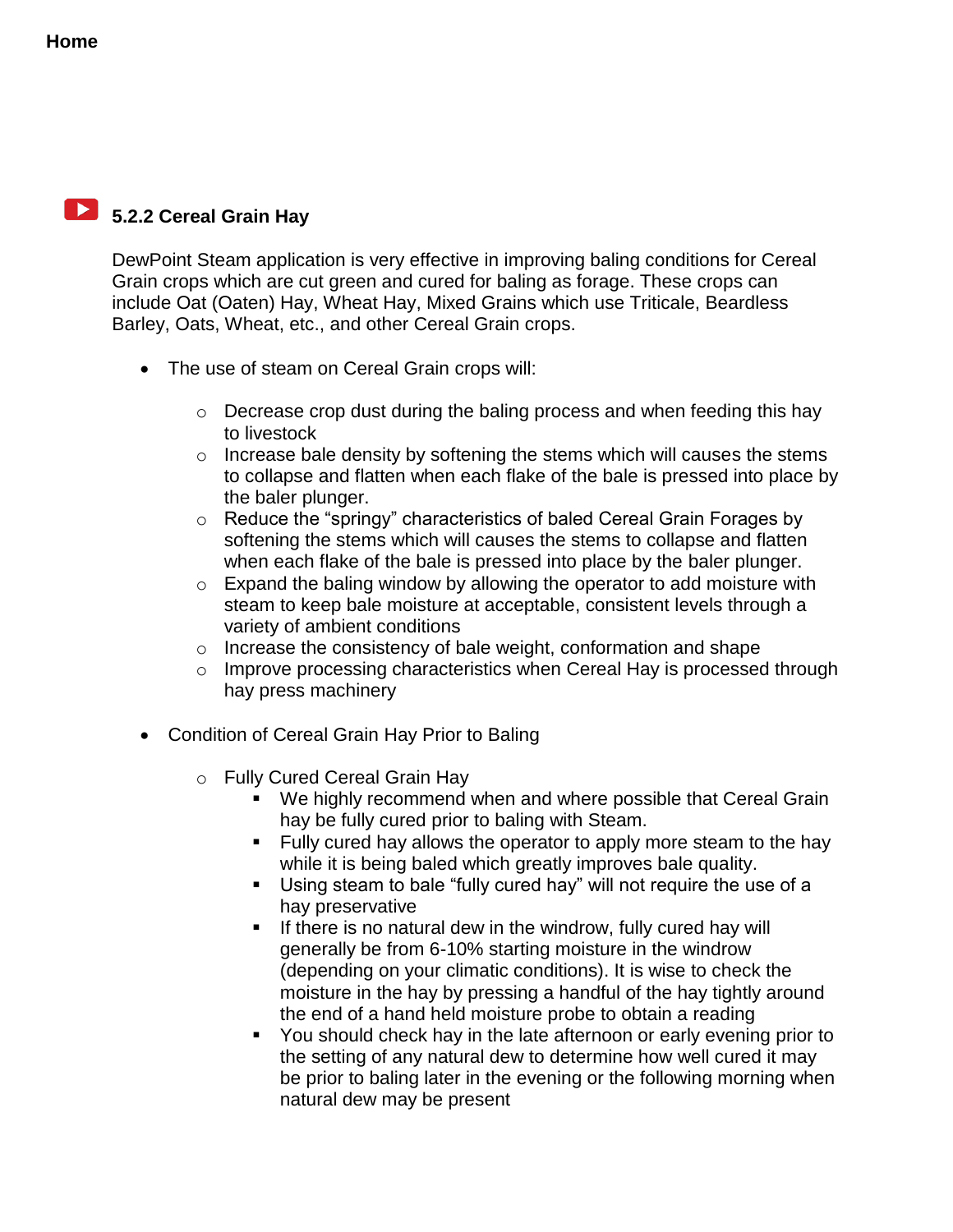- When there is natural dew in a windrow of fully cured hay it is wise to check the moisture in the hay by pressing a handful of the hay tightly around the end of a hand held moisture probe to obtain a reading
- Be aware of the difference in windrow moisture in high and low areas of a field. You should become familiar with your field characteristics with relation to how moisture typically sets into windrows of hay throughout the field, particularly in evening, night time and morning hours.
- You can add steam to augment a "less than perfect" natural dew in well cured hay by checking the windrows to see where the additional steam moisture is needed.
	- When dew is coming on in the evening the bottom of the windrow is generally still dry. In this case you can adjust the Steam Valves on the DewPoint Machine to apply more moisture to the bottom of the windrow and less to the top.
	- When dew is coming off later in the morning the top of the windrow is generally drier than the bottom. In this case you can adjust the Steam Valves on the DewPoint Machine to apply more moisture to the top of the windrow and less to the bottom.
- Be aware of changing conditions in windrow moisture throughout the operating period and make adjustments to the steam application proportioning as needed to keep windrow moisture consistent. You have good flexibility in the way you proportion the steam application to the top and bottom of the windrow as you bale.
- o Cereal Grain Hay with Stem Moisture
	- We do not recommend baling Cereal Grain hay with "Stem Moisture" whether using steam or not. Be sure you know your limits!
	- Cereal Grain hay can be difficult to dry down because of:
		- Very heavy crop yields
		- Inadequate conditioning
		- Poor windrow formation
	- Please be sure all necessary steps are taken to assure a complete dry down of your Cereal Grain hay prior to baling
- o Don't be tricked!!!
	- The nodes of Cereal Grain stalks can still be green and contain substantial moisture even when the rest of the plant appears dry. Proper conditioner settings on your windrower should crack the nodes to allow even dry-down.
	- **If the heads of the Cereal Grain crop have not fully emerged from** the boot they will retain significant amounts of moisture even when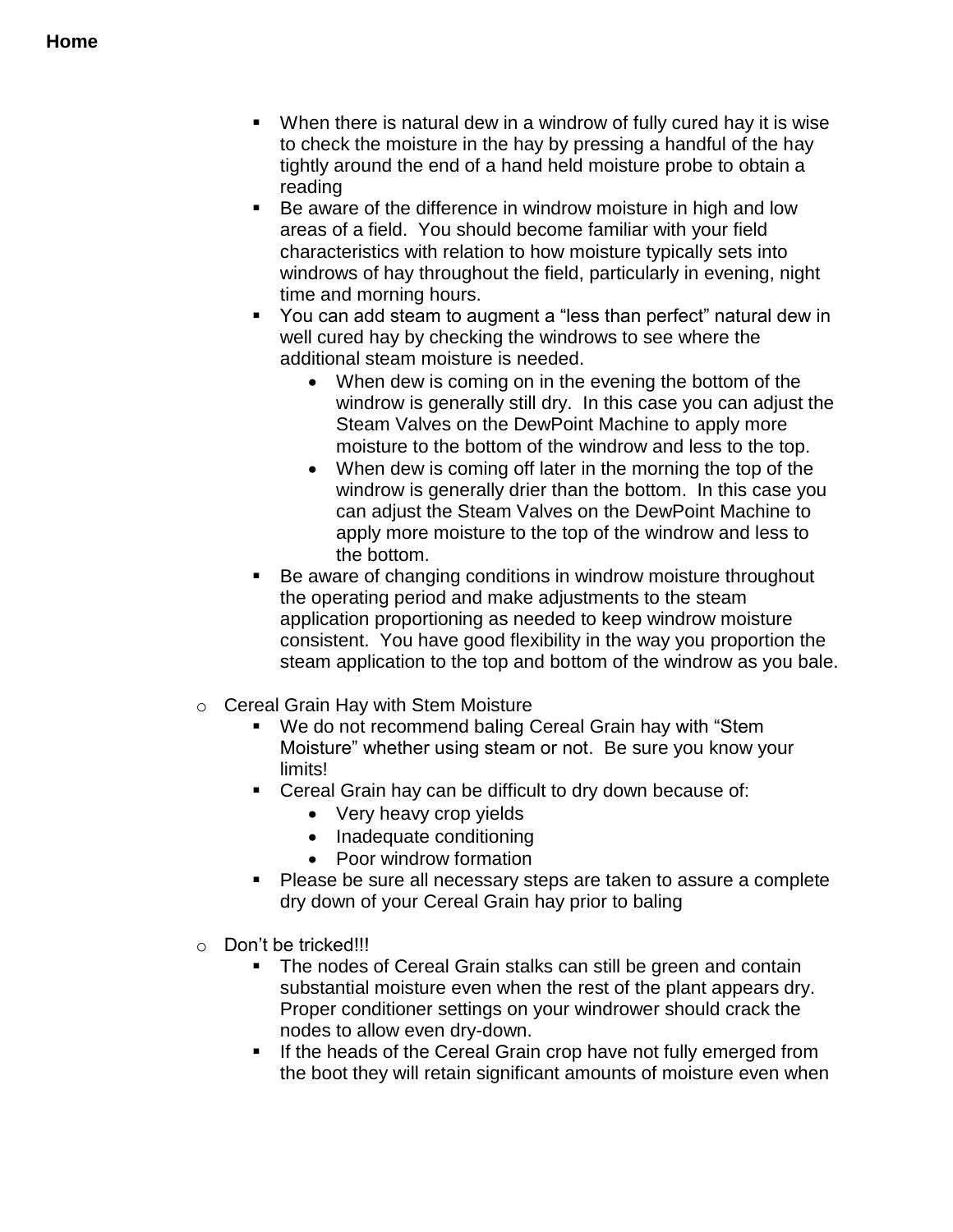the rest of the plant appears dry. This condition can cause spoilage and a risk of stack fires. Be sure the crop is fully dry before baling.

### **5.2.3 Grass and Mixed Grass/Alfalfa Hay**

DewPoint Steam application is effective in improving baling conditions for Grass and Mixed Grass/Alfalfa crops. These crops can include Timothy and other Grass and Mixed Grass/Alfalfa forages.

Lower steam rates are generally used in Grass and Mixed Grass/Alfalfa hay because the large leaf surface area of this hay absorbs steam at a higher ratio in the overall crop profile than other types of hay. Moisture readings on the Gazeeka Moisture Gauge should be followed as with any other type of hay.

- The use of steam on Grass and Mixed Grass/Alfalfa crops will:
	- o Decrease crop dust during the baling process and when feeding this hay to livestock
	- $\circ$  Increase bale density by softening the stems which will causes the stems to collapse and flatten when each flake of the bale is pressed into place by the baler plunger.
	- o Reduce the "springy" characteristics of baled Grass and Mixed Grass/Alfalfa forages by softening the stems which will causes the stems to collapse and flatten when each flake of the bale is pressed into place by the baler plunger.
	- $\circ$  Expand the baling window by allowing the operator to add moisture with steam to keep bale moisture at acceptable, consistent levels through a variety of ambient conditions
	- o Increase the consistency of bale weight, conformation and shape
	- o Improve processing characteristics when Grass and Mixed Grass/Alfalfa forage is processed through hay press machinery
- Condition of Grass and Mixed Grass/Alfalfa hay Prior to Baling
	- o Fully Cured Grass and Mixed Grass/Alfalfa Hay
		- We highly recommend when and where possible that Grass and Mixed Grass/Alfalfa hay be fully cured prior to baling with Steam.
		- **Fully cured hay allows the operator to apply more steam to the hay** while it is being baled which greatly improves bale quality.
		- Using steam to bale "fully cured hay" will not require the use of a hay preservative
		- $\blacksquare$  If there is no natural dew in the windrow, fully cured hay will generally be from 6-10% starting moisture in the windrow (depending on your climatic conditions). It is wise to check the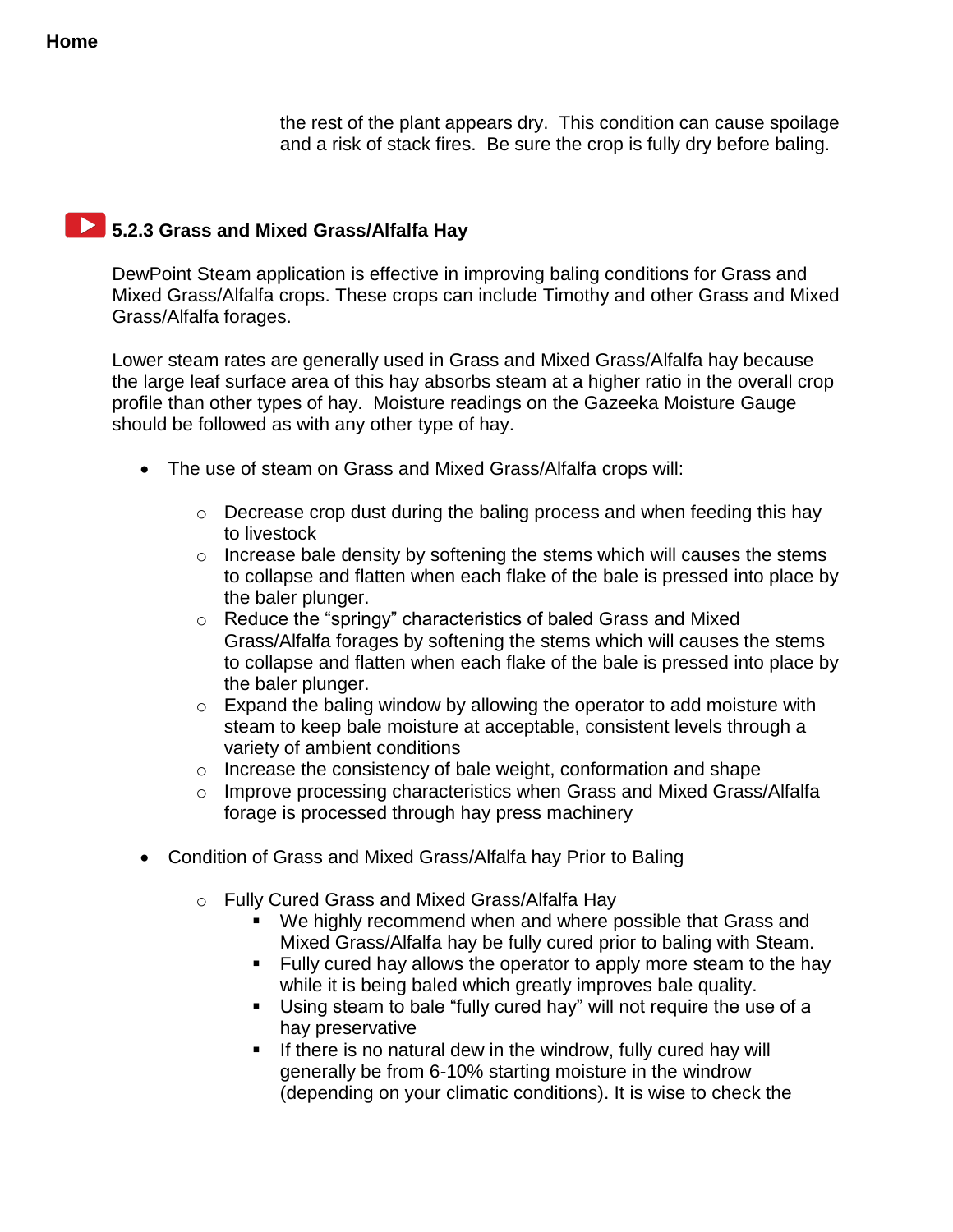moisture in the hay by pressing a handful of the hay tightly around the end of a hand held moisture probe to obtain a reading

- You should check hay in the late afternoon or early evening prior to the setting of any natural dew to determine how well cured it may be prior to baling later in the evening or the following morning when natural dew may be present
- When there is natural dew in a windrow of fully cured hay it is wise to check the moisture in the hay by pressing a handful of the hay tightly around the end of a hand held moisture probe to obtain a reading
- Be aware of the difference in windrow moisture in high and low areas of a field. You should become familiar with your field characteristics with relation to how moisture typically sets into windrows of hay throughout the field, particularly in evening, night time and morning hours.
- You can add steam to augment a "less than perfect" natural dew in well cured hay by checking the windrows to see where the additional steam moisture is needed.
	- When dew is coming on in the evening the bottom of the windrow is generally still dry. In this case you can adjust the Steam Valves on the DewPoint Machine to apply more moisture to the bottom of the windrow and less to the top.
	- When dew is coming off later in the morning the top of the windrow is generally drier than the bottom. In this case you can adjust the Steam Valves on the DewPoint Machine to apply more moisture to the top of the windrow and less to the bottom.
- Be aware of changing conditions in windrow moisture throughout the operating period and make adjustments to the steam application proportioning as needed to keep windrow moisture consistent. You have good flexibility in the way you proportion the steam application to the top and bottom of the windrow as you bale.
- o Grass and Mixed Grass/Alfalfa hay with Stem Moisture
	- We do not recommend baling Grass and Mixed Grass/Alfalfa hay with "Stem Moisture" whether using steam or not. Be sure you know your limits!
	- **Please be sure all necessary steps are taken to assure a complete** dry down of your Grass and Mixed Grass/Alfalfa hay prior to baling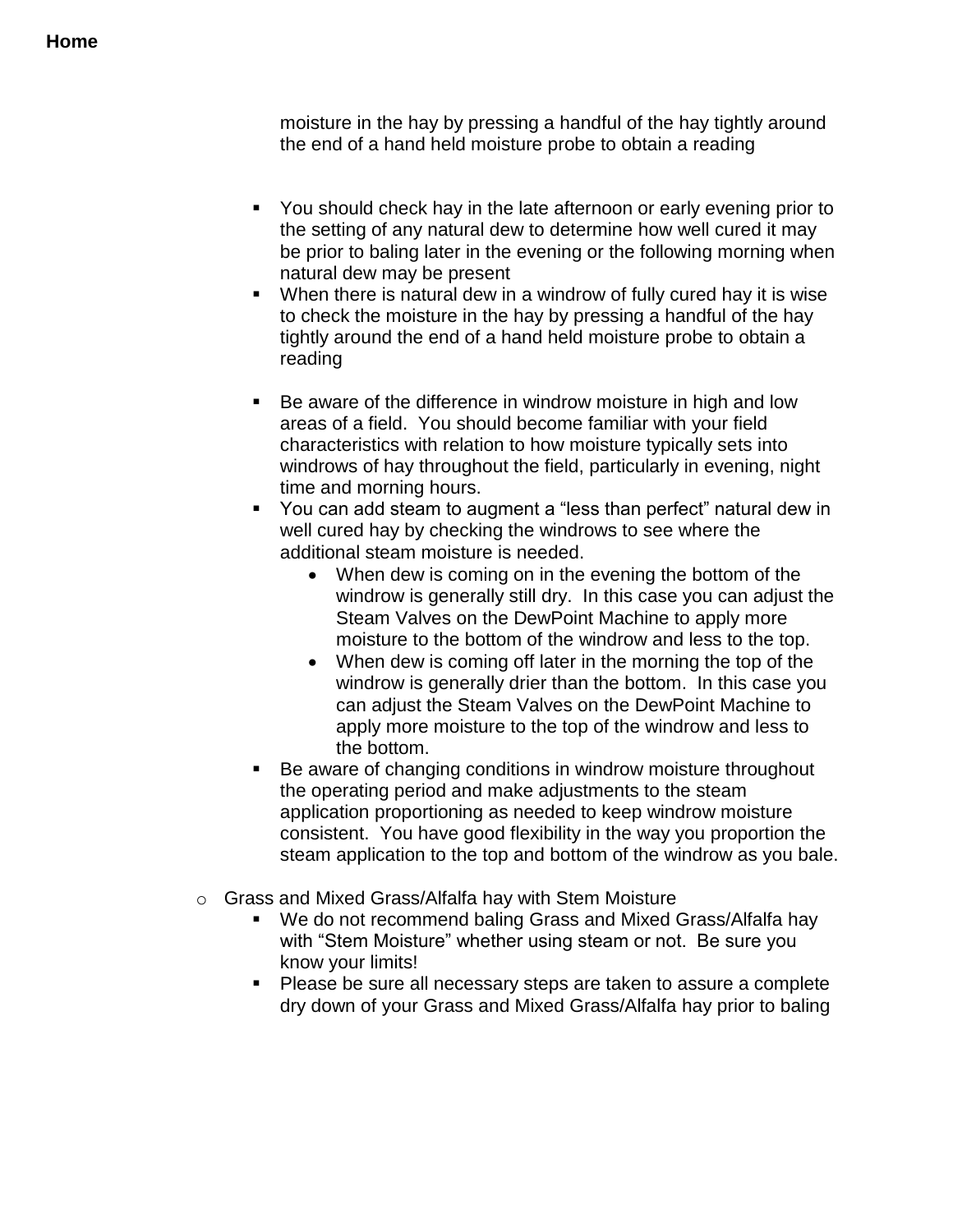## **5 - Field Operation:**

## **5.3 Baling Hay with the DewPoint Machine**

### **5.3.1 When you arrive at the field**

- EXAMINE the windrows to determine your initial steam injection rate.
	- $\circ$  If there is any question regarding the ambient moisture condition of the windrows of hay, you should verify that the hay is dry enough to bale. There are a few ways you can do this. You should use 2 or more of the following methods:
		- **Using a hand-held moisture probe** 
			- Take a handful of hay from the windrow that represents the average moisture of the windrow and squeeze the hay tightly around the end of the probe to obtain a moisture reading.
			- If there is no natural dew the reading should be below 10%. In climates with higher humidity this reading may be higher.
			- Learn your limits!
		- Using your GAZEEKA Moisture Gauge
			- Start your baler and bale 1 or 2 bales of hay WITHOUT STEAM and observe the reading on your GAZEEKA Moisture Gauge
			- If there is no natural dew the reading should be below 10%. In climates with higher humidity this reading may be higher.
			- Learn your limits!
		- **•** Other Observations
			- Take a handful of hay and twist it of between your two hands. Fully cured hay without natural dew should break in one twist. In very fine stemmed hay this test may not provide enough information on its own as the fine stems may break easily even when the hay is not dry enough.
			- Scrape the skin of the stems with your thumbnail.
				- $\circ$  If the skin peels off there is still stem moisture and the hay is not fully cured
				- $\circ$  If the skin does not peel the hay is likely fully cured
				- $\circ$  If there are some stems that are dry and others that are not, you will have to judge whether the hay should be baled or whether you should wait longer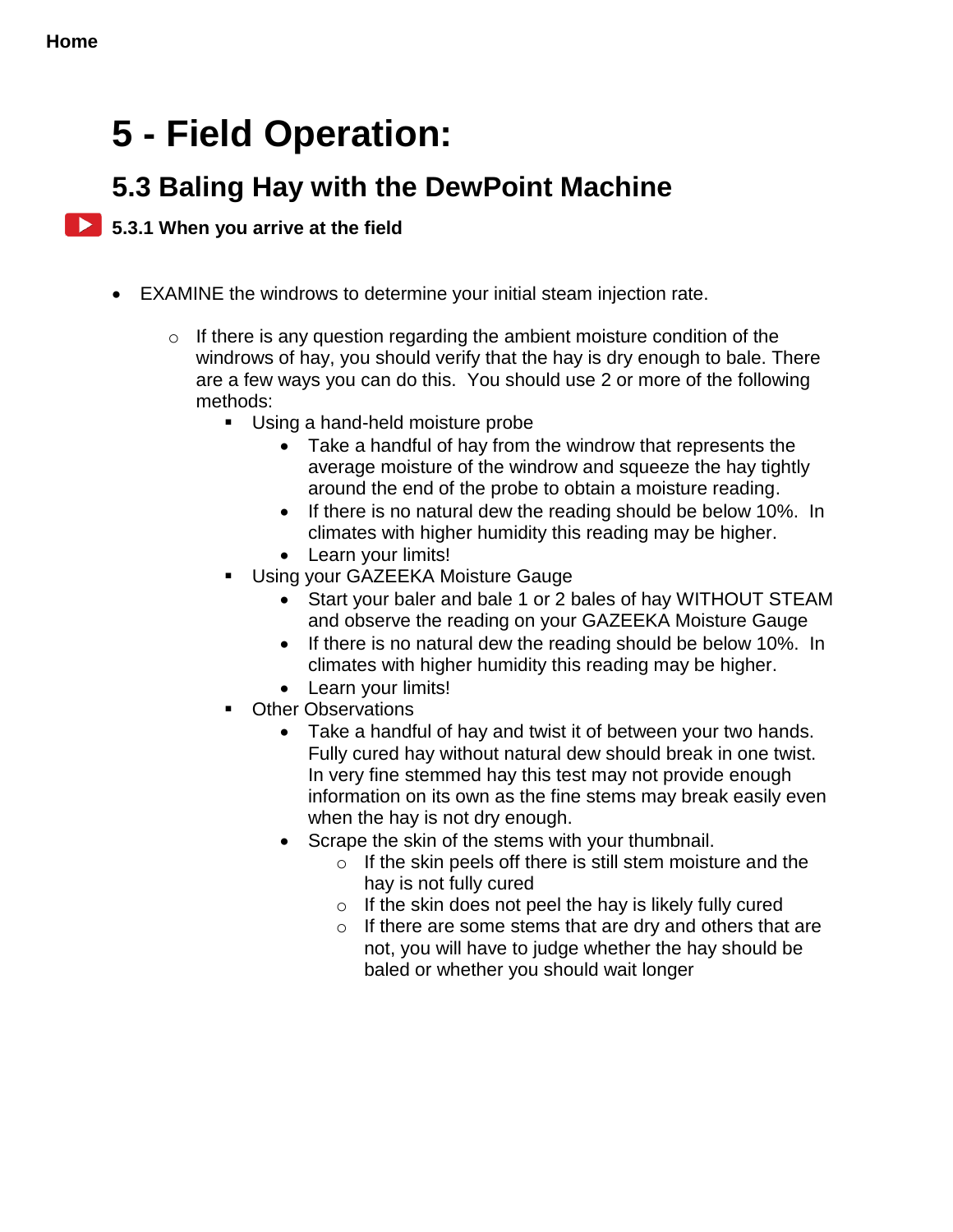#### **5.3.2 Start Baling**

- SET your initial steam distribution rates
	- $\circ$  If the top or bottom of the windrow has a higher moisture content you will ADJUST the proportions of the Steam Valves feeding the top and bottom manifolds to match those conditions as follows:
		- ADJUST slide switches for the Steam Valves feeding the manifolds on the "drier side" of the windrow to "fully open"
		- ADJUST slide switches for the Steam Valves feeding the manifolds on the "more moist side" of the windrow to a lower level, perhaps 50-75% of their range, depending on windrow conditions
		- MAKE ADJUSTMENTS to these proportions throughout the operating period as conditions change always leaving the valves on the drier side of the windrow at "fully open"
- ENABLE the Steam Valves you want to use for initial start-up by pressing the button associated with each valve to turn the button "Green"
	- $\circ$  Top Front Valve = Top Pickup Manifold
	- $\circ$  Top Rear Valve = Top Packer Manifold
	- $\circ$  Bottom Front Valve = Bottom Pickup Manifold
	- $\circ$  Bottom Rear Valve = Bottom Packer Manifold
- SET the main steam rate slide-switch on the right side of the Field Work screen to an appropriate starting level. This slide-switch will adjust all steam valves in the proportions you have set on the individual valve slide-switches.
	- o You should start with a conservative steam application rate and work up to an acceptable level over the first several bales
		- In windrows that are dry we recommend starting the main steam rate slide-switch at around 60%
		- Then increase the steam rate a little at a time over the first 4-5 bales until you reach the desired bale moisture level
		- It is better to have a few starting bales a bit on the dry side as you work up to your desired bale moisture level, than to start out too wet
- SELECT "Field" Mode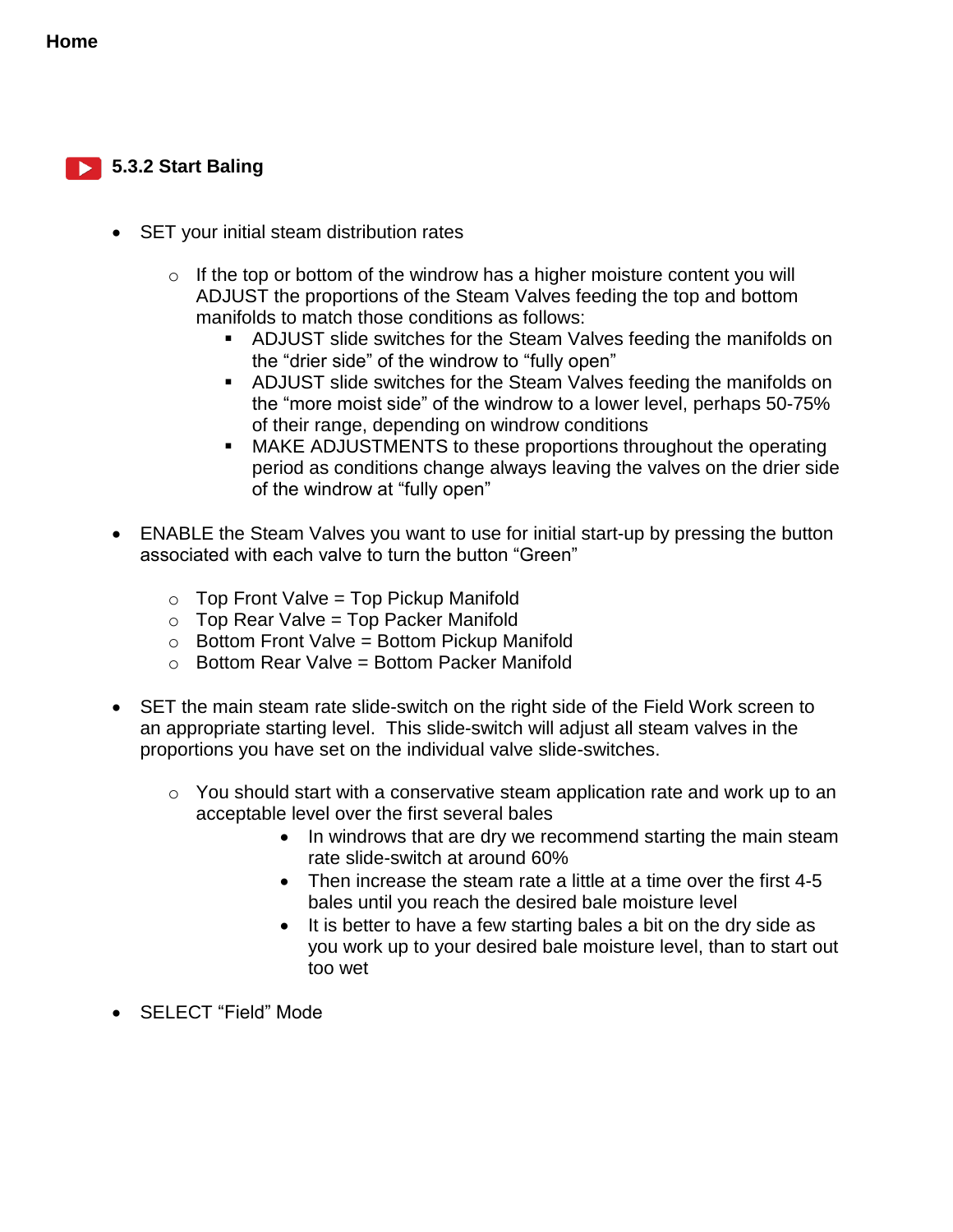- PURGE water from Steam Manifolds
	- o PRESS the master Steam button in the upper right corner of the screen to "ON" for 15-30 seconds to purge condensation from steam manifolds on baler
	- o CHECK to see that all selected Steam Manifolds are discharging steam properly and that all nozzles are open
		- CLEAR any plugged nozzles before proceeding to bale hay. This can be done with compressed air or by wearing heat resistant gloves and using a screwdriver to remove any debris from the nozzle.
	- o PRESS Master Steam button to "OFF"
- START Baler
	- o START Tractor PTO to operate baler
	- o VERIFY that Baler is running properly
	- o LOWER Baler Pick-up
- START into first windrow of hay with baler operating as normal
	- $\circ$  PRESS master Steam button to "ON" when baler begins picking up windrow
	- o PRESS master Steam button to "OFF" when you come to the end of a windrow. (do not press the HOLD button for turning at the end of the windrow)
		- While turning from one windrow to another at the end of the field the Steam Purge Valve may turn ON automatically to vent excess steam pressure to the atmosphere to allow the Burner to continue to fire.
			- This feature prevents the Burner from shutting down and having to re-fire after turns or other very short cycles when the steam discharge to the Baler is turned OFF. This allows the steam pressure to remain more constant during Field Operation.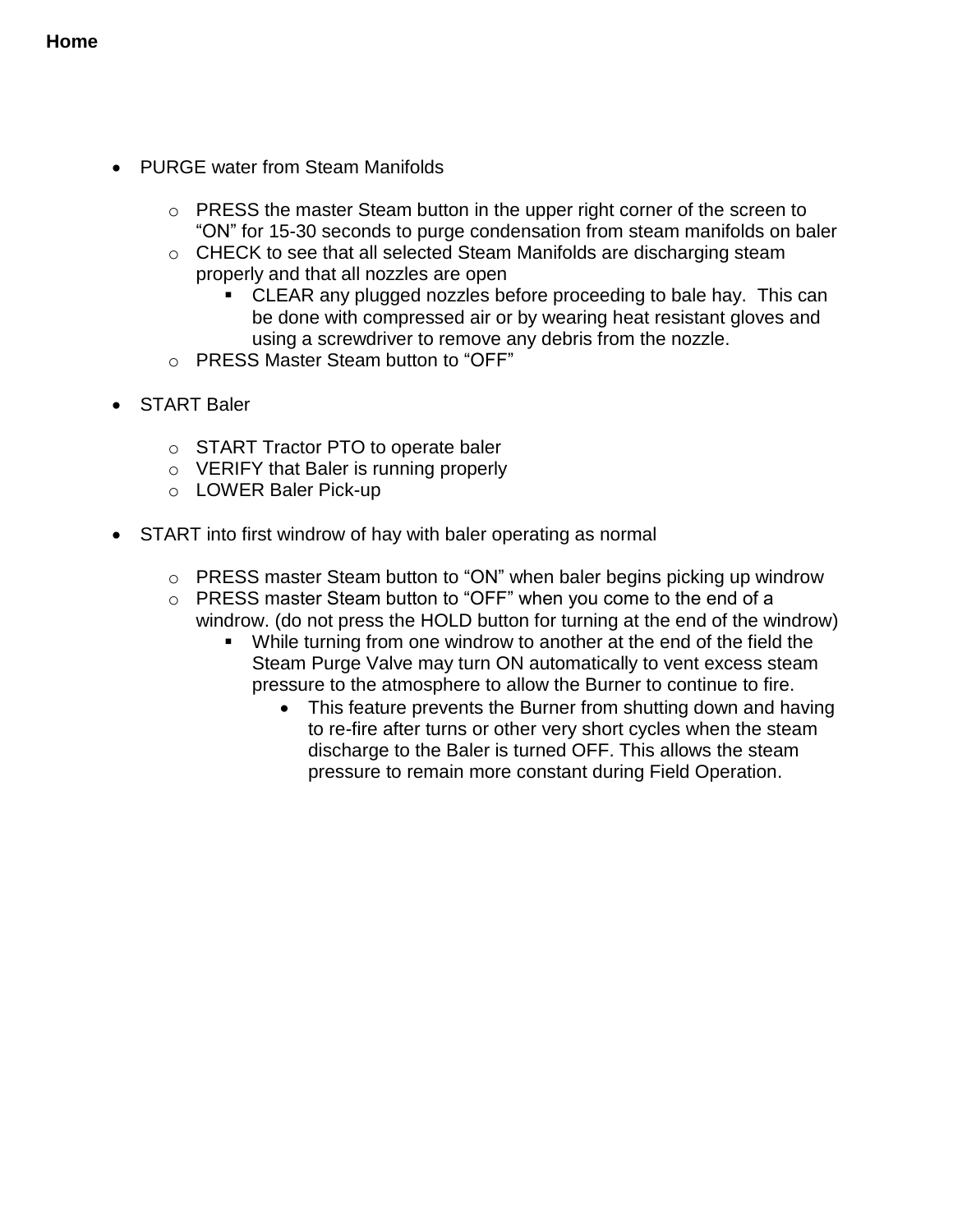#### **5.3.3 Field Speed**

- FIELD SPEED should be as fast as necessary to feed the baler to full or nearly full capacity with the stuffer cycling on every plunger stroke
	- o PREREQUISIT: Verify that the Flake Density setting is properly adjusted on your Baler
		- Normally the Flake Density setting should allow no more than a maximum of 45 flakes per bale at low feeding rates.
		- **Adjust per Baler Operator Manual.**
	- o When using steam during Field operation Bale Flake Counts can be reduced below the Flake Density setting by increasing field travel speed
		- Conventional Bale Flake Counts of 40 flakes/bale can typically be reduced to around 30 flakes/bale when using steam while maintaining excellent bale conformation and higher bale density because the crop is softened by the steam and packs more easily
		- When baling with steam, Plunger load targets can also be reduced somewhat while achieving similar or higher bale weights compared to conventional baling
		- As a general rule, baling with steam will allow you to increase your field speed 15-25% higher than conventional baling

## **5.3.4 Monitor Bale Moisture**

 MONITOR BALE MOISTURE and adjust steam rate to meet your bale moisture target. It is your responsibility to determine the desired moisture level you want to maintain in your bales. For more complete information on "Bale Moisture" principles and practices, Please See **["Managing/Judging Bale Moisture"](#page-56-0)** below.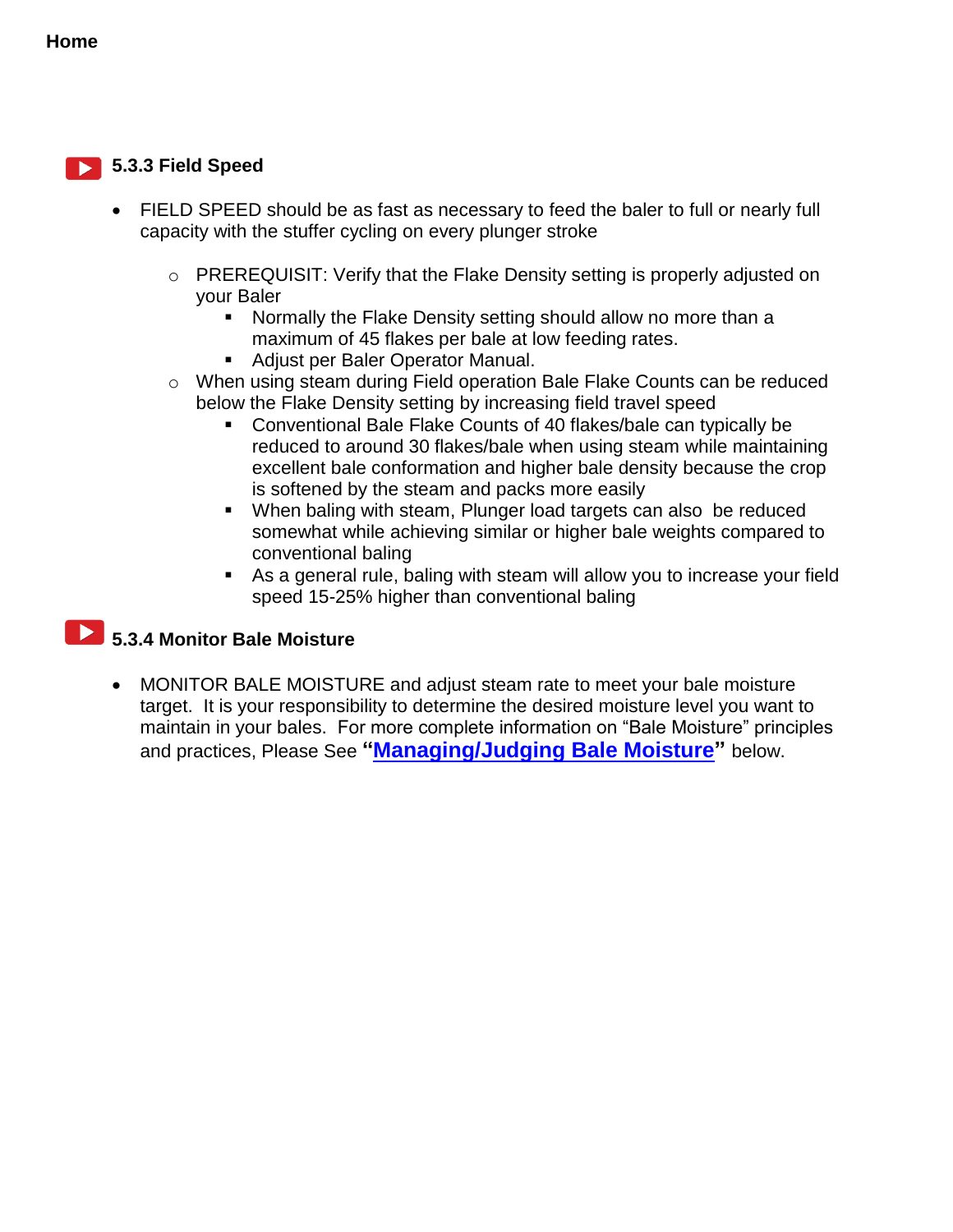#### **5.3.5 Using Hold Mode**

- Using the "HOLD" mode during Field Operation
	- o When you finish baling a field and need to move to another field nearby or when you need to stop in the field for repairs or any other reason:
		- Push the "HOLD" button
			- This feature will disable the following:
				- o Steam Valves to the Baler
				- o Steam Purge Valve
			- The following systems will remain active:
				- o The Feed Water System will keep the Boiler water at the normal operating level
				- o The Burner will cycle automatically ON and OFF to keep the Steam Pressure at the normal operating pressure setting
		- Push the "FIELD" mode button when you are ready to start baling again and proceed as normal.

#### **12.5.3.6 Using Shut Down Mode**

- Using "Shut Down" Mode
	- o When you finish baling for the day:
		- REDUCE steam injection rates over the last 3-5 bales of the day
			- If you do not plan to eject the bales from the chamber of your Baler it is best to leave a drier, cooler bale in the bale chamber during idle time to avoid forming rust in the bale chamber.
		- **PRESS "SHUT DOWN" mode button** 
			- Follow the on-screen instruction to confirm Shut Down
			- Follow the on-screen instruction to FLUSH the "Y Strainer"
		- SWITCH Lighted Rocker Switch on the bottom of the Touch Screen Enclosure to "OFF"
		- If the machine will sit idle for more than a day or two, RAISE the hood and DISCONNECT the Negative Battery Cable from the Battery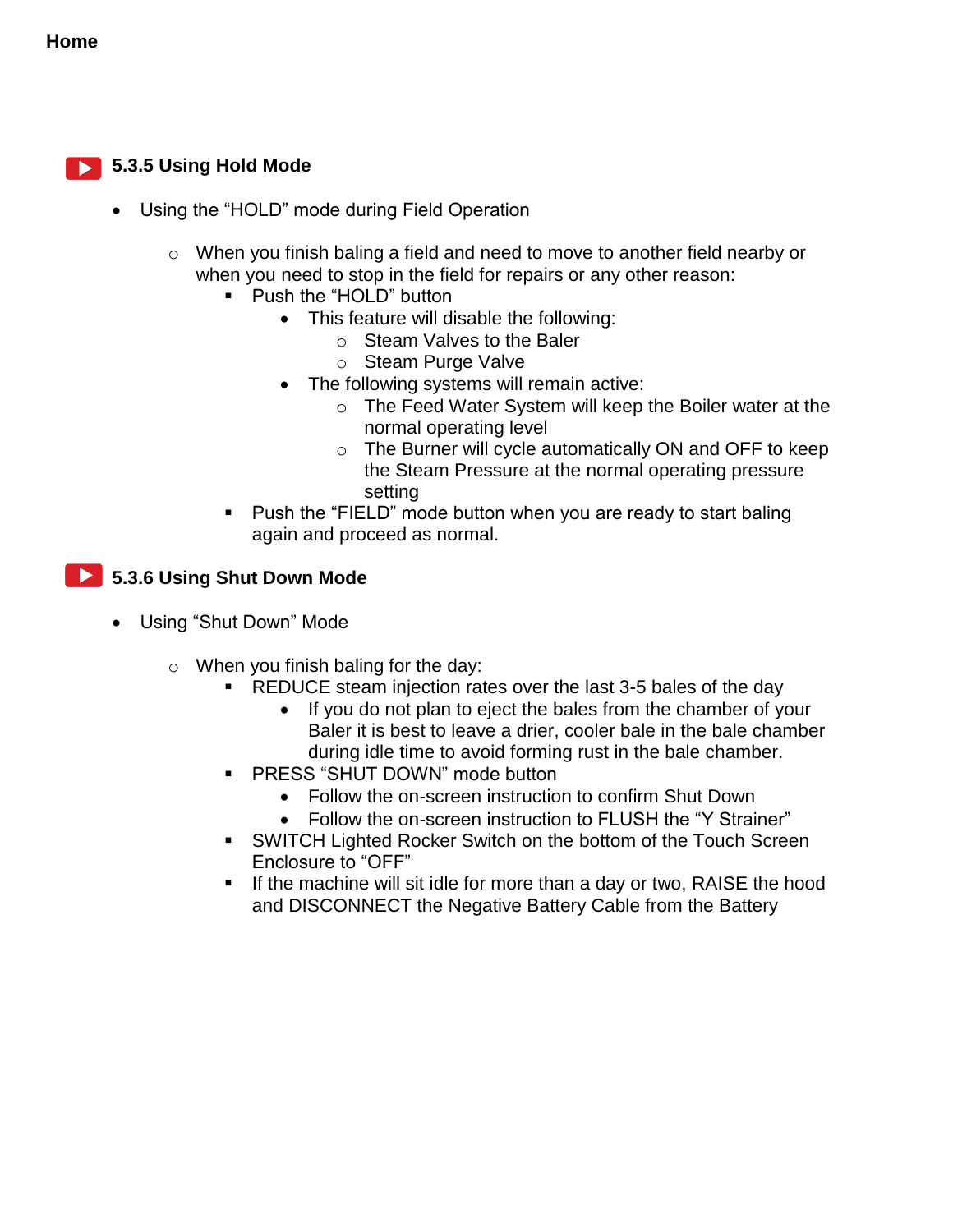# **5 - Field Operation:**

## **5.4 Baling Management**

### **5.4.1 General Baling Considerations**

- Become familiar with the ALL methods of steam application listed in this **"Baling"** section so you will understand how to use DewPoint technology efficiently in the various ambient conditions you will operate in. Nearly all DewPoint operators will encounter all of the conditions listed in this section at one time or another
	- o Baling conditions will change throughout the harvest season due to changes in weather patterns from dry seasons to monsoon seasons, etc.
	- o Baling conditions will also change considerably throughout a 24 hour day with changes in humidity, temperature and wind patterns
- If the top or bottom of the windrow has a higher moisture content you will ADJUST the proportions of the 4 Steam Valves feeding the top and bottom manifolds to match those conditions as follows:
	- o ADJUST slide switches for the Steam Valves feeding the manifolds on the "drier side" of the windrow to "fully open"
	- o ADJUST slide switches for the Steam Valves feeding the manifolds on the "more moist side" of the windrow to a lower level, perhaps 50-75% of their range, depending on windrow conditions
	- o MAKE ADJUSTMENTS to these proportions throughout the operating period as conditions change, always leaving the valves on the drier side of the windrow at "fully open"
- SET the main steam rate slide-switch on the right side of the Field Work screen to an appropriate starting level. This slide-switch will adjust all steam valves in the proportions you have set on the individual valve slide-switches.
	- $\circ$  You should start with a conservative steam application rate and work up to an acceptable level over the first several bales
		- In windrows that are dry we recommend starting the main steam rate slide-switch at around 60% and in windrows where there is some natural dew you should start at a lower steam rate
		- Then increase the steam rate a little at a time over the first 4- 5 bales until you reach the desired bale moisture level
		- It is better to have a few starting bales a bit on the dry side as you work up to your desired bale moisture level, than to start out too wet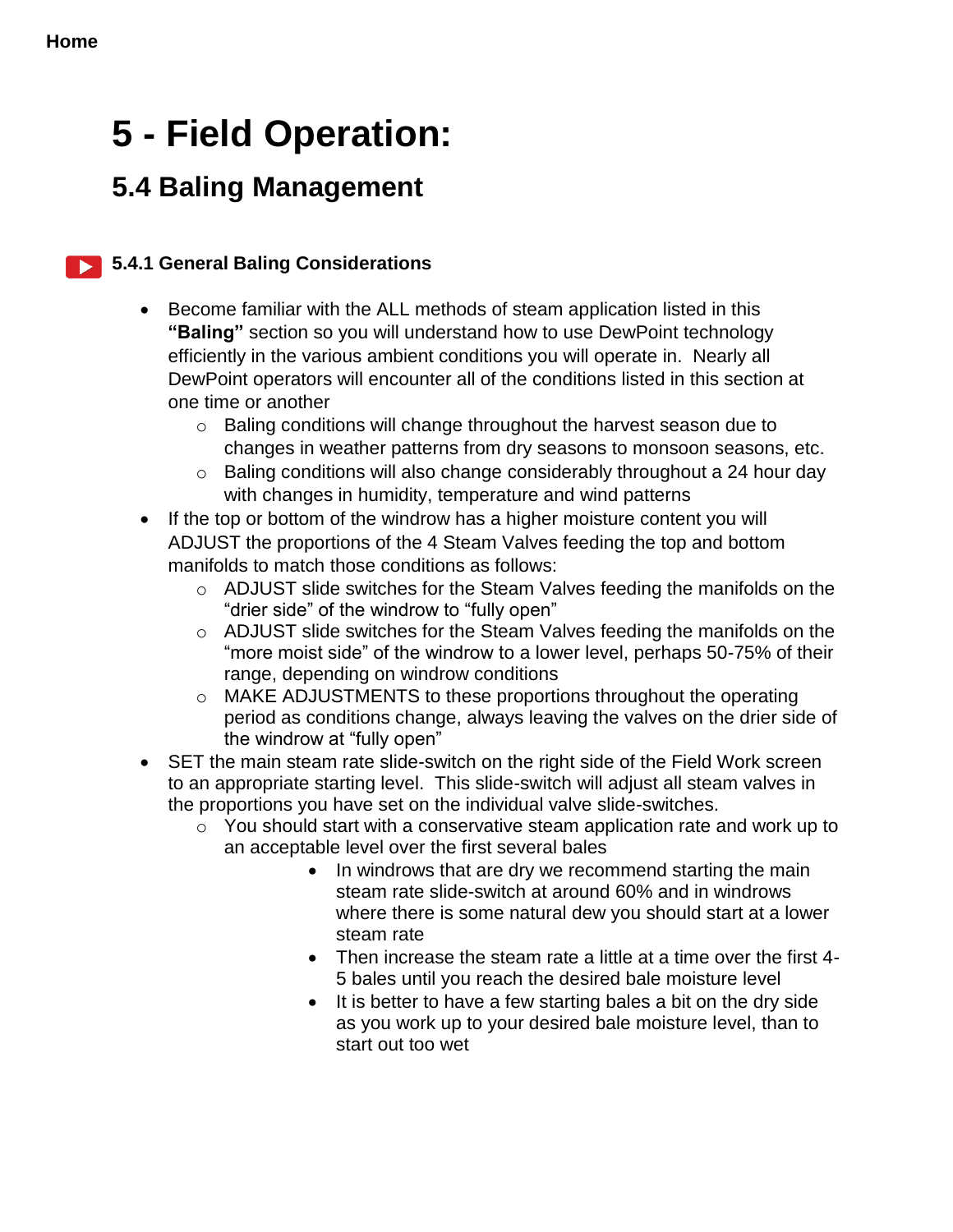Monitor Moisture with the GAZEEKA Moisture Gauge and make steam rate adjustments to keep your bale moisture at an acceptable level throughout the operating period

### **12 5.4.2 Baling in Very Dry Conditions**

- REVIEW: "Managing/Judging Bale Temperature during Field Operation" for information regarding Bale Temperature.
	- o Bale temperature should be checked periodically while baling with high rates of steam during hot afternoons to keep bale temperatures below 135 deg.F
- In very dry conditions where there is no natural dew and where wind, high temperatures or other factors contribute to adverse baling conditions, it is best to bale with steam in the cooler parts of the 24 hour day.
- Many operators like to bale sometime between 7:00pm in the evening after the air starts to cool, and NOON the next day, before the afternoon sun, temperatures and winds combine to create more adverse conditions.
- However, there may be times when you will need to bale in adverse daytime conditions because of impending rainstorms or other threatening weather events.
- When you do have to bale during very dry and/or windy conditions you can still make good hay with acceptable bale moisture using the following techniques.
	- o Adjust Steam Distribution to concentrate more steam into the "packer" area of the baler feed system. This is usually the 1st and only adjustment you will need to make to get good bale moisture in adverse baling conditions.
		- Use the 4 steam manifold slide-switches to:
			- Reduce the steam rate to 65-70% on both the:
				- o TOP FRONT Steam Manifold
				- o BOTTOM FRONT Steam Manifold
			- Increase the steam rate to 100% on both the
				- o TOP REAR Steam Manifold
				- o BOTTOM REAR Steam Manifold
		- Then run the Master Steam Rate slide-switch up to as high as 100% if needed to achieve good bale moisture.
- You can also raise the Boiler Steam Pressure Target setting if extra steam capacity is needed.
- In very adverse conditions you can raise the Boiler Water Level to draw more humidity into the steam flow.
	- o The Boiler Water Level should be raised only 0.5 inches at a time.
	- o Raising the Boiler Water Level too far can cause water carryover into the hay being baled.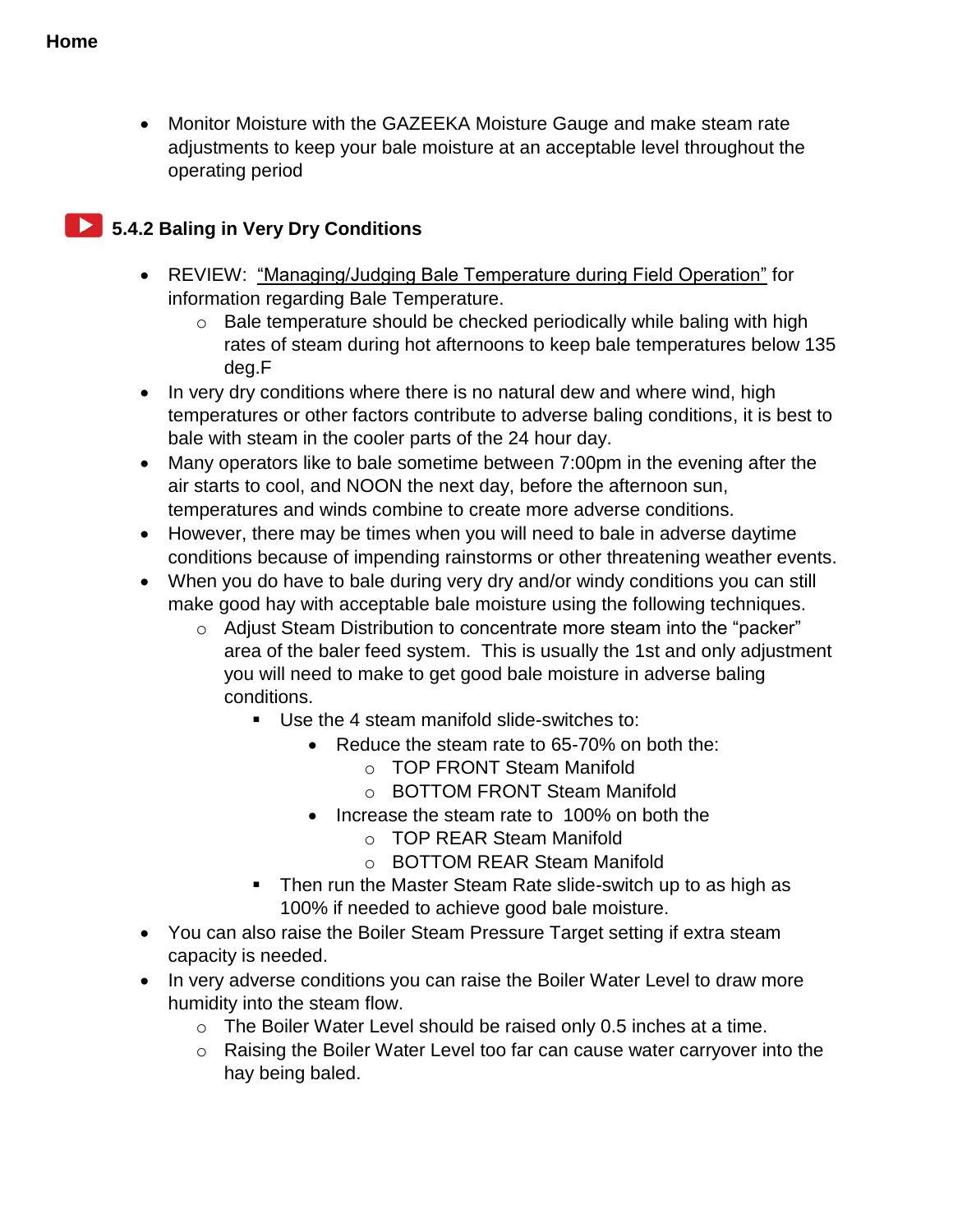o You should not change the Boiler Water Level default setting of 5 inches except in unusual conditions.

#### **5.4.3 Baling in Relatively "Normal" Conditions**

- In relatively normal conditions where dry-down conditions are good and there is a light to moderate amount of dew at night you will have options regarding when you bale
	- o To conserve fuel and water, many DewPoint operators choose to start baling in the early evening and continue into the night time hours until they are finished with their baling for the day
	- $\circ$  Other operators will start baling very early in the morning and run into the middle of the day or until they have completed their baling for the day
	- o Steam rate adjustments are made by simply watching the GAZEEKA Moisture Gauge and making adjustments as needed

#### **5.4.4 Baling in Moderate Humidity Conditions**

- In moderate conditions where the moisture from natural dew is too high at night, many DewPoint operators will wait until the night time dew is gone in the late morning or early afternoon and then start baling.
- In these conditions most baling will be done in the afternoon and early evening hours before the natural dew sets in too heavily.
	- o Normally you will be able to bale hay with steam throughout the day and maintain good moisture in these higher humidity conditions.
	- o Use of the GAZEEKA Moisture Gauge is very helpful to be sure your bales are within a tolerable moisture range.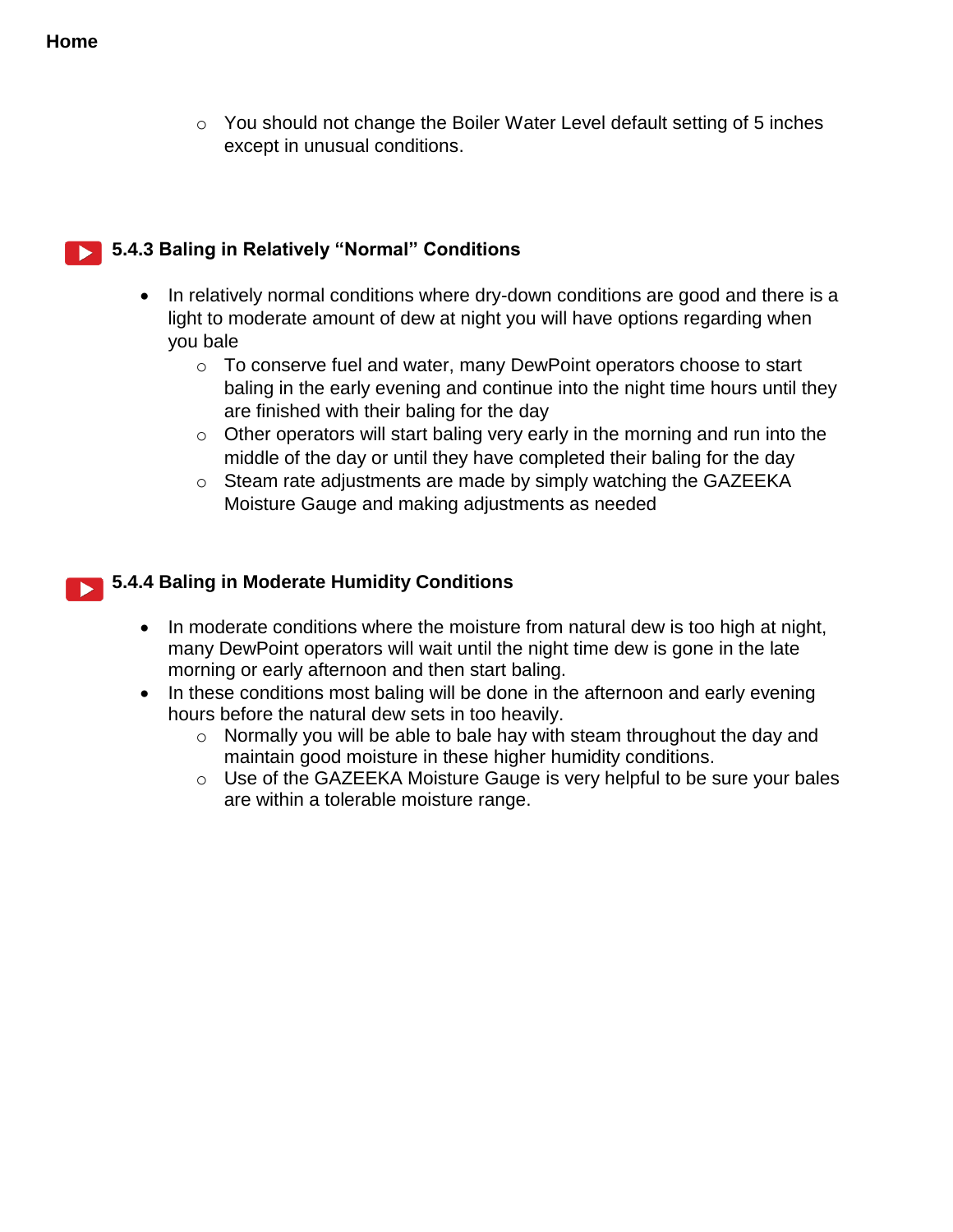#### **5.4.5 Baling in High Humidity Conditions/with Stem Moisture**

- In high humidity conditions when you are unable to cure the hay completely and stem moisture is present the use of a hay preservative along with steam treatment to maintain leaves can be effective.
	- $\circ$  In these conditions it is advisable to bale during the daytime hours when the hay is as dry as possible.
	- o Steam can be applied at moderate rates to hold the leaves during the baling process.
	- o Hay Preservative is also added at appropriate rates to meet the overall moisture level of the hay being baled
	- o Use of the GAZEEKA Moisture Gauge is very helpful to be sure your bales are within a tolerable moisture range.
- We do not recommend baling with "Stem Moisture" whether using steam or not, unless:
	- o You are using a proven preservative product
	- o You have tested the preservative product along with the use of steam, and you know your limits!
	- o Some producers have successfully baled with some stem moisture in the daytime while adding a proven preservative and a moderate amount of steam to hold leaves
	- o REMEMBER: Steam applied to hay using the DewPoint Machine will simulate a higher moisture effect than the actual moisture percentage that is applied.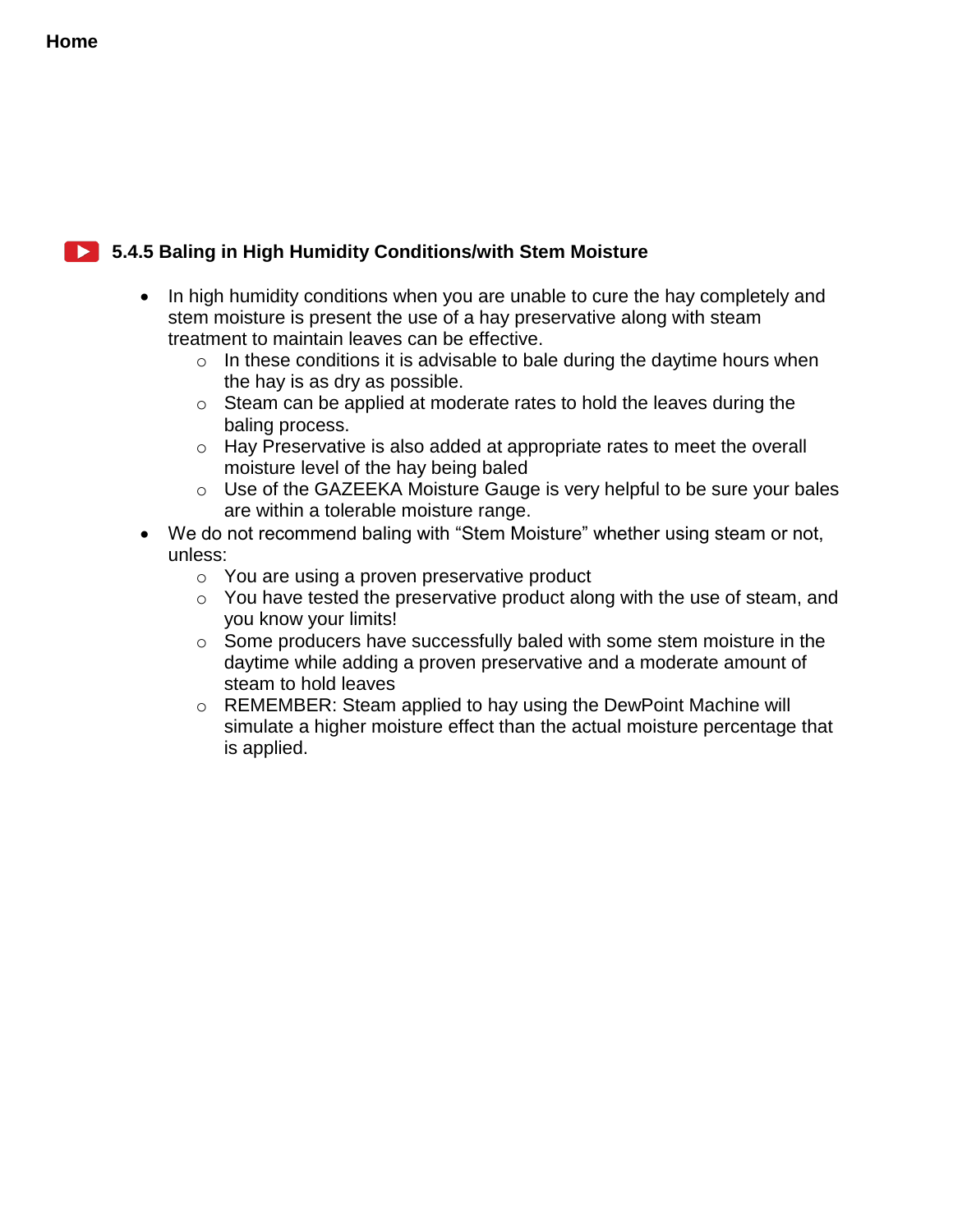# <span id="page-56-0"></span>**6- Managing/Judging Bale Moisture:**

## **6.1 Managing/Judging Bale Moisture During Field Work**

**6.1.1 Managing and Judging Bale Moisture is Your Responsibility** 

#### **LEARN YOUR OWN LIMITS AND THE DEMANDS AND DESIRES OF YOUR HAY MARKET**

There is an acceptable range of bale moisture where bale density, flake wafering, and other characteristics can be manipulated and controlled according to the demands of your hay market. We recommend that you and your hay buyers and consumers become familiar with the characteristics of hay baled with steam at different moisture levels to determine what best suits the needs of all concerned parties.

The beauty of DewPoint Technology is that you can choose the way you want to bale your hay and the bale formation characteristics you and you market want in the finished product.

- REMEMBER: Steam applied to hay using the DewPoint Machine will simulate a higher moisture effect than the actual moisture percentage that is applied.
	- $\circ$  FOR EXAMPLE: Hay that is 8% moisture in the windrow can be baled at around 12% using steam from the DewPoint Machine but will look like it was baled at 16-18% with natural dew.
	- $\circ$  This moisture effect allows a producer to bale hay that has superior leaf retention characteristics and high bale density with a relatively low bale moisture level.

**The next few pages contain information regarding different ways to judge bale moisture.**

**We highly recommend the GAZEEKA Moisture Gauge as your primary moisture measuring instrument while baling hay using the DewPoint system.**

**We also recommend that you watch Bale Chamber Pressure readings and visually observe the bales you are making as you pass by them on the next**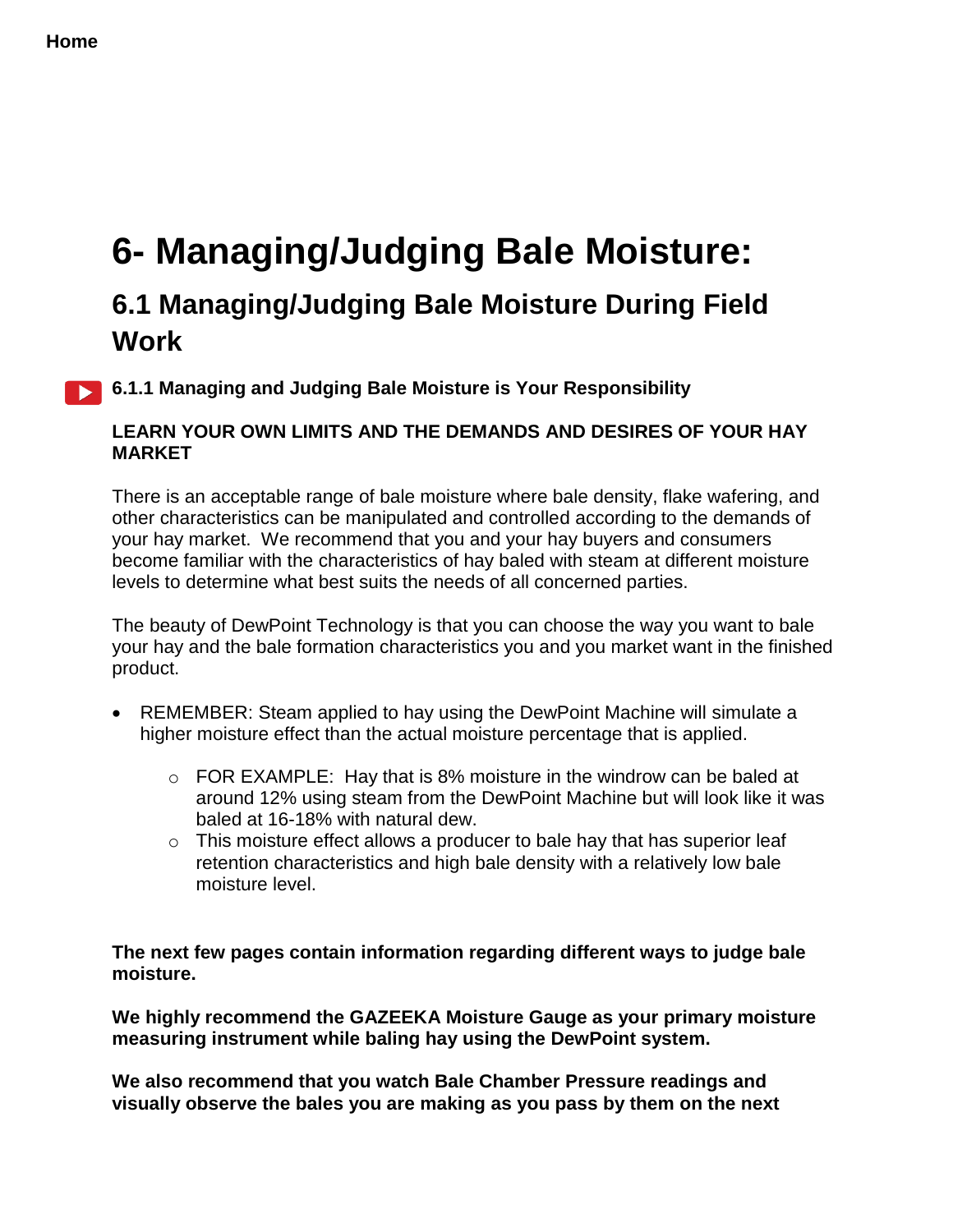**windrow. These redundant observations will help assure that you are making the best hay possible.**

#### **6.1.2 Judging Bale Moisture: with the GAZEEKA Moisture Gauge**

- Use a Baler mounted GAZEEKA Moisture Gauge, on the Baler
	- o Effectiveness and accuracy of the GAZEEKA Moisture Gauge in DewPoint steam baled hay
		- The speed of microwaves through air is very close to the speed of light through space, and the speed of microwaves through dry hay is a little slower than through air
		- However, the speed of microwaves through water is considerably slower than in dry hay. The difference in this speed is attributed to a value known as the dielectric constant (sometimes called relative permittivity).The dielectric constant for air is close to 1, for dry fibrous material it is closer to 2 while for pure water it is approximately 80. Similarly, the amount of microwave energy absorbed in air is less than dry hay and in dry hay is much less than in water. Thus if measured correctly, these measurements can be a very sensitive method of measuring moisture in a bale of hay.
		- Whether the moisture detected in hay is from Steam, Natural Dew or Stem Moisture, the GAZEEKA Moisture Gauge provides an accurate moisture reading when properly calibrated.
		- Calibration should be done prior to putting hay in the baler the first time. Follow all directions with the GAZEEKA instrument to calibrate and establish proper settings for safe and reliable operation.
- MONITOR Bale moisture using the GAZEEKA Moisture Gauge and adjust steam rate to meet your bale moisture target
	- o It is your responsibility determine acceptable bale moisture parameters
	- $\circ$  As a general rule you will add from 1%-4% moisture to the hay you are baling, depending on the ambient conditions and the steam rates used to meet the existing conditions
		- **In climates with low humidity** fully cured hay that has no natural dew will normally range from 8-10% moisture depending on ambient humidity.
			- In these climates you will normally be able to make bales with very good leaf retention and density by applying enough steam to bring the bale moisture up to 12-14%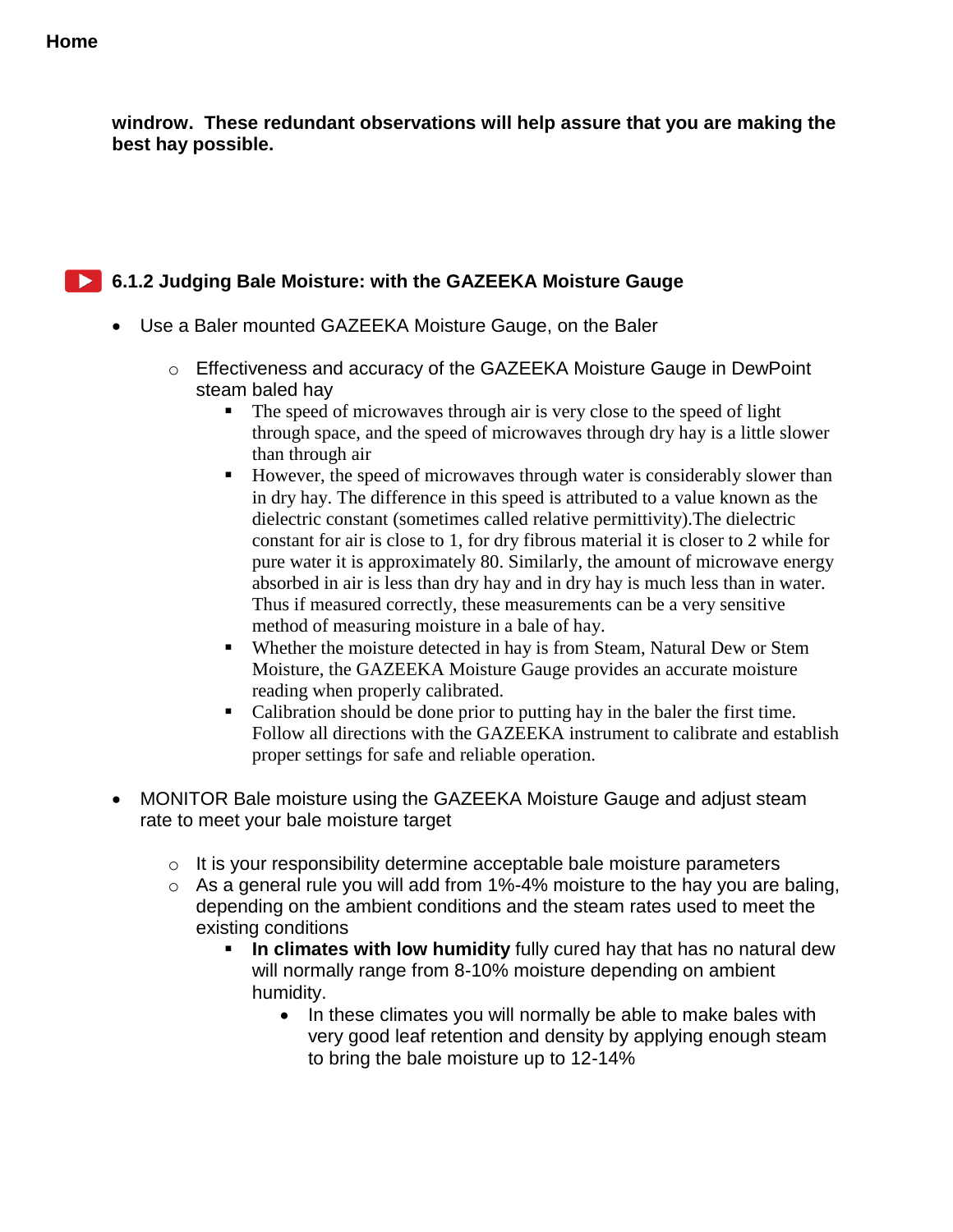- REMEMBER: Steam applied to hay using the DewPoint Machine will simulate a higher moisture effect than the actual moisture percentage that is applied.
	- o FOR EXAMPLE: Hay that is 8% moisture in the windrow can be baled at around 12% using steam from the DewPoint Machine but will look like it was baled at 16- 18% with natural dew.
- **In Climates with moderate humidity** fully cured hay that has no natural dew will normally range from 10-12% moisture depending on ambient humidity.
	- In these climates you will normally be able to make bales with very good leaf retention and density by applying enough steam to bring the bale moisture up to 13-15%
	- REMEMBER: Steam applied to hay using the DewPoint Machine will simulate a higher moisture effect than the actual moisture percentage that is applied.
		- o FOR EXAMPLE: Hay that is 10-12% moisture in the windrow can be baled at around 13-15% using steam from the DewPoint Machine but will look like it was baled at 16-18% with natural dew.
- **In climates or seasons of high humidity** where hay cannot be fully cured (no stem moisture), you may choose to use hay preservative along with steam application. The steam application will reduce leaf loss and the preservative will prevent hay spoilage.
	- We do not recommend baling with "Stem Moisture" whether using steam or not, unless:
		- o You are using a proven preservative product
		- o You have tested the preservative product along with the use of steam, and you know your limits!
		- o Some producers have successfully baled with some stem moisture in the daytime while adding a proven preservative and a moderate amount of steam to hold leaves. This practice is more common in more humid climates and during monsoon conditions
		- o REMEMBER: Steam applied to hay using the DewPoint Machine will simulate a higher moisture effect than the actual moisture percentage that is applied.
			- Adding just 1-3% more moisture with steam will reduce leaf loss and improve bale quality while keeping the bale moisture within an acceptable range where a proven hay preservative will prevent spoilage.
- $\circ$  IN ALL OPERATING CONDITIONS YOU MUST FIND YOU OWN LIMITS
	- WATCH the moisture reading on the GAZEEKA monitor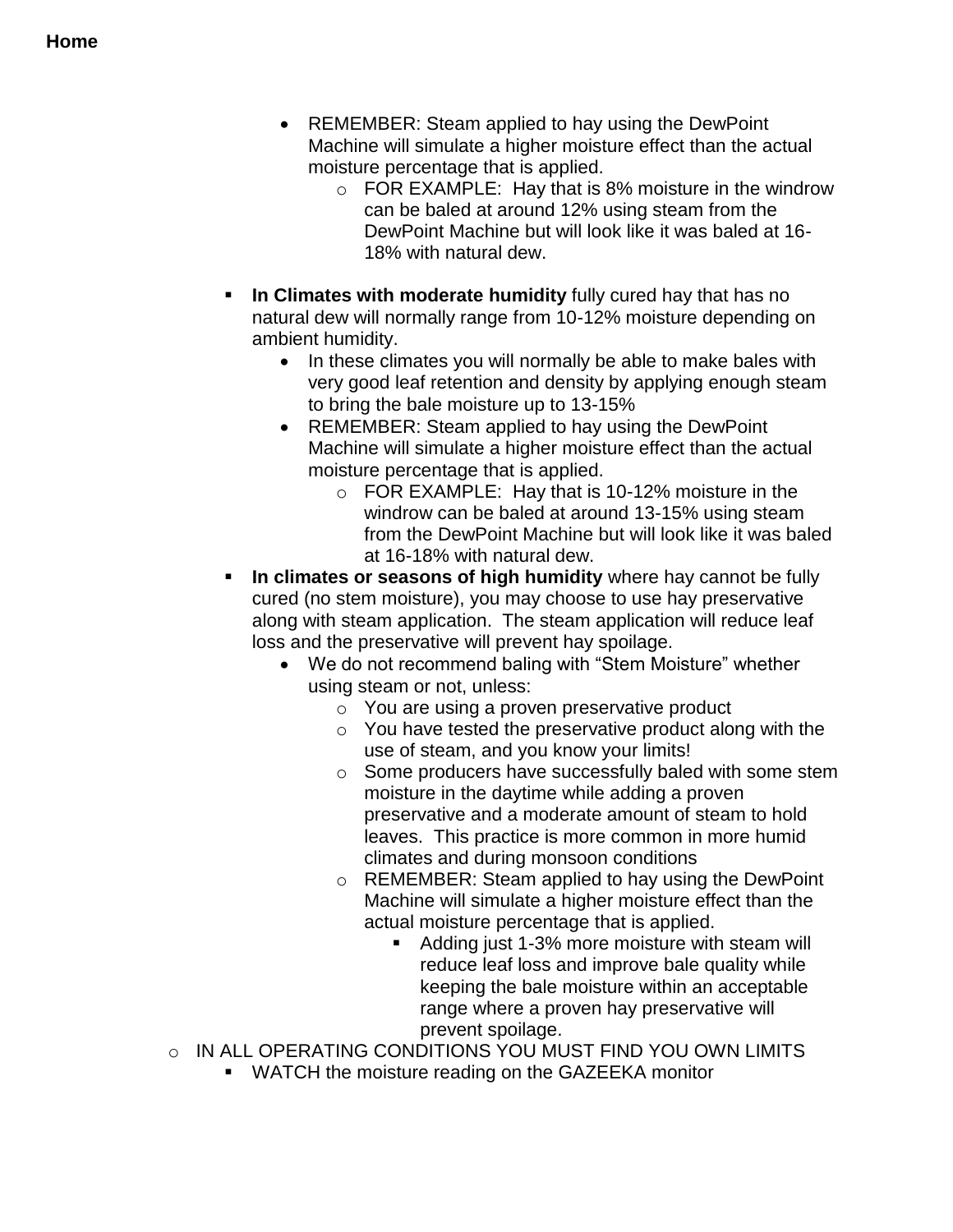- ADJUST the steam injection rate over the first 5 to 10 bales using the Master Steam Rate slide switch and/or the individual valve proportioning slide switches to achieve the desired moisture level in your bales
- **MONITOR** and make adjustments throughout the operating time to keep the bale moisture at the desired level.

#### **6.1.3 Judging Bale Moisture by Bale Chamber Pressure**

- Use Bale Chamber Pressure Readings in a similar fashion as you would use them to judge natural dew conditions as a redundant method of bale moisture measurement
	- o Effectiveness and accuracy in DewPoint steam baled hay
		- During the cooler hours of the day and at night, Bale Chamber Pressure is fairly accurate in DewPoint steam baled hay. During these hours an operator who is accustomed to judging bale moisture conventionally by the Bale Chamber Pressure reading should be able to keep within reasonable bale moisture tolerances using similar readings as he would use while baling fully cured hay with natural dew.
		- **If baling with stem moisture combined with either Steam or Natural** Dew the Bale Chamber Pressure method of judging moisture is not accurate and is risky.
		- When baling with Steam in the hot part of the day, Bale Chamber Pressure will nearly double to maintain the friction necessary to reach Plunger Load Target settings even though the bale moisture is sufficient.
		- An operator using this method of moisture judging would do well to become very familiar with the characteristics of this method before becoming dependent upon this method.
	- o If you use the Bale Chamber Pressure reading to monitor bale moisture during operation:
		- You must DETERMINE the acceptable bale moisture parameters you are comfortable with
		- As a general rule you will add from 1%-4% moisture to the hay you are baling, depending on the ambient conditions and the steam rates used to meet the existing conditions
		- WATCH Bale Chamber pressure readings on baler monitor
		- ADJUST the steam injection rate over the first 5 to 10 bales using the Master Steam rate slide switch and/or the individual valve proportioning slide switches
		- **INCREASE Steam Injection Rate to lower Bale Chamber Pressure** readings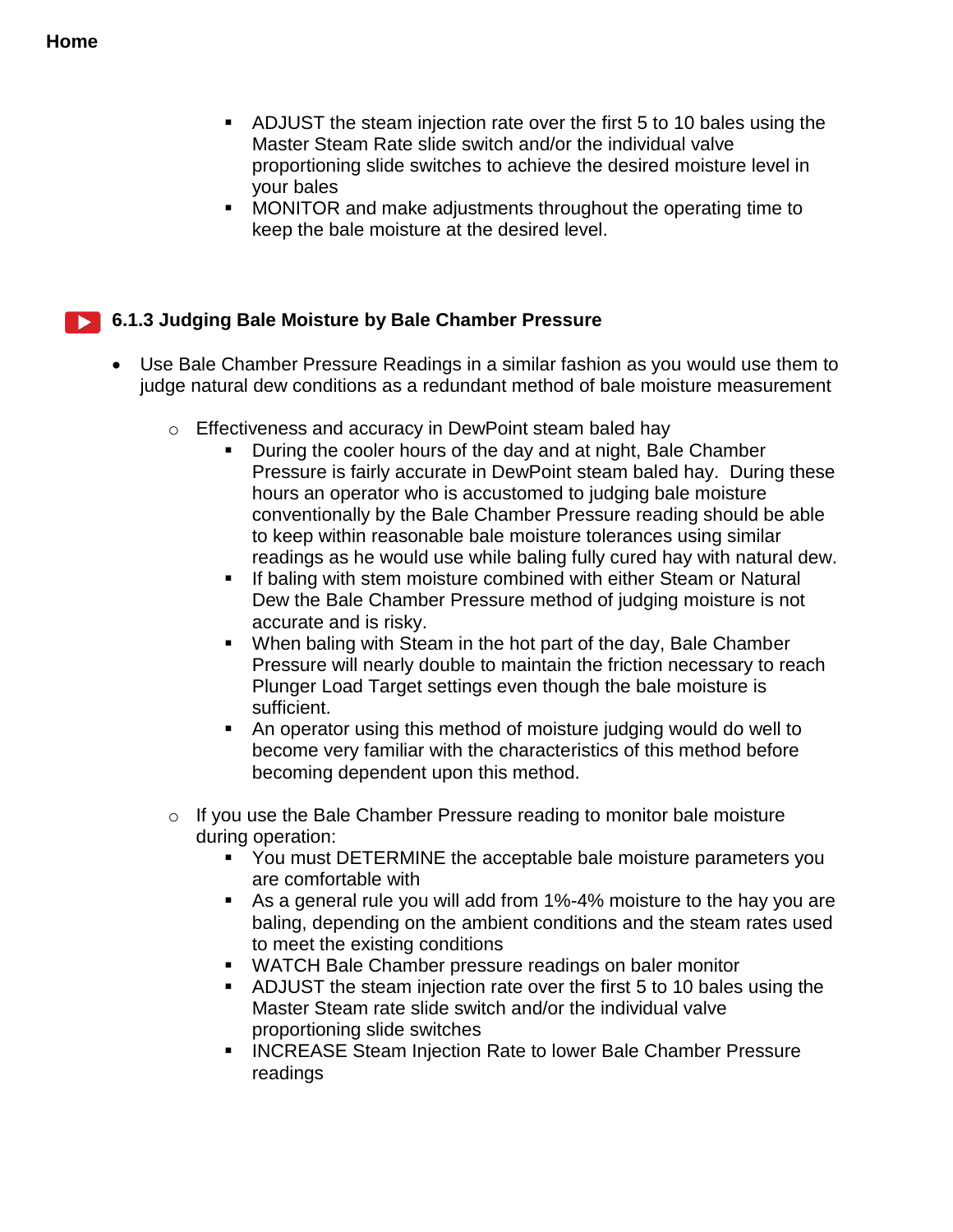DECREASE Steam Injection Rate to raise Bale Chamber Pressure readings

### **6.1.4 Judging Bale Moisture Visually**

You should always observe the bales within a field while you are baling

- Bales with proper moisture levels will exhibit the following characteristics:
	- o Leaf Pattern
		- **EXECT** Leaves should be attached to stem and/or somewhat "wafered" into the flakes in the bale
		- The front (plunger end) of the bale represents the top of the windrow of hay and will normally not look as good as the rear end of the bale simply because of the action of the Plunger against the front face of the bale on each Plunger/Stuffer stroke. When observing the front of the bale you should expect a little surface damage from the Plunger, however if you brush away the surface you should see a good leaf pattern.
		- The rear end of the bale represents the bottom of the windrow of hay and will normally show less mechanical damage since the Plunger does not come in direct contact with it. When observing the rear end of a bale with the correct moisture level you should expect an excellent leaf pattern. Leaves should be attached to stem and/or somewhat "wafered" into the flakes in the bale.
	- o Bale Conformation
		- The sides of bales with a good moisture level should be compressed, smooth, and may be slick but of good color
		- Bale shape should be consistent, with firm corners and ends
	- o Bale Color
		- The sides of bales with a good moisture level should be compressed, smooth, and may be slick but of good color
- Bales that are too dry will exhibit one or more of the following characteristics:
	- o Appear ragged and shattered along the sides.
	- o Leaves will be detached from stems
	- o Corners and ends will be soft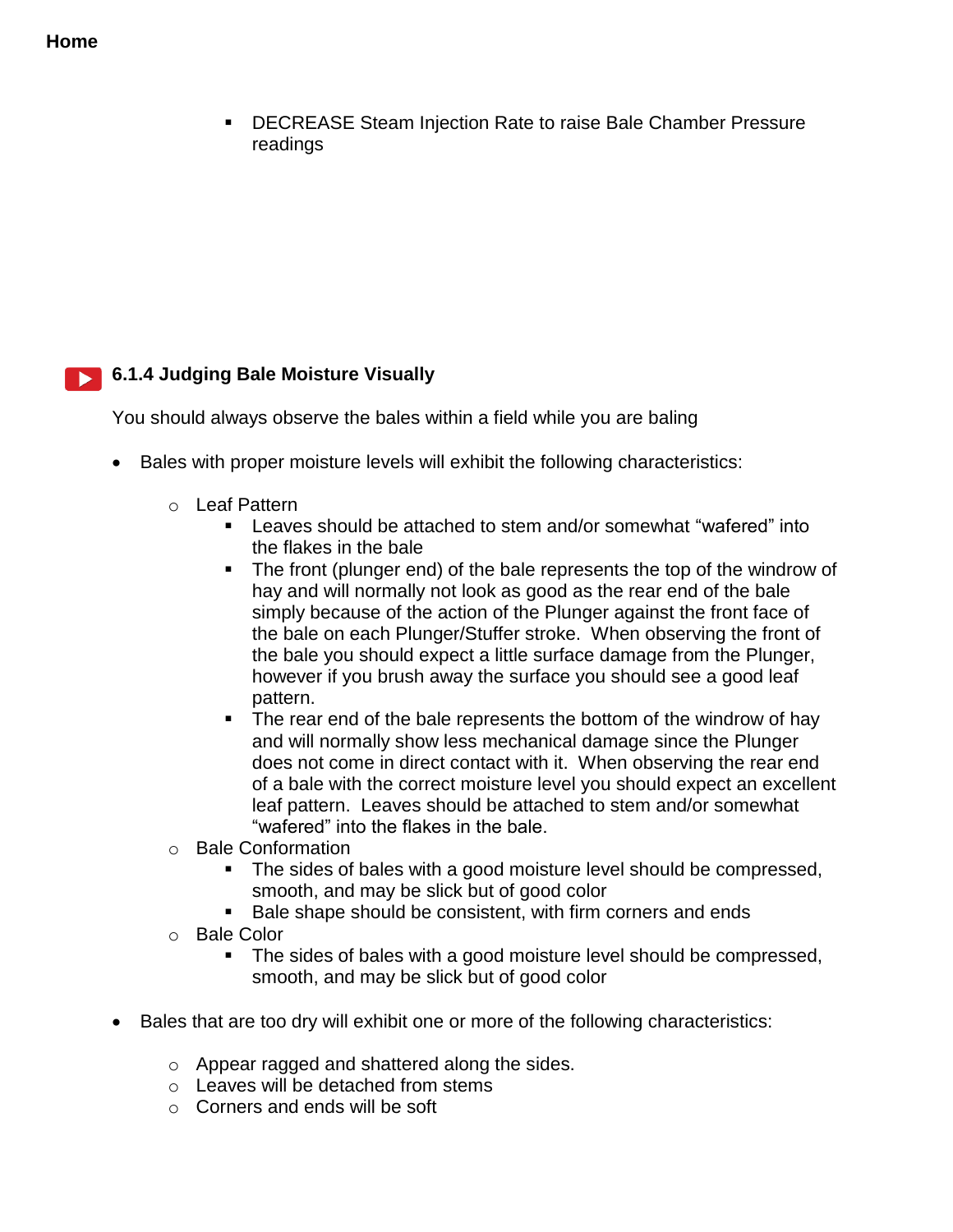- o Bale weights will be low.
- Bales that are too high in moisture will exhibit one or more of the following characteristics:
	- o Sides of bale may be dark or slightly discolored, and slick or smeared
	- $\circ$  Leaf retention will be good but the flakes in the bale may be caked too tightly

NOTE: There is an acceptable range of moisture where bale density, flake wafering and other characteristics can be manipulated and controlled according to the demands of your hay market. You should become familiar with these characteristics.

**6.1.5 Judging Bale Moisture with a Hand Held Moisture Probe**

- If you use a hand-held moisture probe to monitor bale moisture during operation:
	- o You must DETERMINE acceptable bale moisture parameters
		- o BE AWARE that the accuracy of this type of moisture sensor in steamed hay is not suitable for a true real time reading of bale moisture during the baling process. The surface moisture on the steamed hay causes the moisture to read several points higher than the actual moisture because the sensor depends on electrical conductivity between two points. This conductivity always looks for the path of least resistance and any type of surface moisture will carry conductivity more readily than the entire profile of the crop being baled.
			- Fully Cured Hay: If an operator becomes very familiar with the typical "off-set" of the moisture reading of this instrument compared to the actual moisture in the bale he can learn to use a Hand Held "contact type" Moisture Sensor with reasonable effectiveness when baling fully cured hay using Steam. Various conditions at the time of baling can affect the performance of this type of sensor. The "offset" reading will vary depending on ambient conditions in the windrow.
				- If the windrow of hay has some degree of natural dew and a small amount of steam is added to the hay to bring it up to an optimum moisture level there will be only a small "off-set" in the moisture reading compared to the actual moisture in the bale
				- If the windrow is very dry, requiring a higher rate of steam to bring the bale moisture to an optimum level there will be a much larger "off-set" in the moisture reading compared to the actual moisture in the bale
			- Hay with Stem Moisture: When baling hay with stem moisture, a Hand Held "contact type" Moisture Sensor is not accurate when baling and will normally read lower than the actual moisture content of the hay.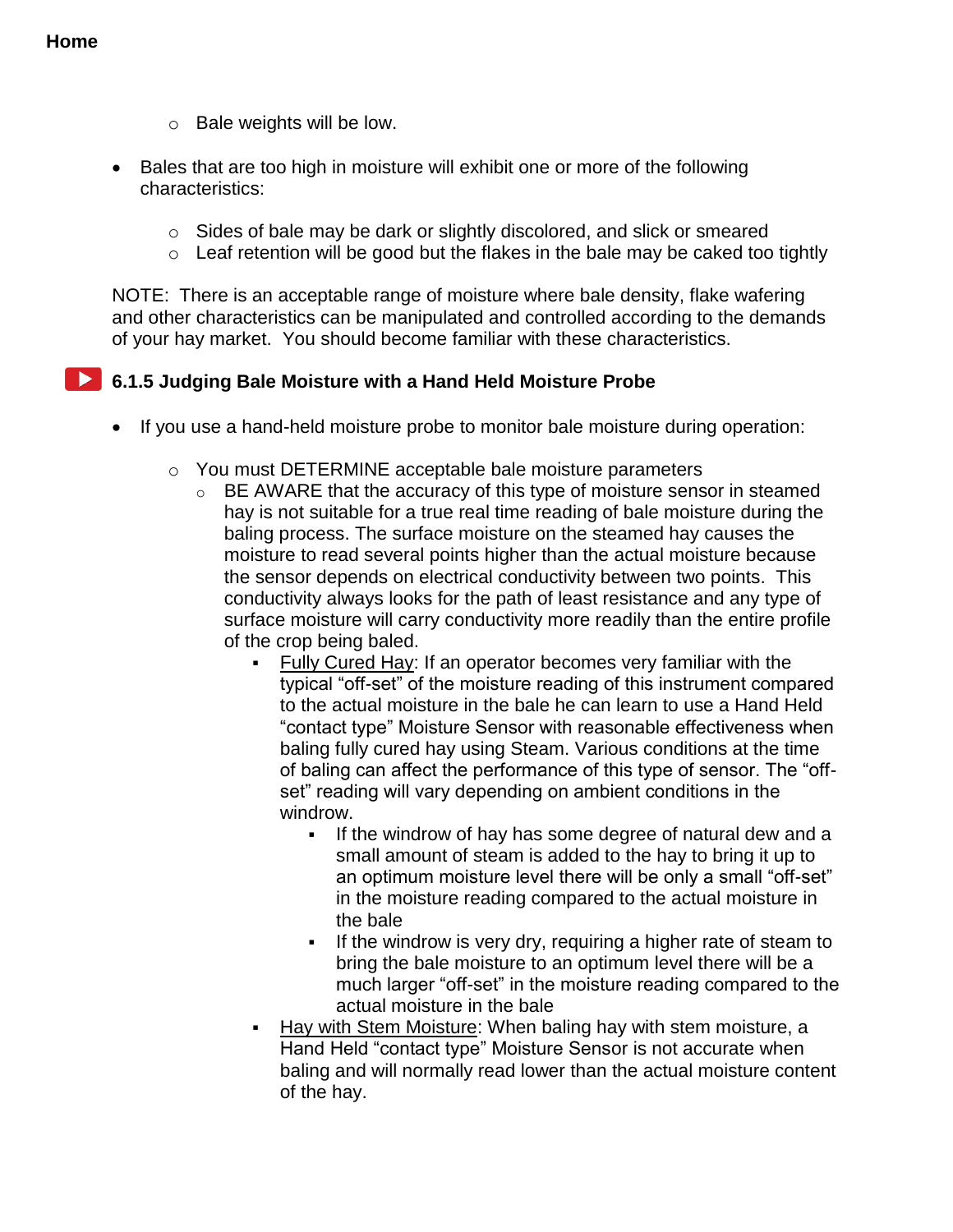- A stem of hay that is not fully cured may be relatively dry on the outside but green on the inside. Therefore while the inside of the stem may be very conductive, the conductivity between stems is typically much lower which insulates the signal between the measuring points on the sensor resulting in a lower overall reading at the time of baling. Moisture readings with a Hand Held Probe a few days after baling will be higher when the moisture from the stems migrates more fully throughout the bale profile.
- This type of moisture probe is effective several hours after the hay has been baled as the applied moisture diffuses throughout the plant tissue more completely.

#### **6.1.6 Judging Bale Moisture using a Baler Mounted "contact type" Moisture Sensor**

- If you use a conventional Baler Mounted Moisture Sensor such as a "star wheel" sensor or other "contact type" sensor mounted in the bale chamber to monitor bale moisture during operation:
	- o You must DETERMINE acceptable bale moisture parameters
		- o BE AWARE that the accuracy of this type of moisture sensor in steamed hay is not suitable for a true real time reading of bale moisture during the baling process. The surface moisture on the steamed hay causes the moisture to read several points higher than the actual moisture because the sensor depends on electrical conductivity between two points. This conductivity always looks for the path of least resistance and any type of surface moisture will carry conductivity more readily than the entire profile of the crop being baled.
			- Fully Cured Hay: If an operator becomes very familiar with the typical "off-set" of the moisture reading of this instrument compared to the actual moisture in the bale he can learn to use a Baler Mounted "contact type" Moisture Sensor with reasonable effectiveness when baling fully cured hay using Steam. Various conditions at the time of baling can affect the performance of this type of sensor. The "off-set" reading will vary depending on ambient conditions in the windrow.
				- If the windrow of hay has some degree of natural dew and a small amount of steam is added to the hay to bring it up to an optimum moisture level there will be only a small "off-set" in the moisture reading compared to the actual moisture in the bale
				- If the windrow is very dry, requiring a higher rate of steam to bring the bale moisture to an optimum level there will be a much larger "off-set" in the moisture reading compared to the actual moisture in the bale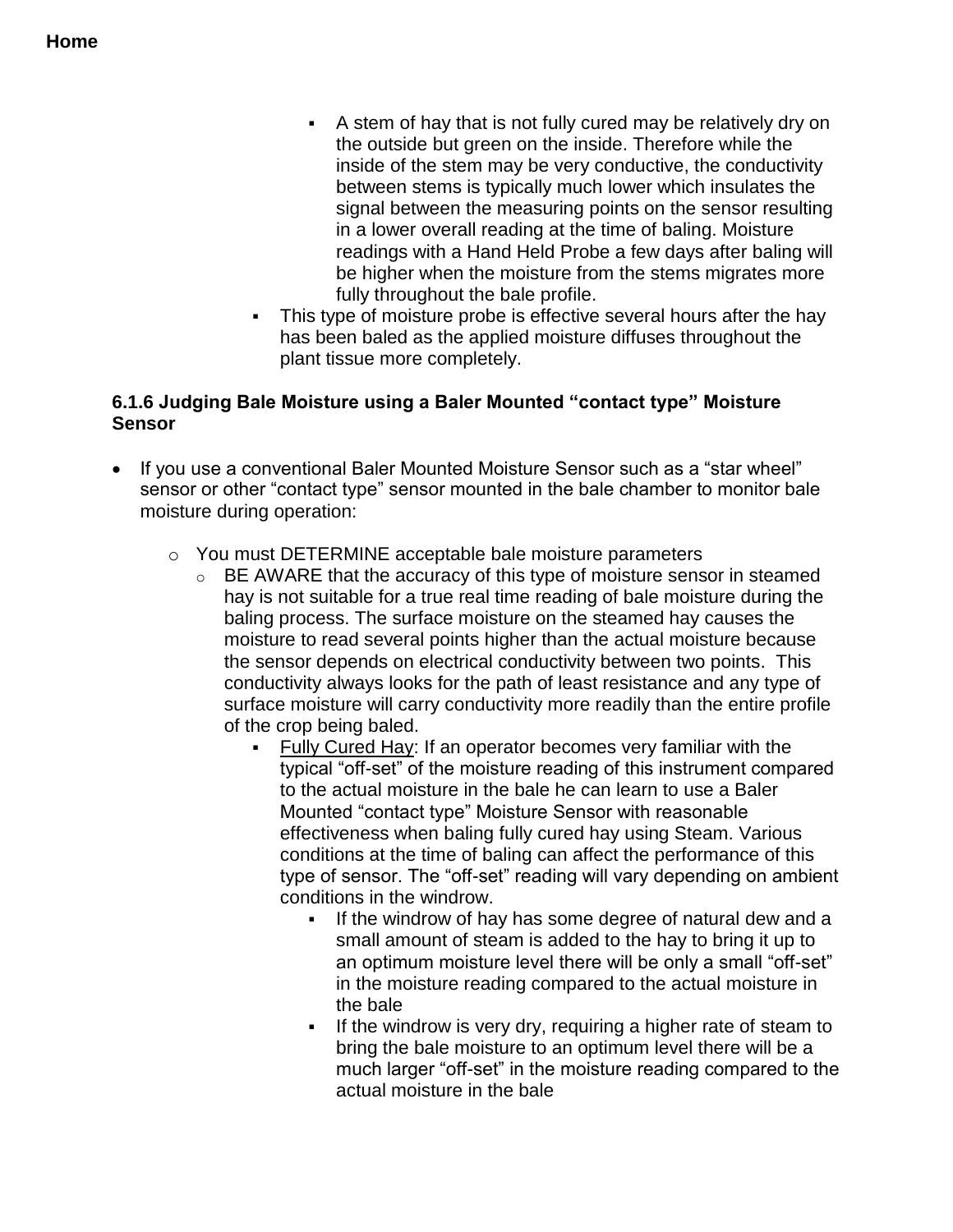- Hay with Stem Moisture: When baling hay with stem moisture, a Baler Mounted "contact type" Moisture Sensor is not accurate when baling and will normally read lower than the actual moisture content of the hay.
	- A stem of hay that is not fully cured may be relatively dry on the outside but green on the inside. Therefore while the inside of the stem may be very conductive, the conductivity between stems is typically much lower which insulates the signal between the measuring points on the sensor resulting in a lower overall reading at the time of baling. Moisture readings with a Hand Held Probe a few days after baling will be higher when the moisture from the stems migrates more fully throughout the bale profile.
	- When baling hay with stem moisture, whether using Steam, Natural Dew or no added moisture at all, a Baler Mounted "contact type" Moisture Sensor is not accurate when baling and will normally read lower than the actual moisture content of the hay.
- As a general rule you will add from 1%-4% actual moisture to the hay you are baling, depending on the ambient conditions and the steam rates used to meet the existing conditions
- WATCH Moisture Sensor readings
- ADJUST the steam injection rate over the first 5 to 10 bales using the Master Steam Rate slide switch and/or the individual valve proportioning slide switches to achieve the desired moisture level in your bale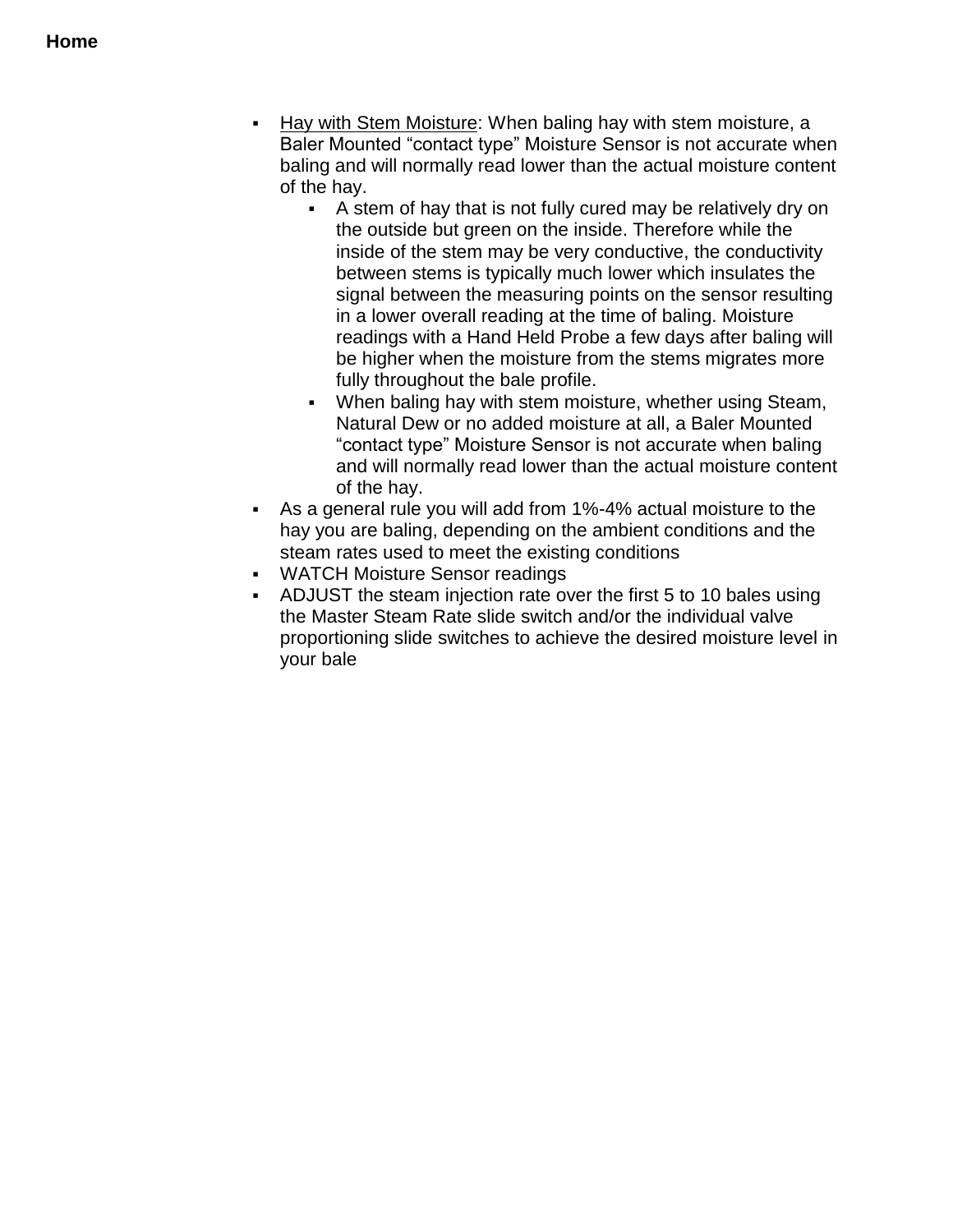#### **Home**

#### **6.1.7 Judging Bale Moisture After Baling**

- Regardless of the method you use to judge moisture during the baling operation:
	- $\circ$  ALWAYS RE-CHECK BALE MOISTURE with a hand-held moisture probe a day or two after hay is baled to be sure the moisture reading has "settled"
	- $\circ$  If hay is dried completely with no stem moisture before baling with steam, the moisture level reading on a hand-held moisture probe will normally begin to drop within a few hours after baling. Learn your limits and bale moisture characteristics on your own operation.
	- $\circ$  If hay is baled with stem moisture (whether you use steam or not) the moisture reading will generally increase significantly over the first 24-48 hours as the stem moisture migrates from the stems into the overall bale profile.
		- If you notice rising bale moisture readings over several days after baling you should monitor the bale moisture and temperature daily until these readings peak and begin to fall.
		- If bale temperature and moisture readings continue to rise to dangerous levels you should consult your local hay association and/or Fire Department to avoid a stack fire. In this case you should find a reliable source of information to guide your actions.

#### **Judging Bale Moisture is Your Responsibility**

#### **LEARN YOUR OWN LIMITS AND THE DEMANDS AND DESIRES OF YOUR HAY MARKET**

\_\_\_\_\_\_\_\_\_\_\_\_\_\_\_\_\_\_\_\_\_\_\_\_\_\_\_\_\_\_\_\_\_\_\_\_\_\_\_\_\_\_\_\_\_\_\_\_\_\_\_\_\_\_\_\_\_\_\_\_\_\_\_\_\_\_\_\_\_\_

There is an acceptable range of bale moisture where bale density, flake wafering, and other characteristics can be manipulated and controlled according to the demands of your hay market. We recommend that you and your hay buyers and consumers become familiar with the characteristics of hay baled with steam at different moisture levels to determine what best suits the needs of all concerned parties.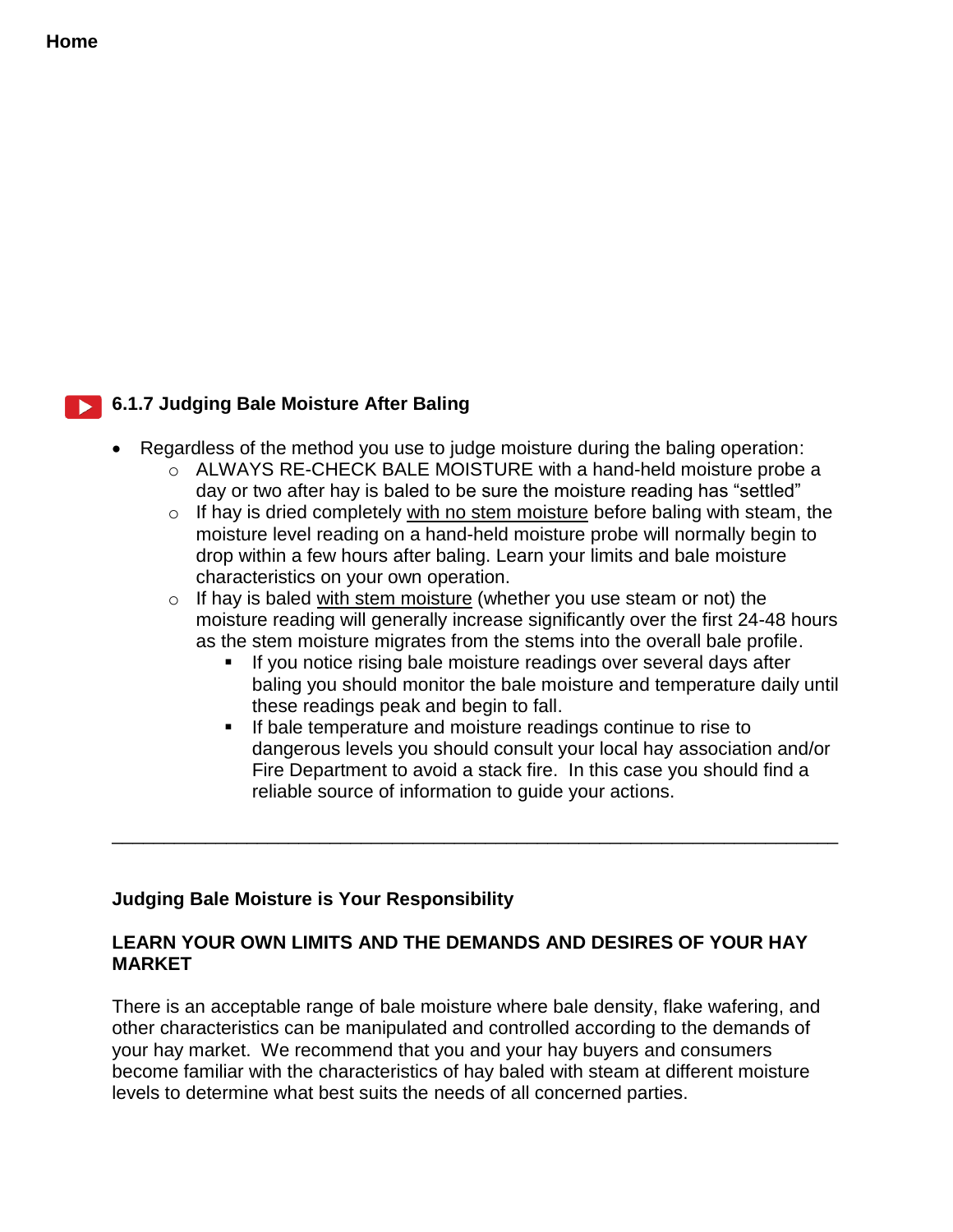The beauty of DewPoint Technology is that you can choose the way you want to bale your hay and the bale formation characteristics you and you market want in the finished product.

\_\_\_\_\_\_\_\_\_\_\_\_\_\_\_\_\_\_\_\_\_\_\_\_\_\_\_\_\_\_\_\_\_\_\_\_\_\_\_\_\_\_\_\_\_\_\_\_\_\_\_\_\_\_\_\_\_\_\_\_\_\_\_\_\_\_\_\_\_\_

# **7 - Managing/Judging Bale Temperature:**

## **7.1 Managing/Judging Bale Temperature during Field Operation**

**Bale Temperature**

- Bale Temperature
	- o When using steam, heat is added to the hay
	- o Bale temperatures can become excessive during high ambient temperatures when a high rate of steam is used to bale hay.
	- o Excessive bale temperatures will deteriorate bale color in the center of 3x3, 3x4 and 4x4 bales.
	- o Do not raise bale temperatures above 135 deg. F when baling with steam.
	- o When bale temperatures approach 135 deg. F, either reduce steam injection rates or wait until a cooler time of day to bale.
- How to Judge Bale Temperature
	- o Use a combination Hand Held Bale Moisture/Temperature probe
	- $\circ$  Use a Probe Type Dial Thermometer 18-24" long with a 0-200 deg. F range of measurement
		- See Compost Thermometer at [www.reotemp.com/compost](http://www.reotemp.com/compost)
			- 0-200 deg. F Range
	- o Insert thermometer into bale and allow to equalize for at least 5 minutes to get accurate bale temperature reading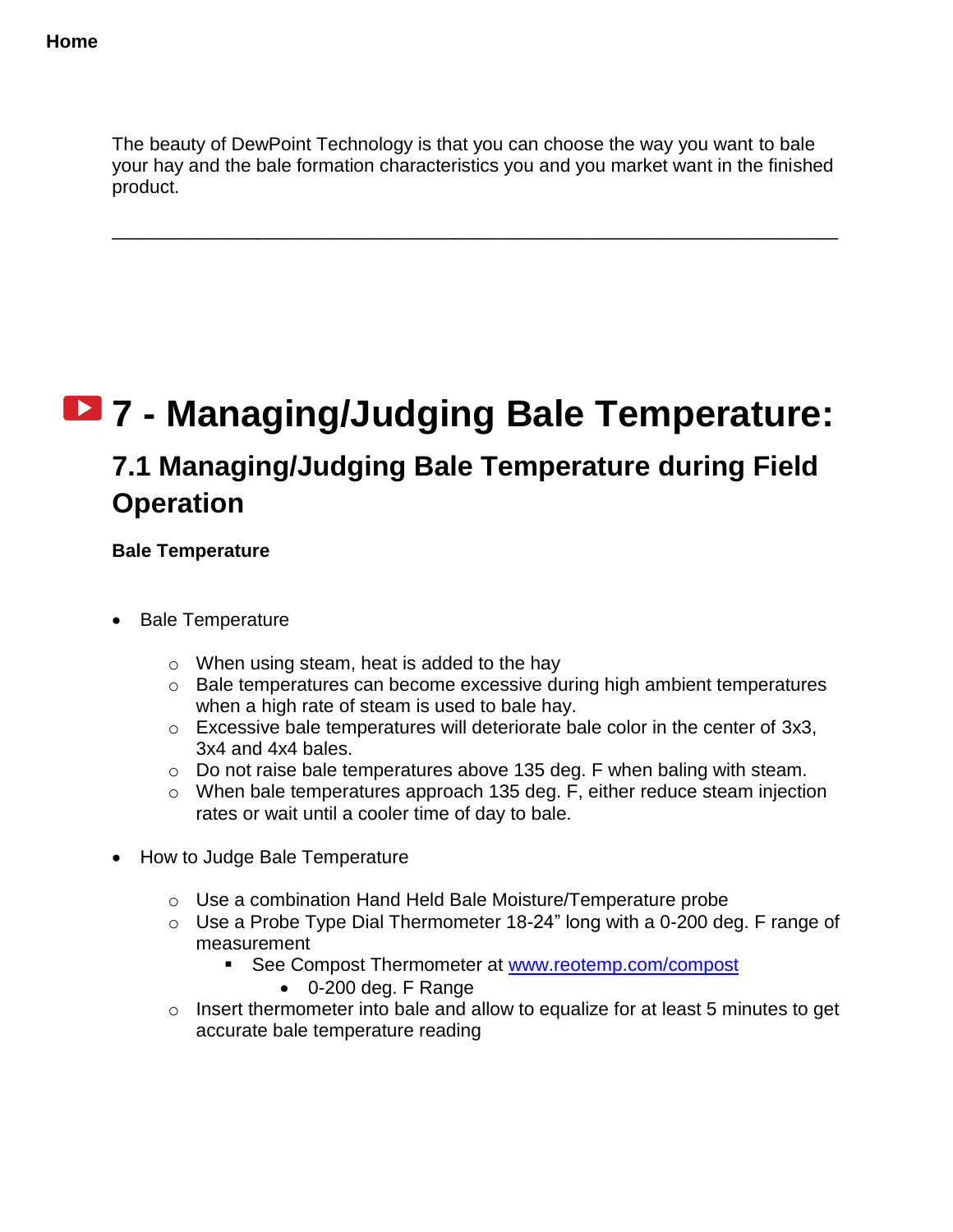When baling with high rates of steam in high ambient temperatures, take regular bale temperature readings to be sure you are baling within a safe temperature range below 135 deg. F

\_\_\_\_\_\_\_\_\_\_\_\_\_\_\_\_\_\_\_\_\_\_\_\_\_\_\_\_\_\_\_\_\_\_\_\_\_\_\_\_\_\_\_\_\_\_\_\_\_\_\_\_\_\_\_\_\_\_\_\_\_\_\_\_\_\_\_\_\_\_

#### **Judging Bale Temperature is Your Responsibility**

#### **LEARN YOUR OWN LIMITS**

**Some types of hay may be more sensitive to heat than others. We recommend that you define temperature levels that are acceptable on your operation.**

\_\_\_\_\_\_\_\_\_\_\_\_\_\_\_\_\_\_\_\_\_\_\_\_\_\_\_\_\_\_\_\_\_\_\_\_\_\_\_\_\_\_\_\_\_\_\_\_\_\_\_\_\_\_\_\_\_\_\_\_\_\_\_\_\_\_\_\_\_\_

# **8 - Hay Stacking and Storage:**

## **8.1 Stacking Steam Treated Hay**

#### **8.1.1 Stacking Steamed Hay during Normal Harvest Operations**

- To avoid discoloration of the hay in the stack you should not stack hay that is above 120 deg. F inside the bale
	- o As a general rule please observe the following:
		- Hay baled in the evening or night time can be hauled and stacked the next morning
		- Hay baled in the early morning to mid-morning before high steam rates are used can be hauled and stacked later the same day
		- **Hay baled from mid-morning through the early evening at high steam** rates should not be hauled and stacked until the next morning

#### **8.1.2 Stacking High Temperature Steamed Hay when Weather is a threat**

- If bales of hay must be moved off the field immediately after baling to avoid weather damage but they are too hot to stack conventionally you can consider the following procedure:
	- o Pick up and haul the bales from the field using you normal method
	- o DO NOT leave bales on a Truck, Bale Mover etc. for more than the time it takes you to drive a short distance from the field to the stack yard or field side. Long distance hauling or stopping for more than a few minutes will cause bale discoloration.
	- o Dump hay in stack location and immediately re-stack the hay in a configuration that allows heat dissipation from all four sides of the bales.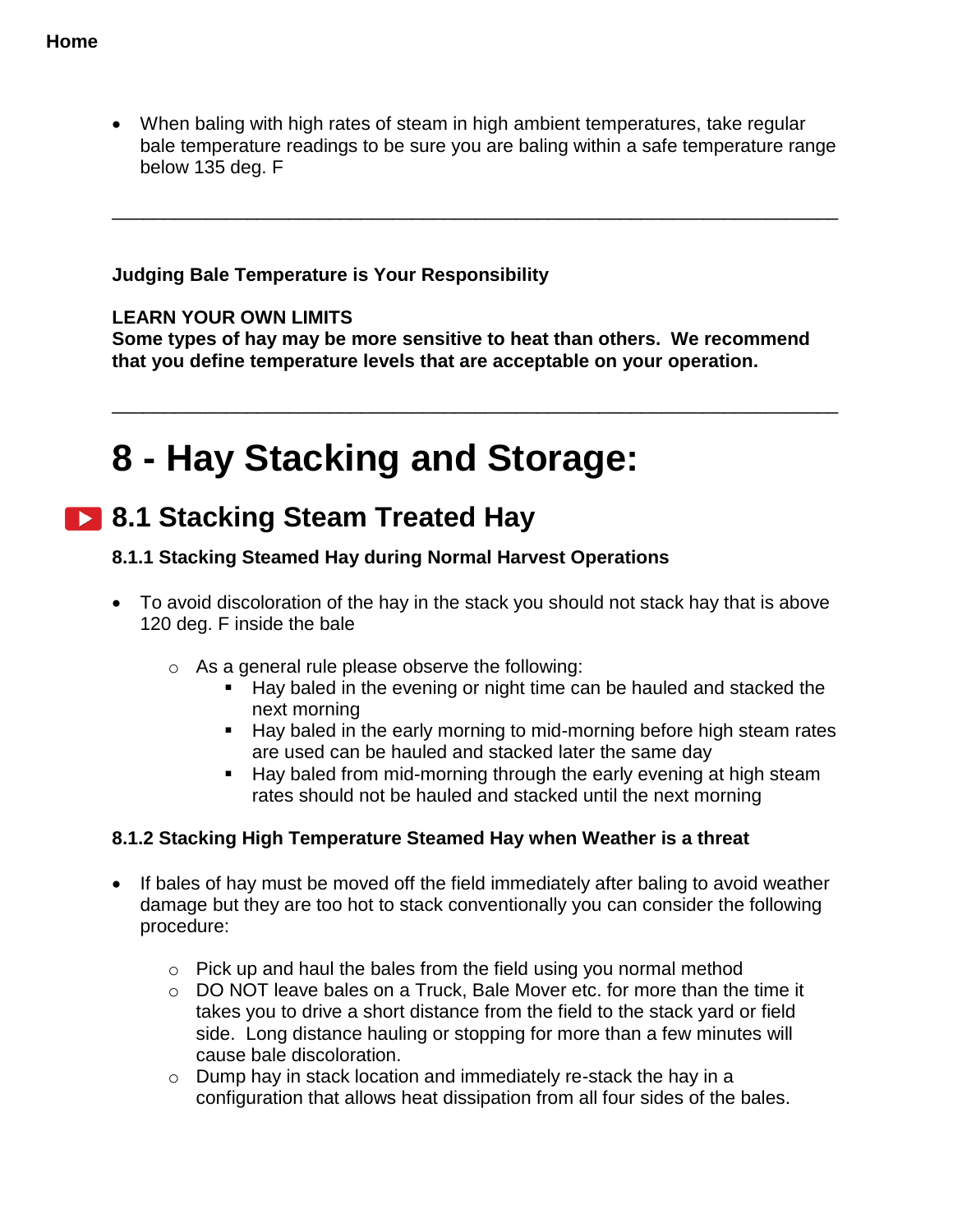- Use a Tele-Handler or other suitable machine to stack hay in a pyramid fashion with 18-24" of space between each bale on each layer.
	- Start the first layer with 18-24" between the sides of each bale
	- Add each layer with each bale straddling the spaces between the bales in the layer below
	- This allows heat dissipation through all four sides of each bale
	- Allow the stack to remain in this configuration for a few days to cool
	- Re-stack the hay in a tight stack when bales have cooled enough to stack conventionally (below 120 deg. F)

# **9 - Crop Management:**

#### **General Considerations**

When using the DewPoint Steam technology to bale your hay you should update your crop management practices to increase efficiency in your overall operation. Baling is no longer the limiting factor in your operation since you are generally able to open the baling window up to 12-24 hours per day if needed. You can bale anytime the hay is dry with the exception of very hot afternoon hours in some climates.

## <span id="page-67-0"></span>**9.1 Irrigation**

- COMMON PRACTICE: **Irrigation Timing**
	- o In arid climates many hay producers using conventional balers leave their irrigation water on very close to the time they cut their hay in order to draw some ground moisture into windrows of hay for baling after it is cured.
	- o This practice causes excessive machine tracking and crop damage when cutting, raking, baling and hauling hay. It also slows the hay curing process, causes inconsistencies in dry-down, and increases bleaching and the possibility of wet slugs in windrows of hay.
- CONSIDER THIS CHANGE: **Irrigation Timing**
	- o When using DewPoint technology you are able to re-hydrate very dry hay for baling with no problem.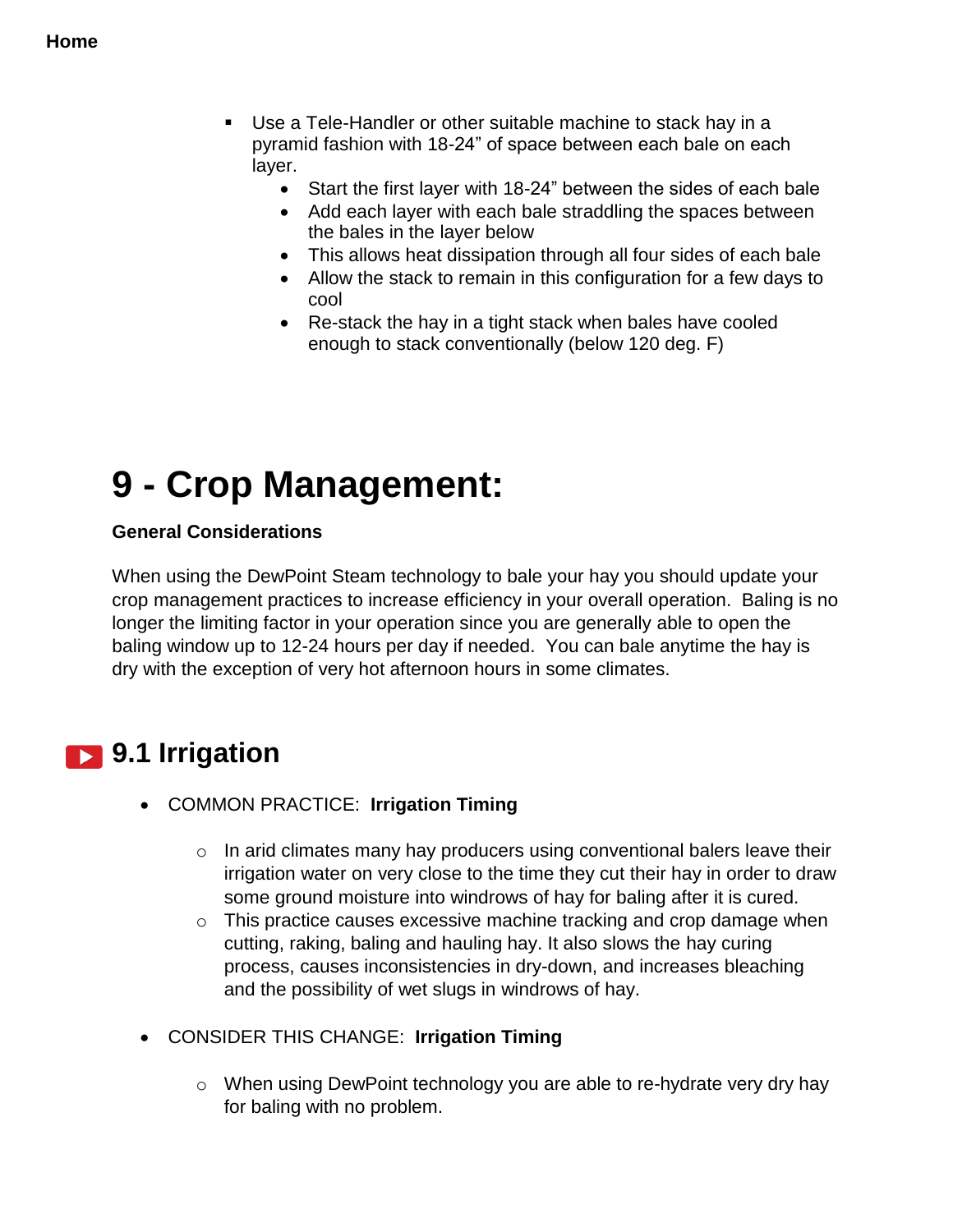- o We recommend shutting off your irrigation water several days ahead of your hay harvest to allow the ground to dry more thoroughly before cutting
- $\circ$  This will reduce hay curing time, reduce tracking during harvest operations, improve dry-down consistency and decrease bleaching
- CONSIDER THIS CHANGE: **Pivot Rotation**
	- o You should also consider the rotation of Pivot Irrigation systems leading up to your hay harvest.
	- $\circ$  Since Natural Dew tends to form more heavily in low areas of a field it is a good practice to water the low side of the field first and the high side last during the final rotation before your hay harvest. This will make your drydown more consistent across the entire field.

## **19.2 Cutting**

- COMMON PRACTICE: **How Many Acres to Cut**
	- o Hay producers often limit the acres of hay they cut each day because they are not sure how much baling they can actually get done each day with unpredictable natural dew conditions.
- CONSIDER THIS CHANGE: **How Many Acres to Cut** 
	- o Since DewPoint technology allows operators to bale 12-24 hours per day, (almost anytime the hay is dry) hay producers can "schedule" their harvest
	- o Simply decide how many acres you want to bale each day and go ahead and cut that many acres each day
	- o Each DewPoint/Baler combo can typically bale 200-250 acres in 8-10 hours, depending on yield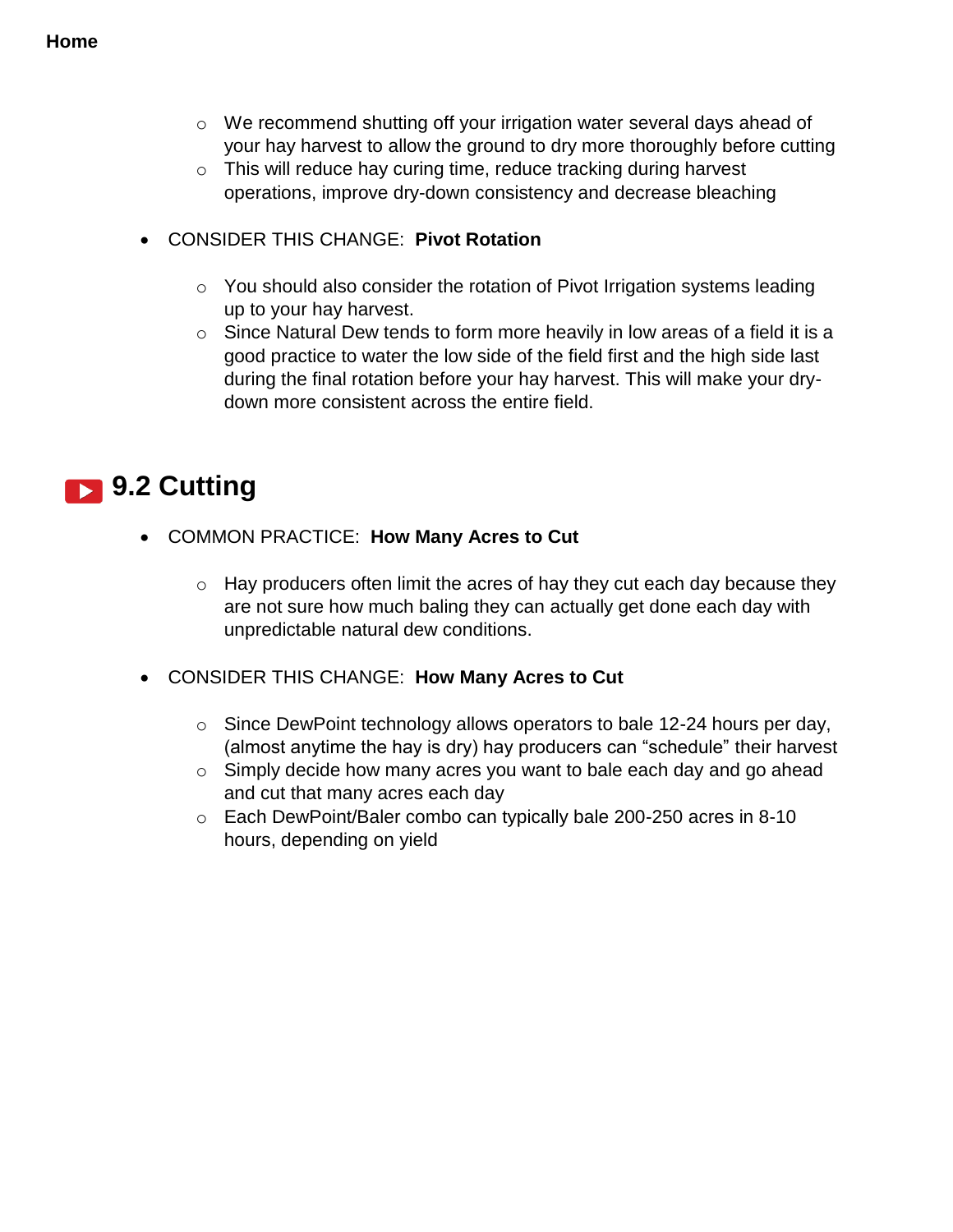#### **Home**

## **9.3 Raking**

Proper Raking is one of the most critical elements in maintaining the value of your harvested hay crop. Poor Raking practices can cause substantial crop loss.

#### **9.3.1 Timing**

- o Hay should be Double Raked when it has enough moisture to hold the leaves during the raking process but not so much moisture that the double windrow is too dense to allow airflow through the windrow.
	- In dry climates or conditions when rapid dry-down conditions exist and natural dew is scarce or non-existent you should consider raking your hay while there is still a little green stem moisture. The evaporative effect of a windrow with some stem moisture will cool the air and raise the humidity level in the windrow, and will create a natural dew effect within the windrow for raking, even when the ambient air in the field is too dry to form natural dew.
	- In humid climates or conditions you should avoid double raking hay too early, perhaps even waiting until the morning you bale. Double raking a day or two ahead of baling in high humidity conditions when there are heavy dews at night causes the dew moisture to sink to the bottom of the windrow after sunrise. This moisture is very slow to migrate out of the windrow and sometimes makes it necessary to "flip" the double windrow to get sufficient dry-down for baling.
- o Double Raking hay that is too dry will result in excessive leaf loss on the ground during the raking process resulting in crop loss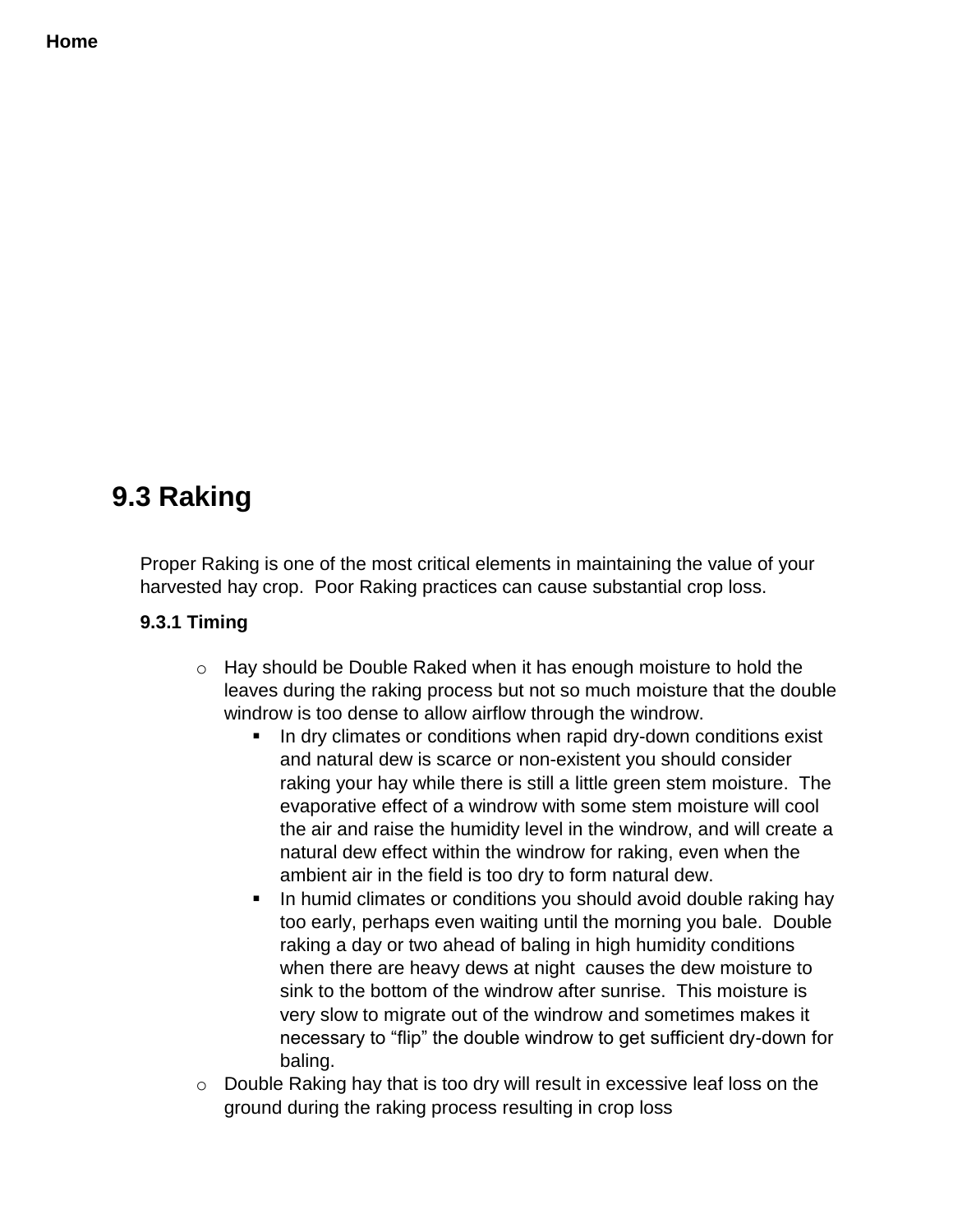o Double Raking hay that is too green will cause serious increases in drydown time and inconsistent dry-down characteristics in the windrow

#### **9.3.2 Soil Moisture**

- $\circ$  Some hay producers cut their hay too soon after the irrigation water is turned off (see ["Irrigation"](#page-67-0) section)
- o Double Raking on ground with excessive soil moisture will cause an increase in dry-down time and inconsistent dry-down characteristics in the windrow
	- Moisture from the soil will percolate up into the bottom of a double windrow particularly when yields are heavy
	- $\blacksquare$  In this case it may be necessary to "flip" the double windrow to get sufficient dry-down for baling

#### **9.3.3 Rake Adjustments and Maintenance**

- $\circ$  Your Hay Rake should be set to sweep the crop from the ground without the rake teeth touching the soil. This requires careful daily attention to rake adjustment.
	- If rake teeth are set too low, dirt and/or dust will be raked into the hay. This increases the "ash" content in your hay which decreases the feed value numbers on your hay tests. This also decreases the monetary value of your crop. Just a \$10/ton decrease in value due to high "ash" content over 10,000 tons in a year is a \$100,000 decrease in your income.
	- **If rake teeth are set too high you will leave valuable crop tonnage** on the ground in the field
- o Maintaining rake teeth and the rake in general, and careful daily adjustment are worth the effort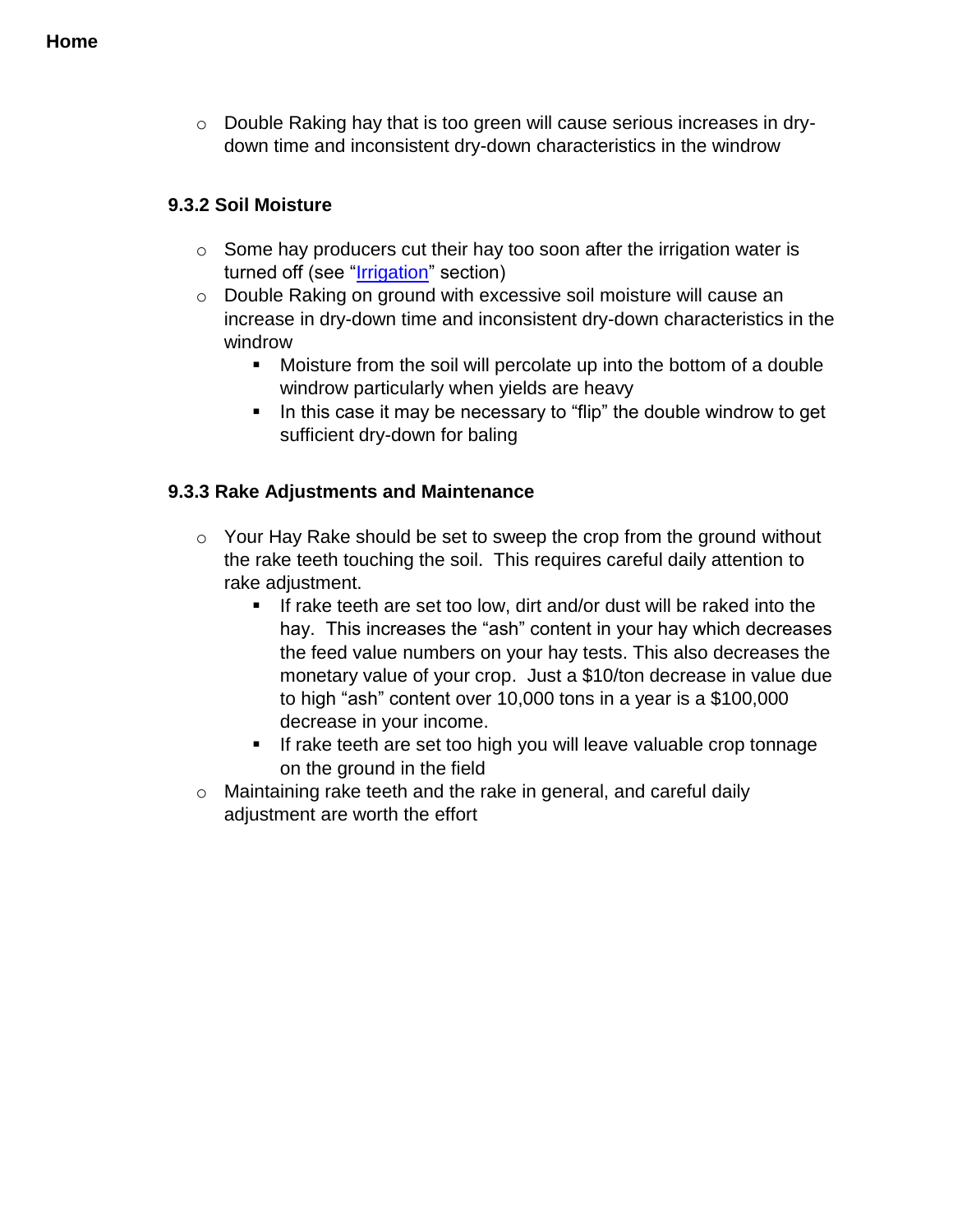#### **Home**

## **9.4 Baling**



#### **9.4.1 General Baling Considerations**

- o Become familiar with the ALL methods of steam application listed in this **"Baling"** section so you will understand how to use DewPoint technology efficiently in the various ambient conditions you will operate in. Nearly all DewPoint operators will encounter all of the conditions listed in this section at one time or another
	- Baling conditions will change throughout the harvest season due to changes in weather patterns from dry seasons to monsoon seasons, etc.
	- Baling conditions will also change considerably throughout a 24 hour day with changes in humidity, temperature and wind patterns
- $\circ$  If the top or bottom of the windrow has a higher moisture content you will ADJUST the proportions of the 4 Steam Valves feeding the top and bottom manifolds to match those conditions as follows:
	- ADJUST slide switches for the Steam Valves feeding the manifolds on the "drier side" of the windrow to "fully open"
	- ADJUST slide switches for the Steam Valves feeding the manifolds on the "more moist side" of the windrow to a lower level, perhaps 50-75% of their range, depending on windrow conditions
	- MAKE ADJUSTMENTS to these proportions throughout the operating period as conditions change, always leaving the valves on the drier side of the windrow at "fully open"
- o SET the main steam rate slide-switch on the right side of the Field Work screen to an appropriate starting level. This slide-switch will adjust all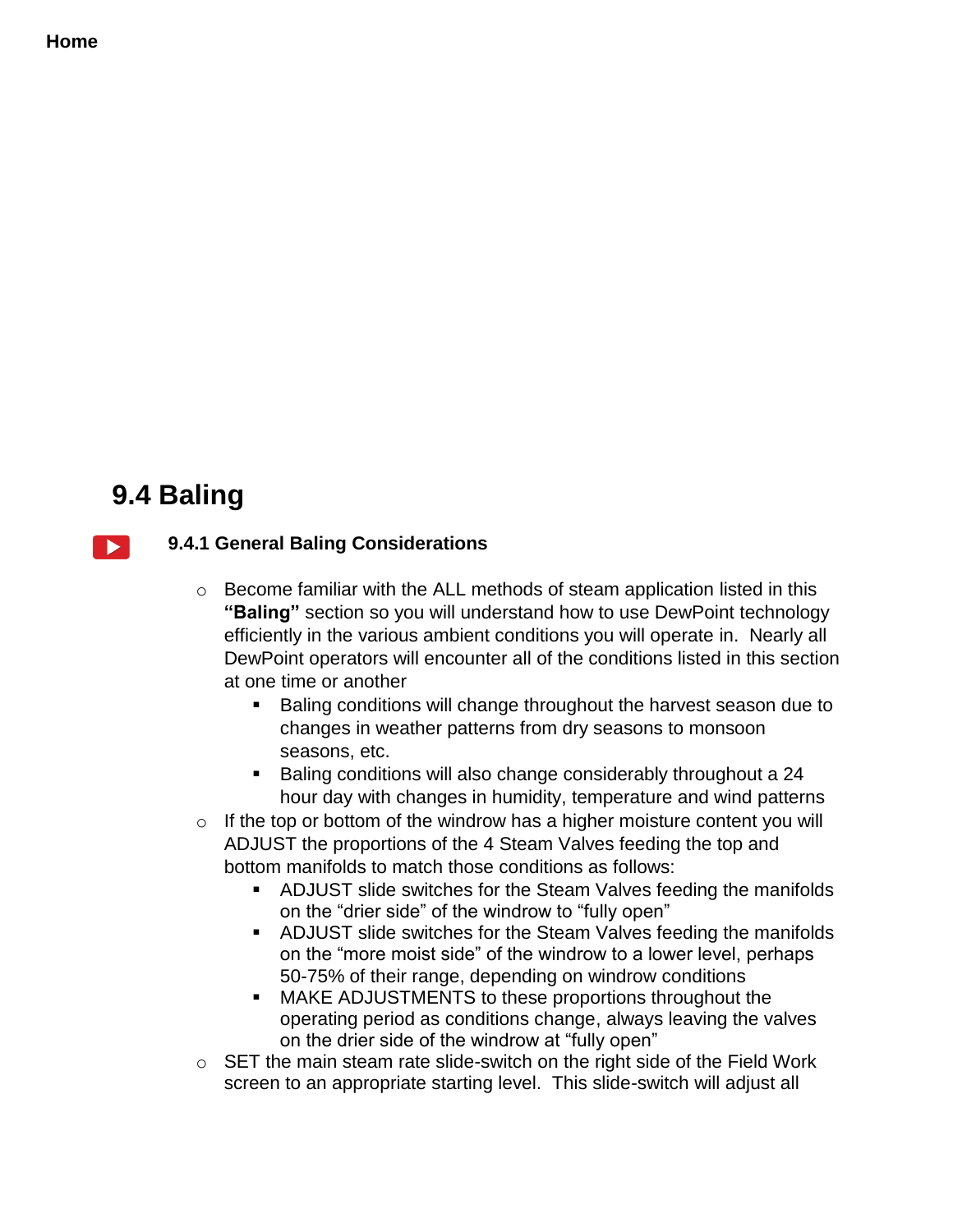steam valves in the proportions you have set on the individual valve slideswitches.

- You should start with a conservative steam application rate and work up to an acceptable level over the first several bales
	- $\circ$  In windrows that are dry we recommend starting the main steam rate slide-switch at around 60% and in windrows where there is some natural dew you should start at a lower steam rate
	- o Then increase the steam rate a little at a time over the first 4-5 bales until you reach the desired bale moisture level
	- $\circ$  It is better to have a few starting bales a bit on the dry side as you work up to your desired bale moisture level, than to start out too wet
- o Monitor Moisture with the GAZEEKA Moisture Gauge and make steam rate adjustments to keep your bale moisture at an acceptable level throughout the operating period

# **9.4.2 Baling in Very Dry Conditions**

- o REVIEW: "Managing/Judging Bale Temperature during Field Operation" for information regarding Bale Temperature.
	- Bale temperature should be checked periodically while baling with high rates of steam during hot afternoons to keep bale temperatures below 135 deg.F
- $\circ$  In very dry conditions where there is no natural dew and where wind, high temperatures or other factors contribute to adverse baling conditions, it is best to bale with steam in the cooler parts of the 24 hour day.
- o Many operators like to bale sometime between 7:00pm in the evening after the air starts to cool, and NOON the next day, before the afternoon sun, temperatures and winds combine to create more adverse conditions.
- o However, there may be times when you will need to bale in adverse daytime conditions because of impending rainstorms or other threatening weather events.
- o When you do have to bale during very dry and/or windy conditions you can still make good hay with acceptable bale moisture using the following techniques.
	- Adjust Steam Distribution to concentrate more steam into the "packer" area of the baler feed system. This is usually the 1st and only adjustment you will need to make to get good bale moisture in adverse baling conditions.
		- Use the 4 steam manifold slide-switches to:
			- $\circ$  Reduce the steam rate to 65-70% on both the:
				- **TOP FRONT Steam Manifold**
				- BOTTOM FRONT Steam Manifold

 $\blacktriangleright$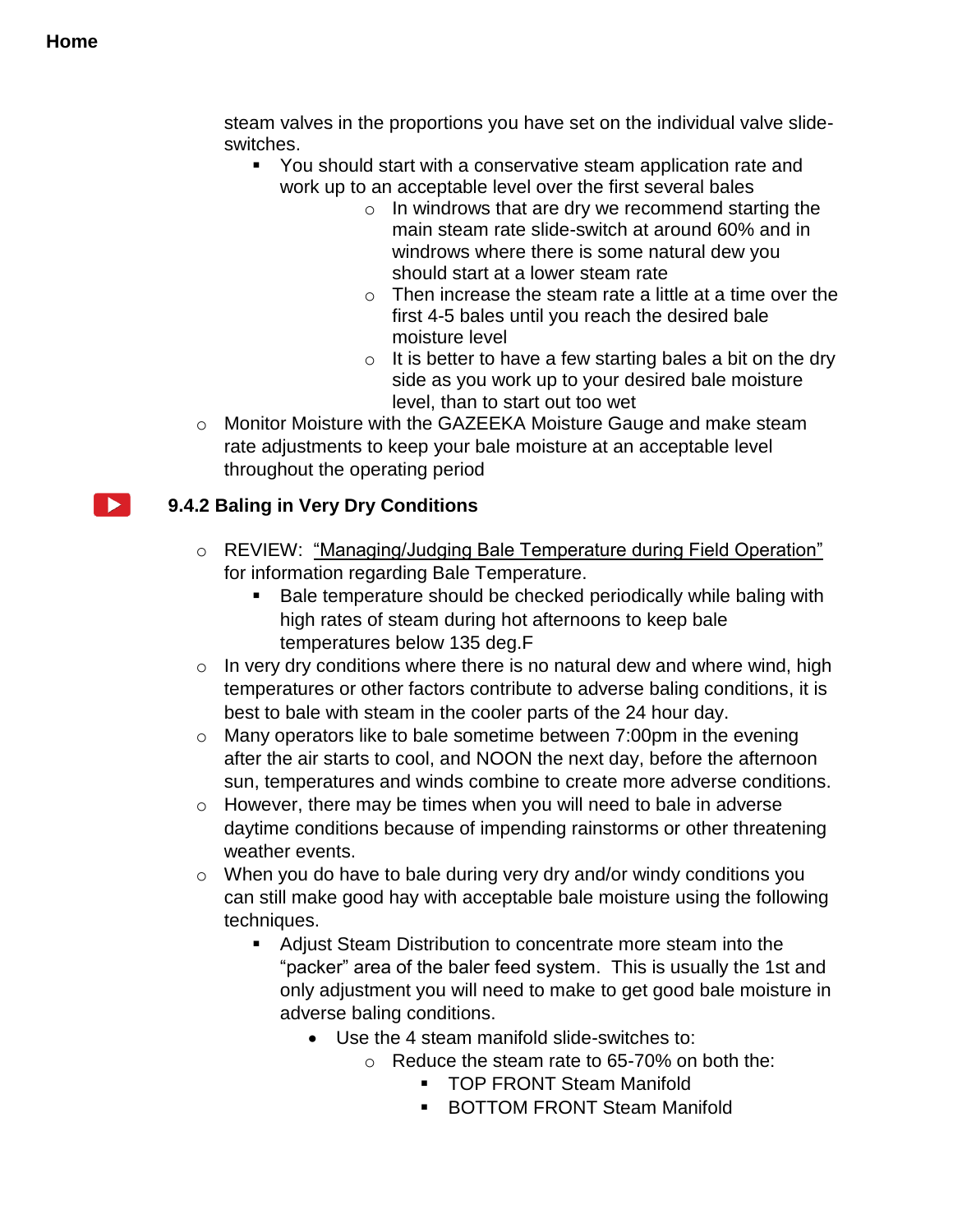$\blacktriangleright$  1

- o Increase the steam rate to 100% on both the
	- **TOP REAR Steam Manifold**
	- **BOTTOM REAR Steam Manifold**
- Then run the Master Steam Rate slide-switch up to as high as 100% if needed to achieve good bale moisture.
- o You can also raise the Boiler Steam Pressure Target setting if extra steam capacity is needed.
- $\circ$  In very adverse conditions you can raise the Boiler Water Level to draw more humidity into the steam flow.
	- The Boiler Water Level should be raised only 0.5 inches at a time.
	- Raising the Boiler Water Level too far can cause water carryover into the hay being baled.
	- You should not change the Boiler Water Level default setting of 5 inches except in unusual conditions.

# **9.4.3 Baling in Relatively "Normal" Conditions**

- o In relatively normal conditions where dry-down conditions are good and there is a light to moderate amount of dew at night you will have options regarding when you bale
	- To conserve fuel and water, many DewPoint operators choose to start baling in the early evening and continue into the night time hours until they are finished with their baling for the day
	- **Diana Cheap Constant Start balling very early in the morning and run** into the middle of the day or until they have completed their baling for the day
	- Steam rate adjustments are made by simply watching the GAZEEKA Moisture Gauge and making adjustments as needed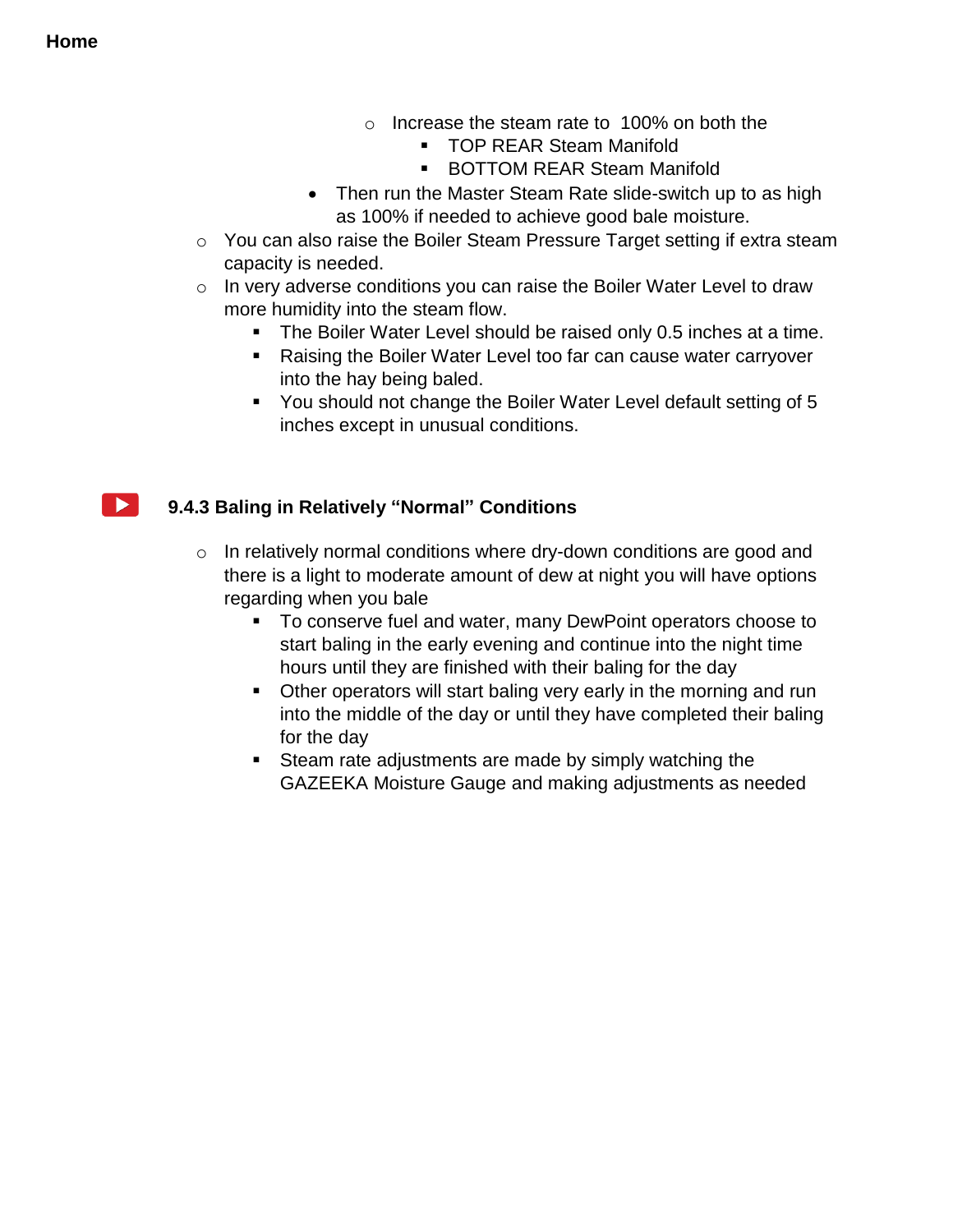

# **9.4.4 Baling in Moderate Humidity Conditions**

- o In moderate conditions where the moisture from natural dew is too high at night, many DewPoint operators will wait until the night time dew is gone in the late morning or early afternoon and then start baling.
- o In these conditions most baling will be done in the afternoon and early evening hours before the natural dew sets in too heavily.
	- **Normally you will be able to bale hay with steam throughout the day** and maintain good moisture in these higher humidity conditions.
	- Use of the GAZEEKA Moisture Gauge is very helpful to be sure your bales are within a tolerable moisture range.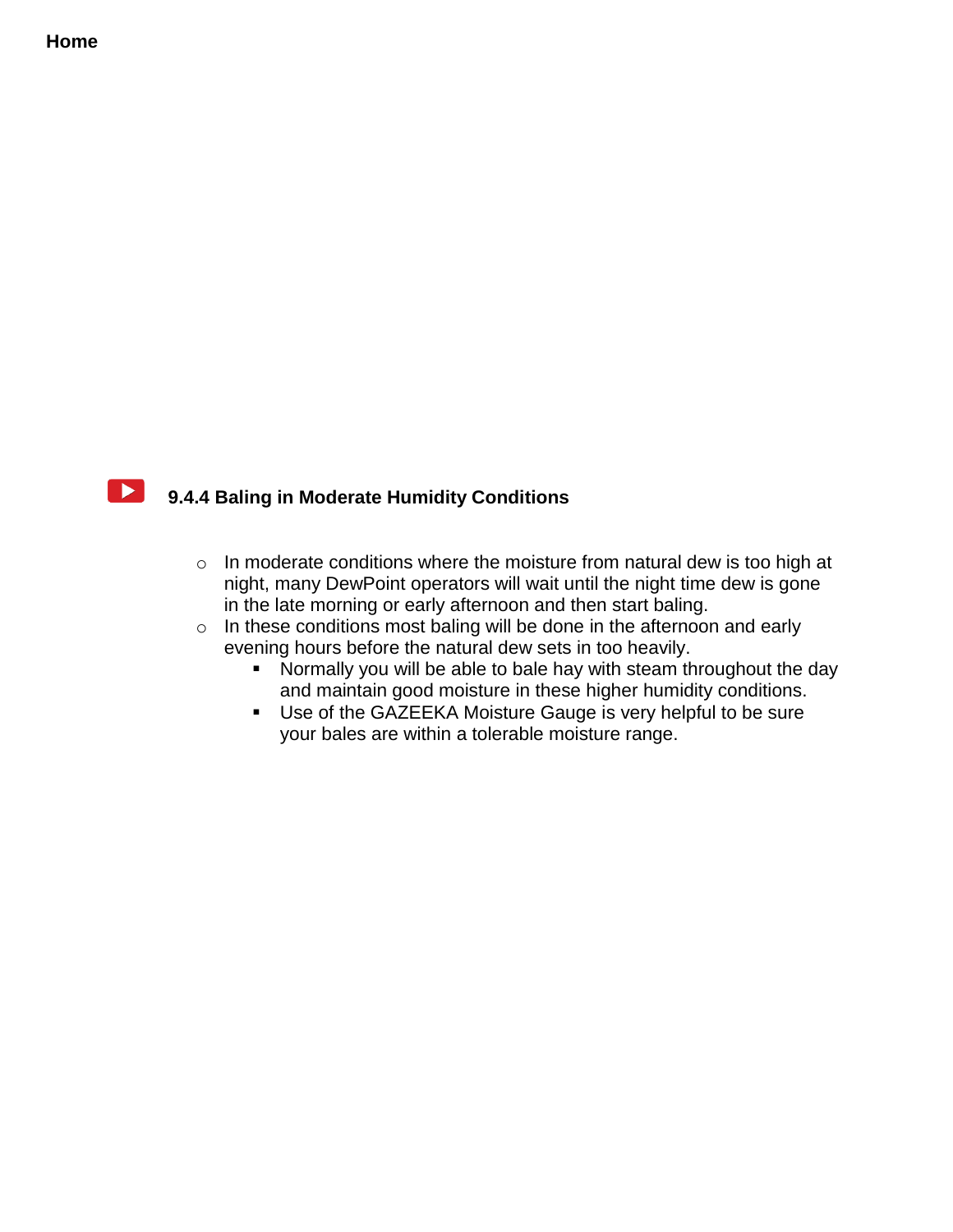

# **9.4.5 Baling in High Humidity Conditions/with Stem Moisture**

 $\circ$  In high humidity conditions when you are unable to cure the hay completely and stem moisture is present the use of a hay preservative along with steam treatment to maintain leaves can be effective.

- In these conditions it is advisable to bale during the daytime hours when the hay is as dry as possible.
- Steam can be applied at moderate rates to hold the leaves during the baling process.
- Hay Preservative is also added at appropriate rates to meet the overall moisture level of the hay being baled
- Use of the GAZEEKA Moisture Gauge is very helpful to be sure your bales are within a tolerable moisture range.
- o We do not recommend baling with "Stem Moisture" whether using steam or not, unless:
	- You are using a proven preservative product
	- You have tested the preservative product along with the use of steam, and you know your limits!
	- Some producers have successfully baled with some stem moisture in the daytime while adding a proven preservative and a moderate amount of steam to hold leaves
	- **REMEMBER: Steam applied to hay using the DewPoint Machine** will simulate a higher moisture effect than the actual moisture percentage that is applied.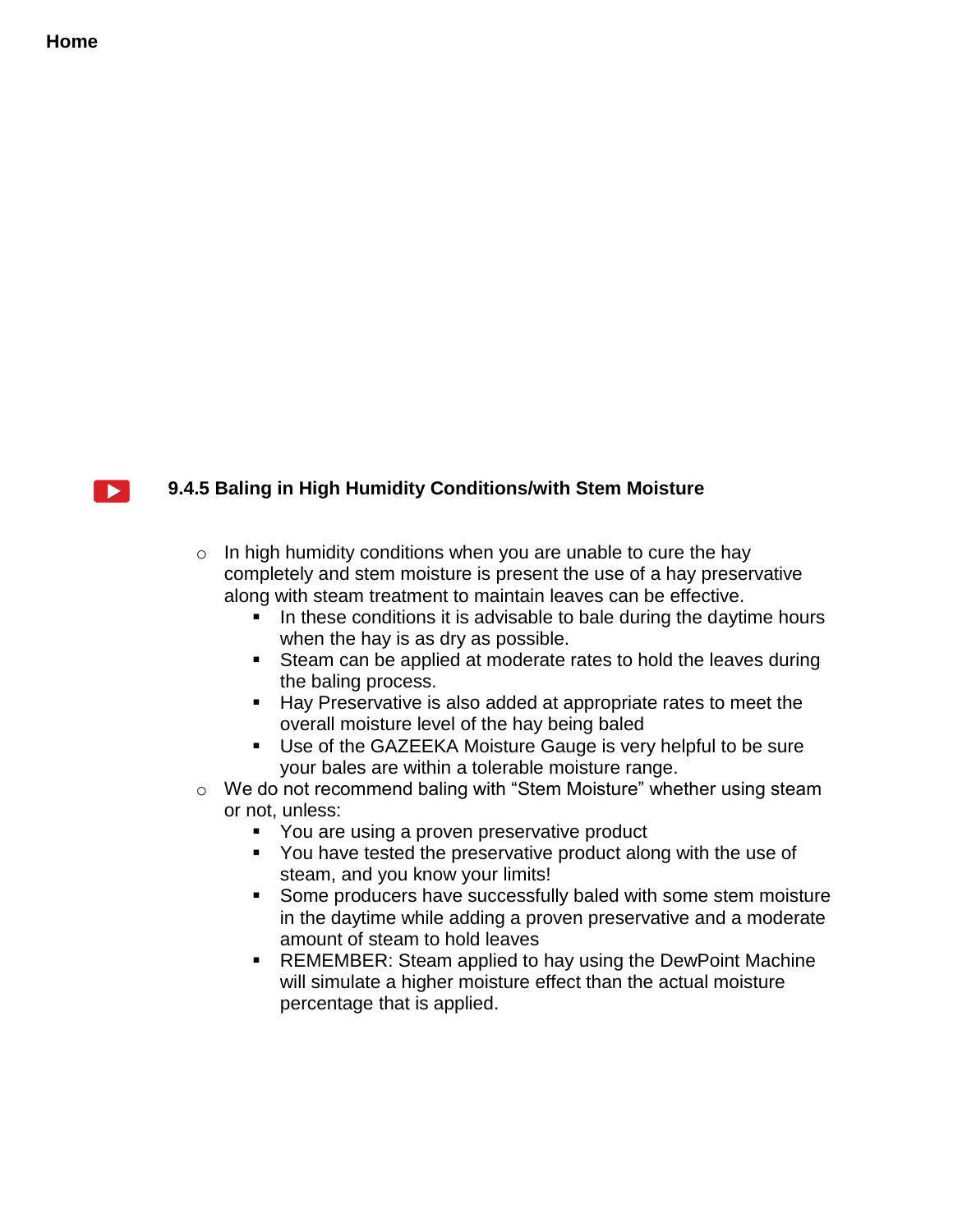# **9.5 Hauling/Stacking/Storage**

### **9.5.1 Stacking Steamed Hay during Normal Harvest Operations**

- $\circ$  To avoid discoloration of the hay in the stack you should not stack hay that is above 120 deg. F inside the bale
- o As a general rule please observe the following:
	- Hay baled in the evening or night time can be hauled and stacked the next morning
	- Hay baled in the early morning to mid-morning before high steam rates are used can be hauled and stacked later the same day
	- **Hay baled from mid-morning through the early evening at high** steam rates should not be hauled and stacked until the next morning

### **9.5.2 Stacking High Temperature Steamed Hay when Weather is a threat**

- $\circ$  If bales of hay must be moved off the field immediately after baling to avoid weather damage but they are too hot to stack conventionally you can consider the following procedure:
	- Pick up and haul the bales from the field using you normal method
	- DO NOT leave bales on a Truck, Bale Mover etc. for more than the time it takes you to drive a short distance from the field to the stack yard or field side. Long distance hauling or stopping for more than a few minutes will cause bale discoloration.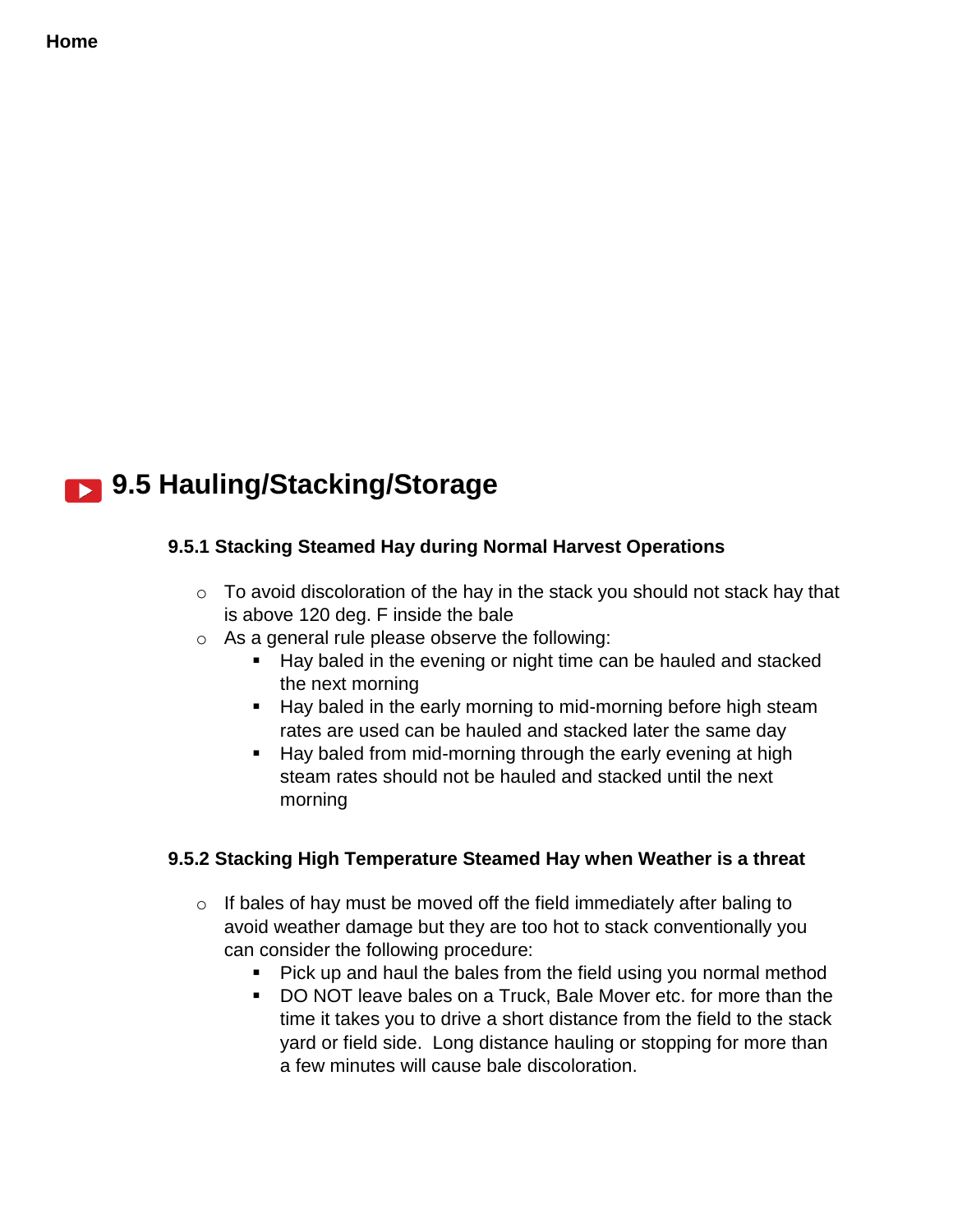- Dump hay in stack location and immediately re-stack the hay in a configuration that allows heat dissipation from all four sides of the bales.
	- Use a Tele-Handler or other suitable machine to stack hay in a pyramid fashion with 18-24" of space between each bale on each layer.
	- Start the first layer with 18-24" between the sides of each bale
	- Add each layer with each bale straddling the spaces between the bales in the layer below
	- This allows heat dissipation through all four sides of each bale
	- Allow the stack to remain in this configuration for a few days to cool
	- Re-stack the hay in a tight stack when bales have cooled enough to stack conventionally (below 120 deg. F)

# **10 – Maintenance:**

# **10.1 In-Crop Maintenance**

# **10.1.1 Boiler Blow-Down**

- $\circ$  Boiler water quality maintenance is critical in maintaining the health and longevity of your Boiler system. Proper Blow-down settings and procedures are an important element in maintaining Boiler water quality
	- The "Blow-down" process removes some of the contaminated water in a controlled manner and allows new clean supply water to replace the old.
- o Automatic field operation "Surface Blow-down" Settings
	- The DewPoint Control System will monitor water use and when the proper water quality settings have been entered into the system a Blow-Down request will pop up on the screen approximately every 250 gallons of water use.
		- Confirm the Blow-down request and continue baling while the Blow-down procedure is executed
		- The waste water from the automatic Surface Blow-down is discharged through the small RED Blow-down Hose behind the baler pickup
- o Manual "Bottom Blow-down" at the Beginning of the Day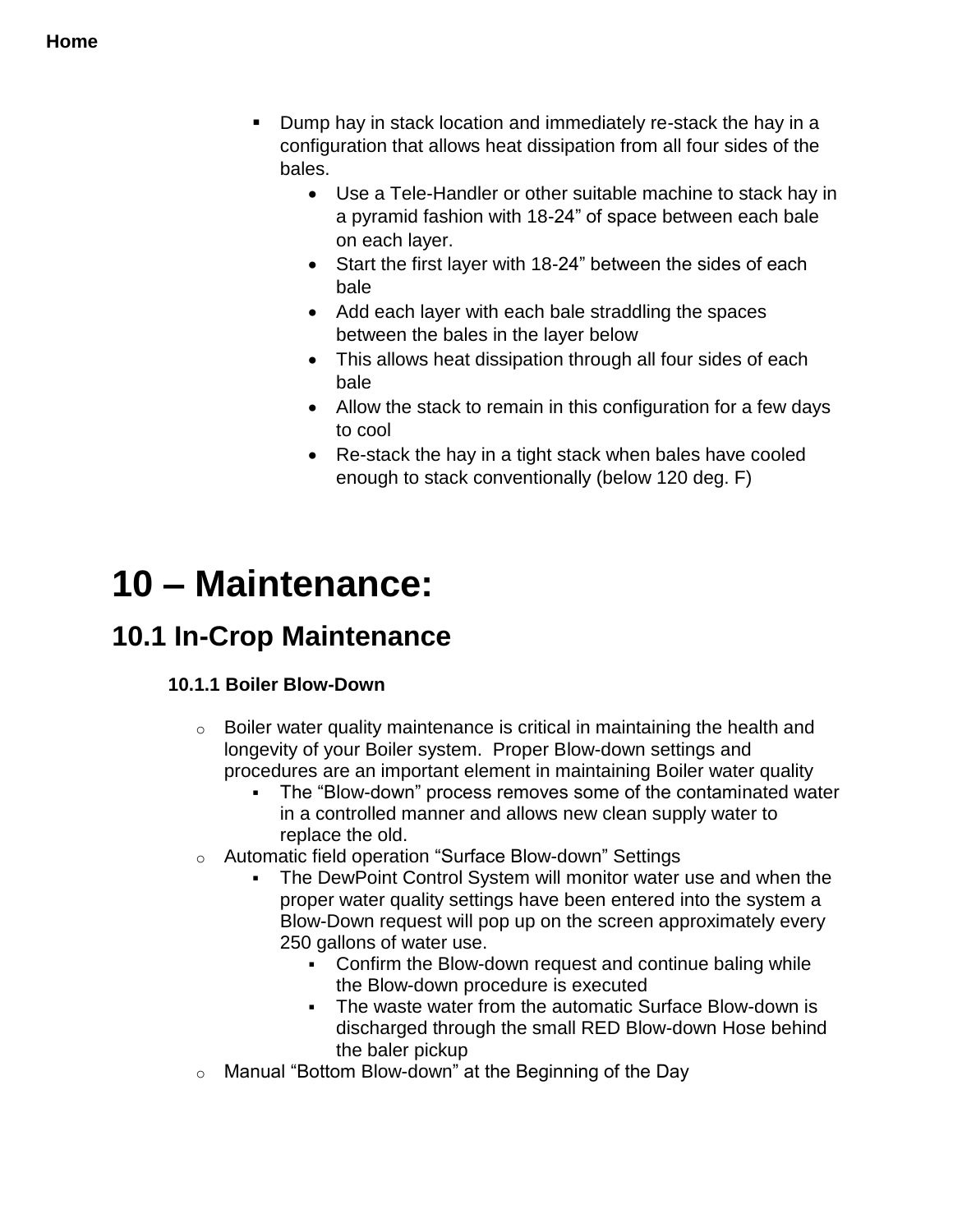$\blacktriangleright$  1

- As prompted, drain 30–50 gallons of water from the boiler in a safe location using the 2 inch Boiler Drain Valve at the rear bottom end of the boiler. An on-screen reminder will appear at each start-up of the DewPoint Machine
	- Be careful to avoid burns from hot boiler water
	- Choose a location where the water will not run back on the operators feet from the boiler drain hose
	- Be sure that the hot boiler water will not damage persons or property in the vicinity.
	- Observe all local regulations regarding the discharge of boiler water

# **10.1.2 Burner Fan Cleaning (DewPoint 6110 Machines only)**

- o Clean Burner Fan daily or more often as needed
	- Attach compressed air hose to the fitting adjacent to the air louvers on the burner
	- Open the valve 3-4 times for 3-5 seconds each time
	- Close valve and detach hose

#### **10.1.3 Burner Pilot Ignition Housing Cleaning (DewPoint 6210 Machines only)**

- o Clean Burner Pilot Ignition Housing each 100 hours of operation or more often as needed
	- Attach compressed air hose to the fitting on the air hose that connects to the Pilot Ignition Housing
	- Open the valve 3-4 times for 3-5 seconds each time
	- Close valve and detach hose

### **10.1.4 Internal Burner Cleaning**

- $\circ$  Clean inside Burner Blast Tube area each 100 hours or operation or more often as needed
	- **Remove Front/Top Cover from Burner**
	- Use compressed air with an Air Wand/Nozzle to remove dust and crop residue from internal components of the Burner
	- On 6110 Machines it is a good practice to clean the Fan thoroughly each 50 hours of operation with compressed air with this Front Cover removed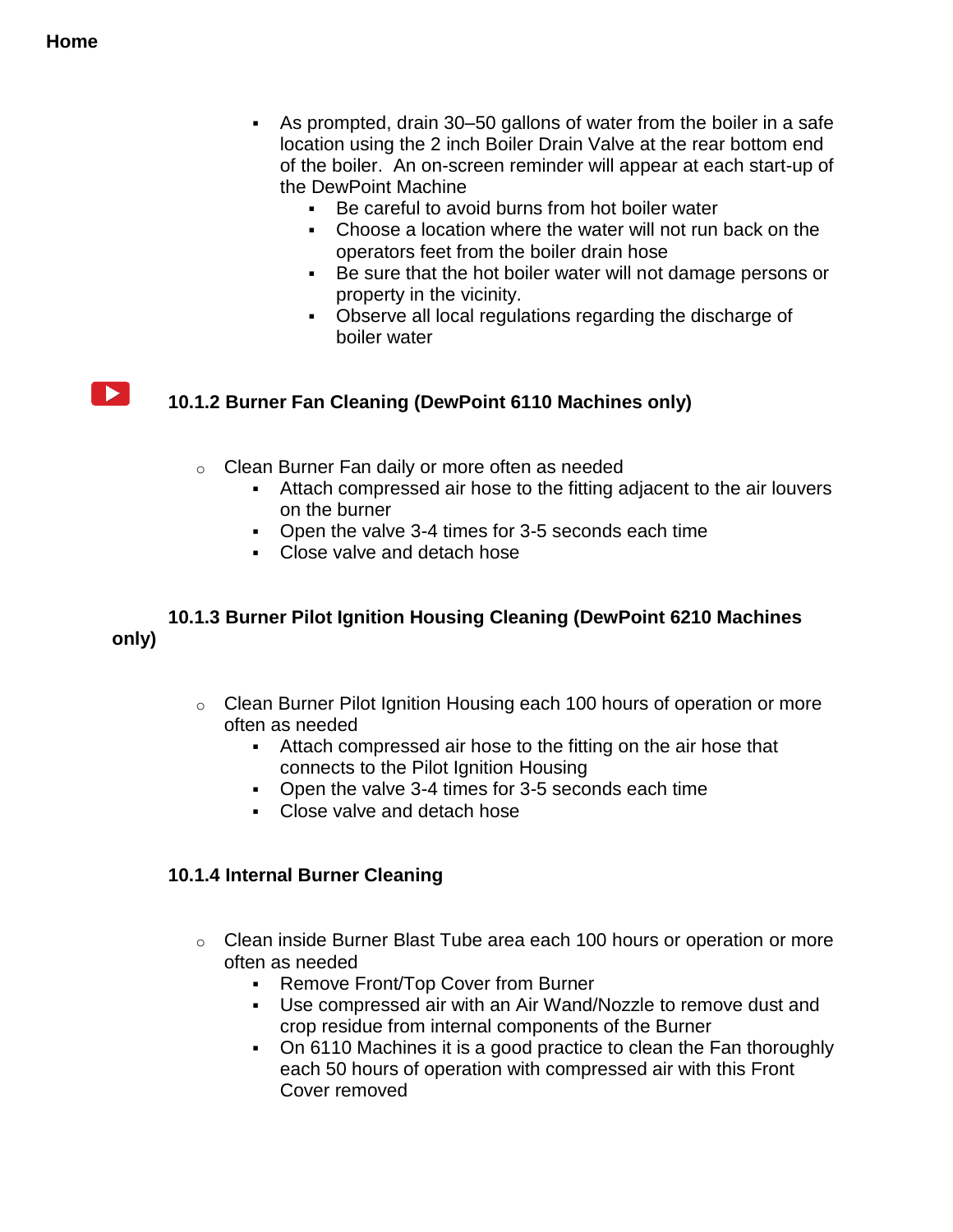- If will NOT normally be necessary to remove the Fuel Gun Assembly to clean this area. Careful use of an Air Wand with an angled discharge at the tip will usually make cleaning this area quite effective.
- **If the Fuel Gun Assembly is removed for cleaning or other service,** be sure that all fuel lines, ignition wires and Flame Sensor are reconnected properly

# **10.1.5 Clean Crop Residue Generally**

- $\circ$  A high output commercial compressor (trailer) is a great investment for hay baling operations. Crop residue can be blown off the DewPoint Machine and Baler in just a few minutes each time you are loading with water.
	- Clean Baler by raising shields and blowing off hay leaves from all mechanical components including upper and lower knotter/twine handling components at least daily
	- Clean Burner/Generator area at least daily
	- **Clean Pump Enclosure area at least daily**
	- Clean Flue area daily

# **10.2 Lubrication**

- SEE Lubrication section of Owner Manual for more detail
	- o Grease PTO yokes and carrier bearings each 50 hours
	- o Grease PTO Anti Rotating Shields Daily
	- o Axle
		- Grease Steering grease fittings daily
		- **Grease Spring Pivots daily**
		- Grease Brake arms each 50 hours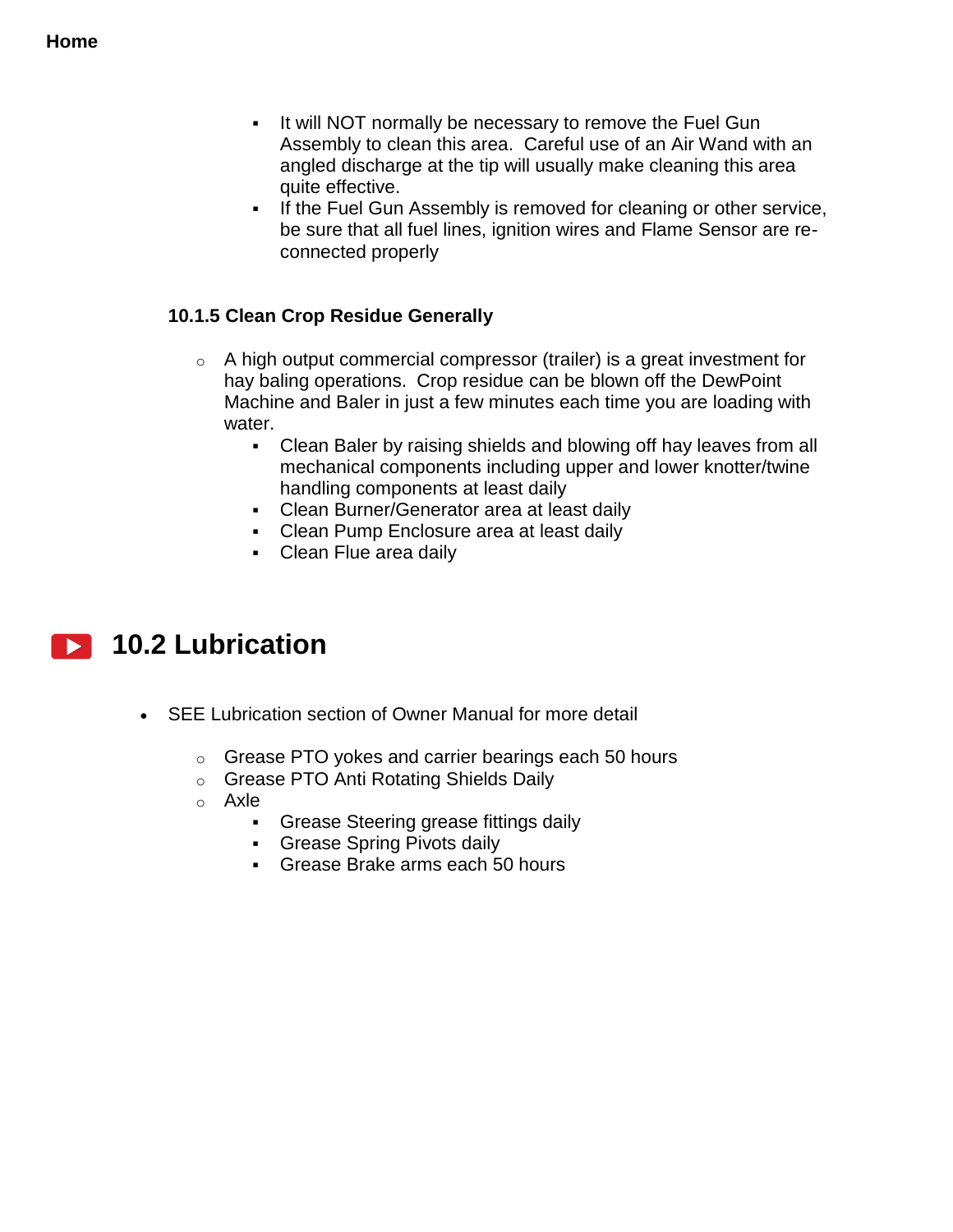# **10.3 Maintenance Between Crops**

### **10.3.1 Wet Boiler Lay-up.**

- o This is the preferred lay-up method when the DewPoint Machine will not be subjected to freezing temperatures. The boiler is protected more effectively when the interior waterside surfaces are completely covered with water which has been treated with the DewGood water treatment product.
	- **PRESS** "Menu"  $\rightarrow$  "Operations"  $\rightarrow$  "Home"  $\rightarrow$  "Wet Layup"
		- Follow on –screen instructions
		- Boiler will fill completely and water will begin coming out of the Safety Pressure Relief Valve
		- When water comes out of the Safety Pressure Relief Valve follow instructions on the Touch Screen to "Shut Down" the DewPoint Machine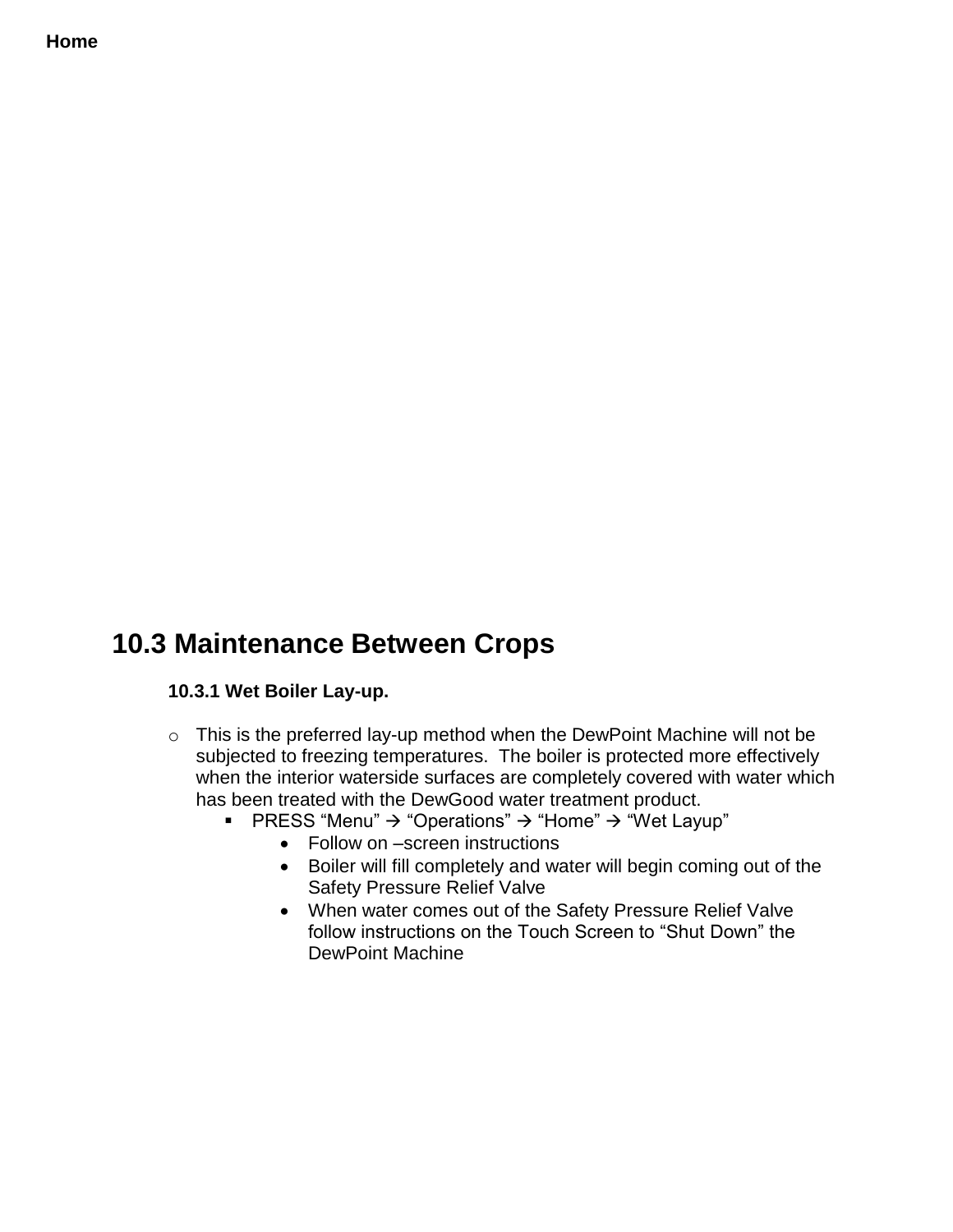# **10.4 Maintenance End of Season**

# **10.4.1 Flue Temperature**

o Take note of Flue Temperature on "High Fire" to determine if Firetubes will need cleaning during off-season

### **10.4.2 Dry Lay-up**

- $\circ$  Drain-down while boiler is hot
	- **Release Steam Pressure**
	- Drain immediately and follow winterization procedures

### **10.4.3 Check Boiler interior for scale/corrosion**

- With Boiler Drained:
	- **Remove at least 1 Hand Hole Port** 
		- It is a good practice to photograph the interior of the boiler annually through a Hand Hole Port to document Boiler health
	- **Remove Boiler Drain Valve Assembly** 
		- **Inspect lower interior of the boiler**